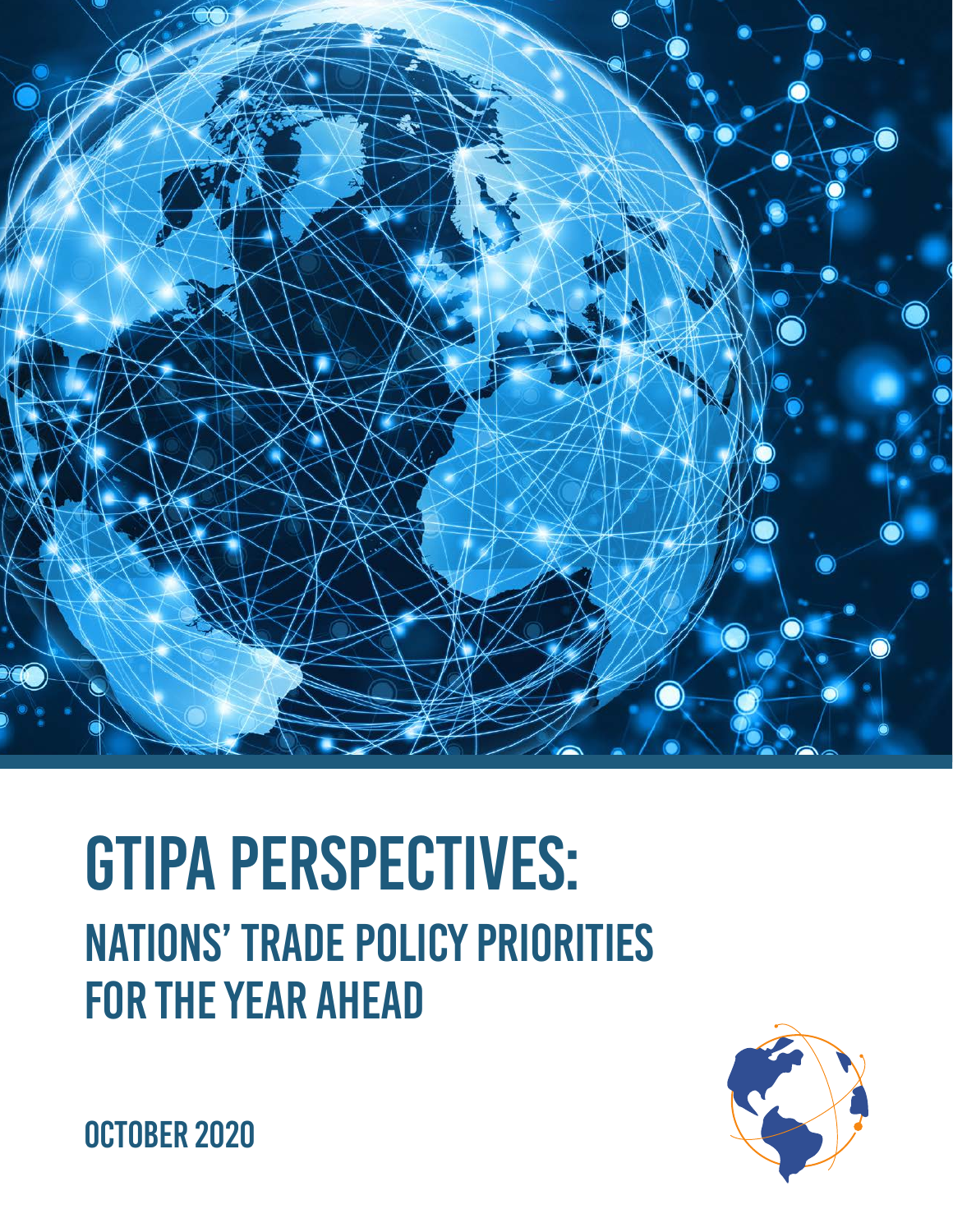# GTIPA PERSPECTIVES: Nations' Trade Policy Priorities for the Year Ahead

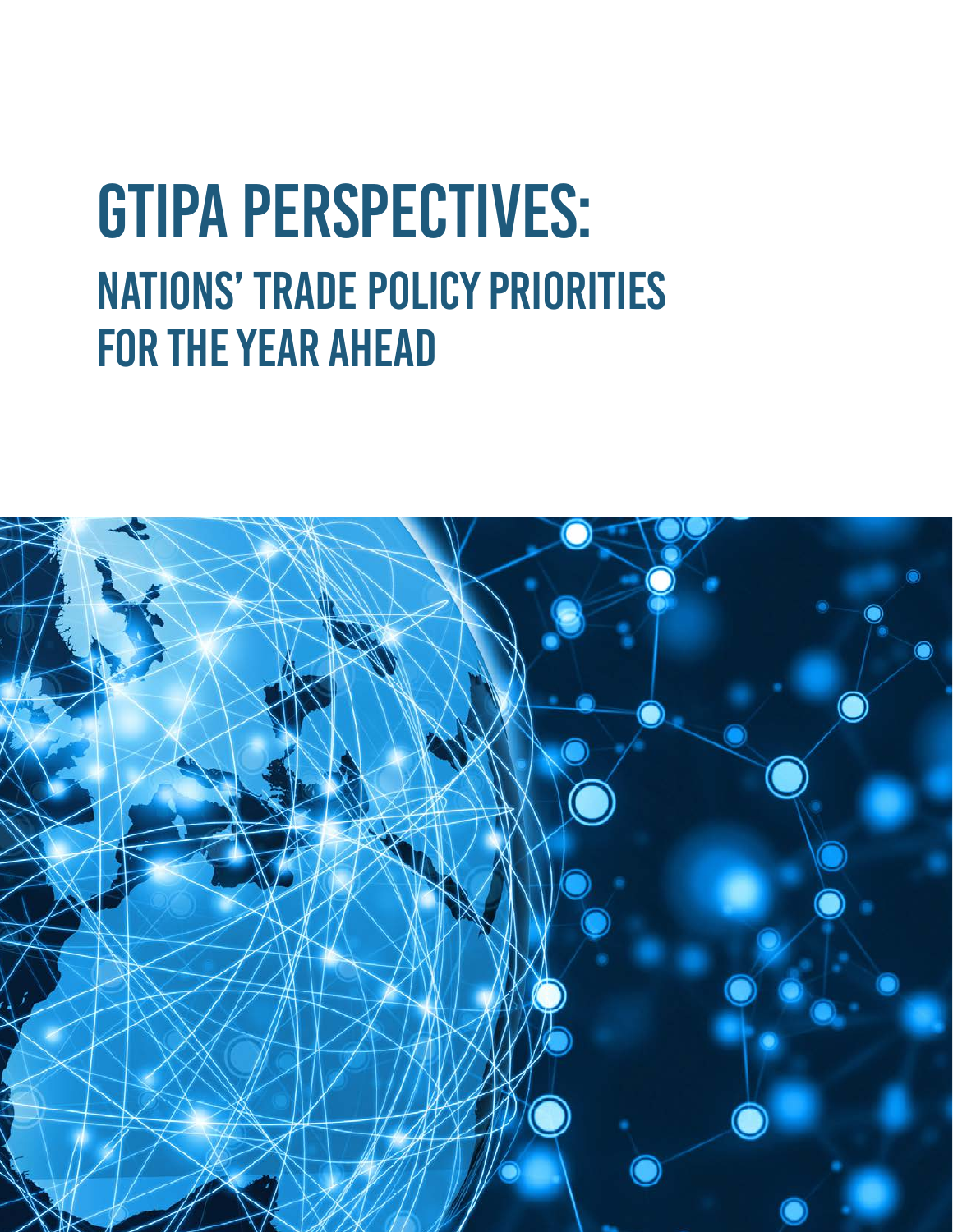# **Table of Contents**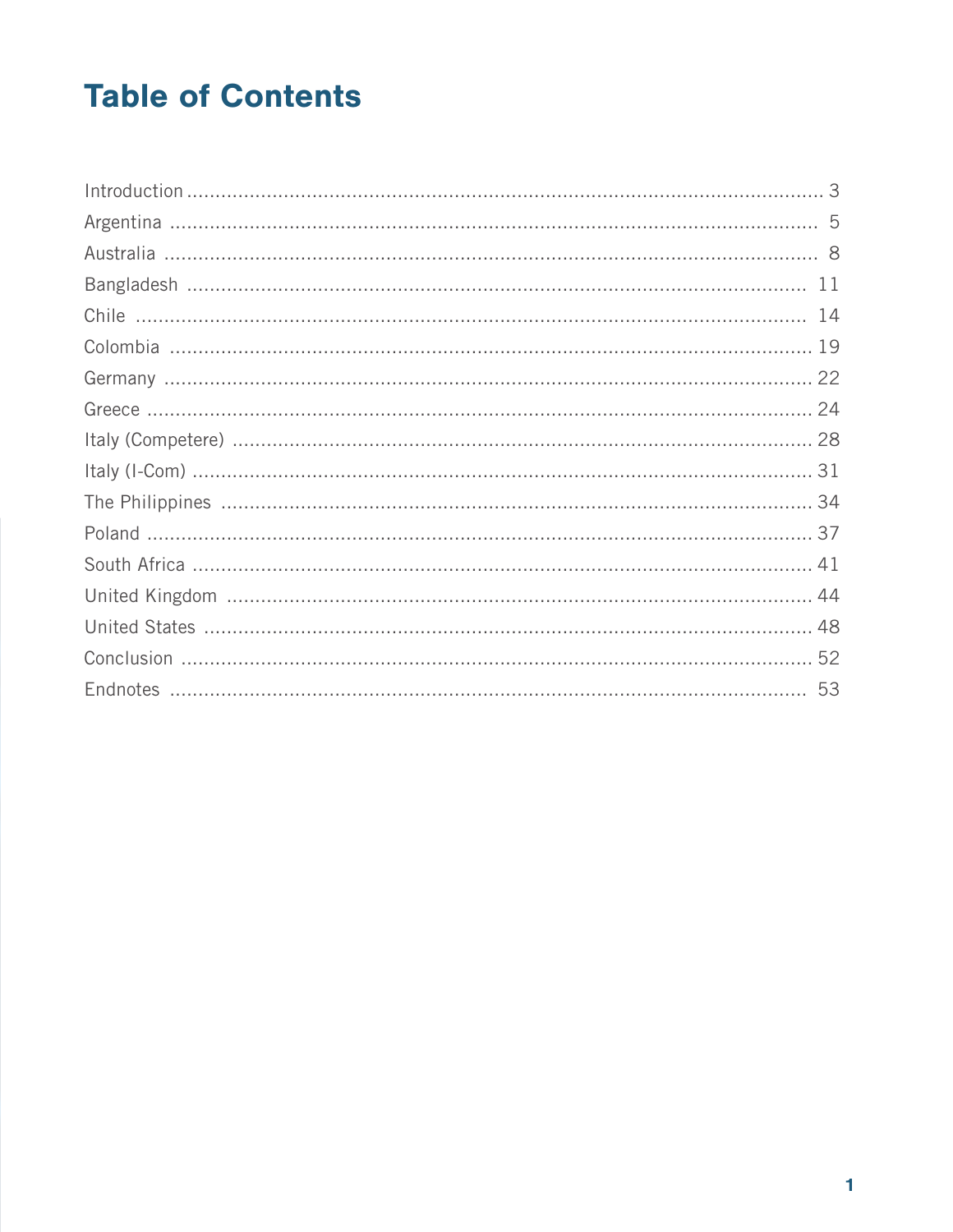

# About the Global Trade and Innovation Policy Alliance

The Global Trade and Innovation Policy Alliance (GTIPA) is a global network of independent think tanks that are ardent supporters of greater global trade liberalization and integration, deplore trade-distorting "innovation mercantilist" practices, but yet believe that governments can and should play important and proactive roles in spurring greater innovation and productivity in their enterprises and economies. Member organizations advocate and adhere to research and policy consistent with a core Statement of Shared Principles.

The Alliance represents a network of like-minded think tanks who will have opportunities to collaborate on events, research, and reports while enjoying a platform that highlights and cross-pollinates member organizations' work on trade, globalization, and innovation policy.

Think tanks interested in joining the Alliance should contact Stephen Ezell, vice president for global innovation policy at the Information Technology and Innovation Foundation, at sezell@itif.org.

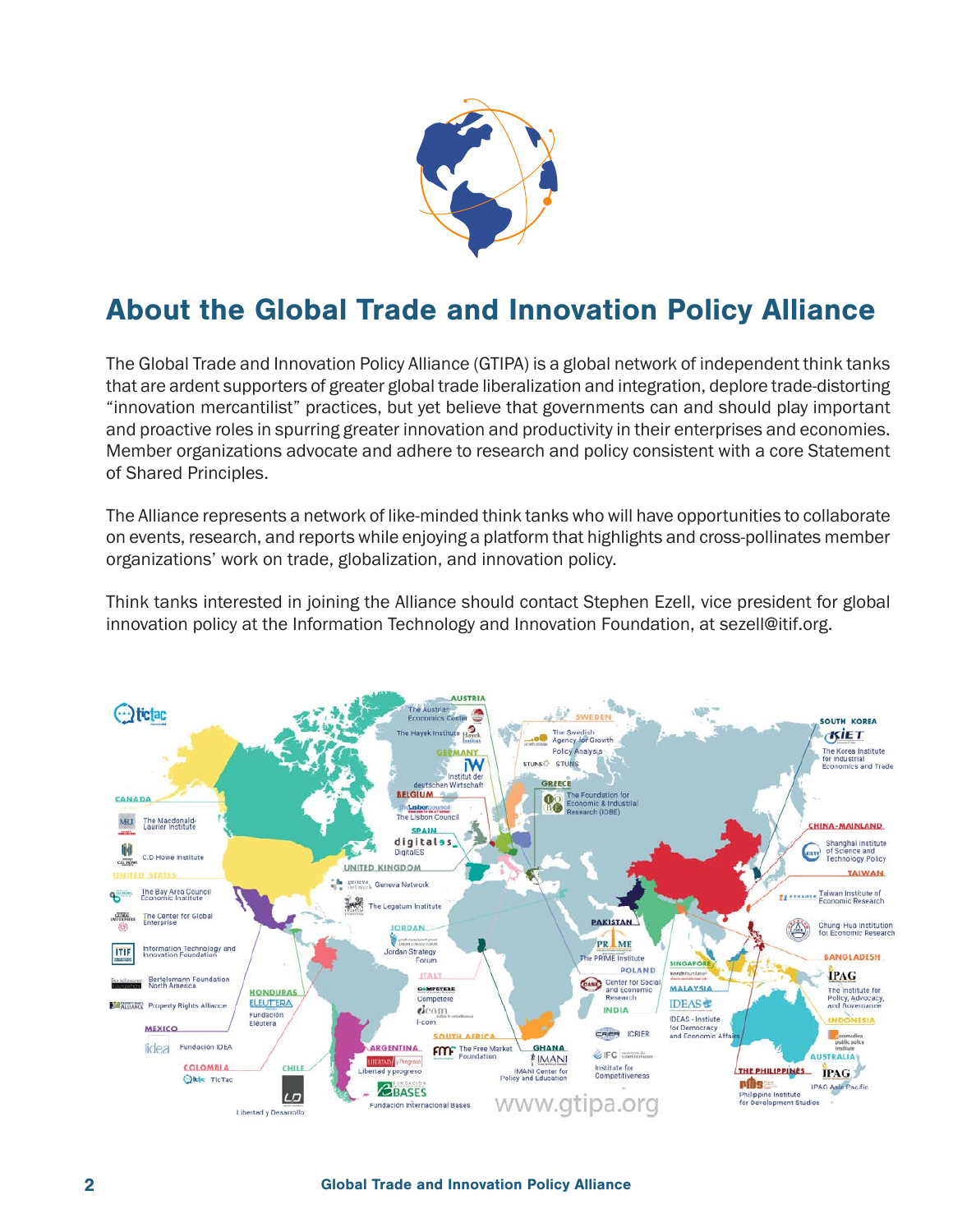#### **Introduction**

By: Yamel Sarquis, Information Technology and Innovation Foundation

The Global Trade and Innovation Policy Alliance (GTIPA) represents a global network of over 40 independent, like-minded think tanks from 27 economies throughout the world that believe trade, globalization, and innovation—conducted on market-led, rules-based terms—can maximize welfare for the world's citizens. The Alliance exists to collectively amplify members' voices and enhance their impact on trade, globalization, and innovation policy issues while bringing new scholarship into the world on these subjects.

This report provides GTIPA members' perspectives on their nations' three most-significant trade priorities for the year ahead. This document aims to deliver a succinct snapshot of what to expect in the coming year regarding trade policy priorities for these countries. The volume compiles briefs from Argentina, Australia, Bangladesh, Chile, Colombia, Germany, Italy, the Philippines, Poland, South Africa, the United Kingdom, and the United States. It also offers specific examples and recommendations that countries can seek to adopt to advance their trade policy agendas.

As stated in GTIPA's Shared Statement of Principles, trade and cross-border investment are key drivers of global growth, which play a central role in increasing the social and economic prosperity of citizens worldwide. Whether it comes to improving health, protecting the environment, or ensuring Internet connectivity, trade in goods, service, and data enable countries' GDP growth and improvements in quality of life and standards of living. If crafted effectively, trade policies can attract both foreign and domestic investment, spur innovation, foster competitiveness, and increase access to broader global markets.

The trade policy priorities of the countries listed in this report can be grouped as follows:

- 1. Promoting trade openness.
- 2. Bolstering programs to help exporters/importers.
- 3. Tending to domestic concerns/priorities.
- 4. Enhancing multilateralism and the global trade order.
- 5. Addressing country-specific trade priorities (such as with regard to the United States or China).

On the first topic, almost every country listed expanding trade agreements as a priority for the year ahead. From ratifying the CPTPP in Chile (and encouraging the United States to accede to it), to joining the AfCFTA in South Africa, to leading an open-market orientation in Germany, to confirming an agreement with the EU in Argentina, countries here reiterate their interest in deepening trade ties and taking advantage of the benefits afforded by free-trade mechanisms.

In the same context, efforts to help exporters and importers are also at the top of the list. The UK and Colombia support unilateral tariff liberalization, with Colombia expanding it to curtailing non-tariff barriers as well. Diving deeper into Latin America, Argentina proposes reducing withholding taxes on exports of goods and services, while Chile eyes diversifying its destination markets for exporters and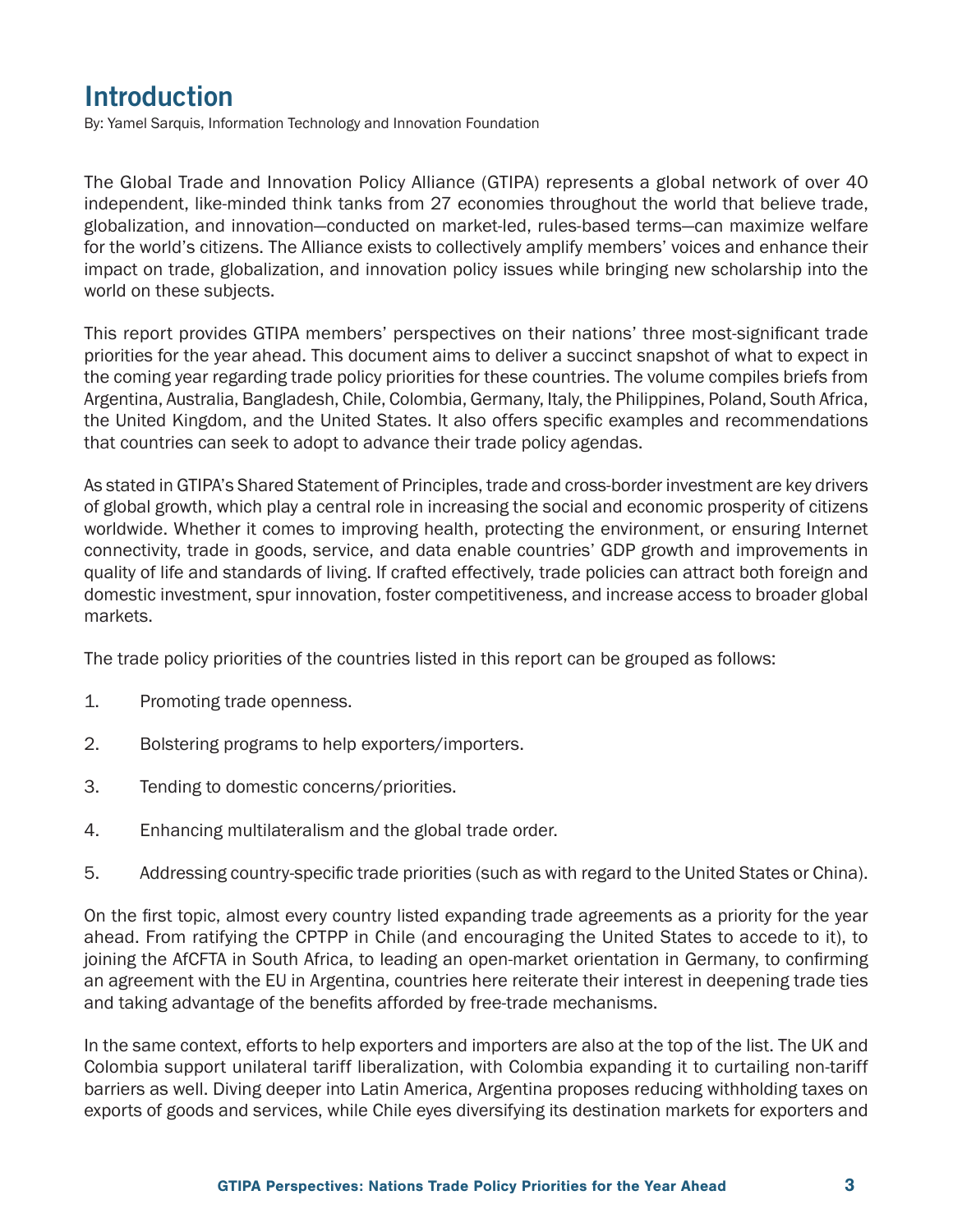helping its firms identify new opportunities to export into international markets.

The report also includes policies focused on domestic considerations. For instance, Bangladesh proposes diversifying into new products and improving its labor-market conditions. Chile roots for modernizing its infrastructure and commercial offices, while Poland seeks to refurbish its trade diplomacy apparatus. Italy and the Philippines bet on strengthening their MSME and startup ecosystems. Lastly, South Africa registers protecting its investment act and securing property rights.

In addition, enhancing global trade regimes also occupies a key spot among next year's priorities. Italy and the UK would seek new opportunities to enhance multilateralism and plurilateralism. The U.S. submission focuses on reforming its strategic trade engagement with the WTO and with like-minded trade partners, as well as building a global digital trade framework through new trade policies and agreements. From a regional perspective, Poland and Italy raise the issue of the Digital Single Market and barriers to services trade within the EU.

Lastly, European nations such as Germany and Italy list confronting U.S. protectionist policies while containing China's aggressive trade policies as strategic priorities for the year ahead. Regardless of the outcome of the U.S. elections, the America-first approach and the China threat remain top-of-mind for countries from the old continent. Affected by Brexit, the UK would seek opening avenues with the United States via a bilateral agreement. It's worth mentioning that the effects of the COVID-19 pandemic underpin every issue highlighted in this report.

Most importantly, this series of briefs is intended to help global trade policymakers identify issues affecting countries' economic growth potential and to help them anticipate trends, adapt to changing legislation or regulatory frameworks, and promote common causes across countries.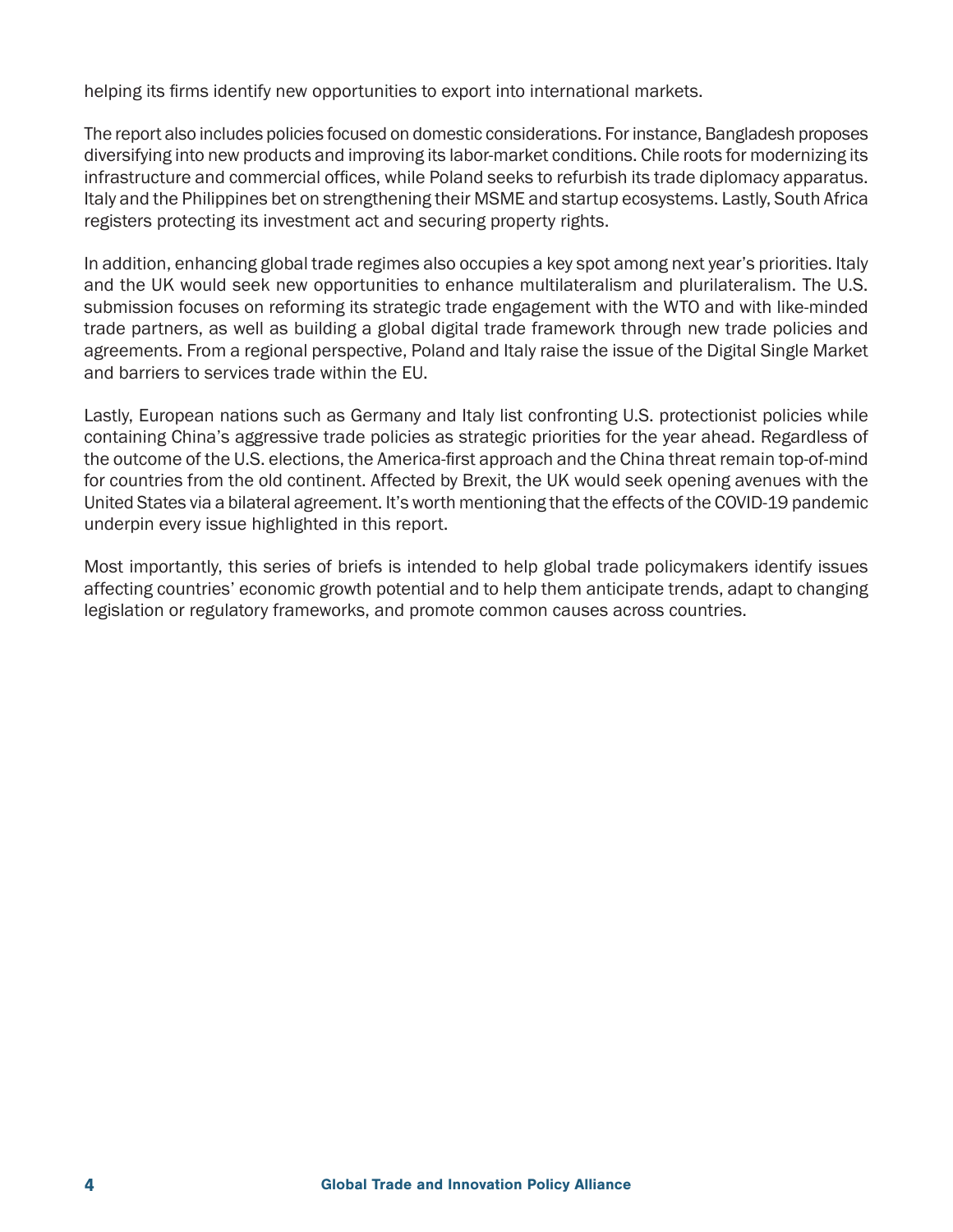## **Argentina**

By: Franco M. López, Research Director, and Santiago Remón, Research Assistant, Fundación Internacional Bases



The political and socioeconomic situation of Argentina is once again in the mist of its vast history of very bad conditions. The country's recurrent crises denote the lack of government organization that has existed for decades. The year 2020, which already had no expectations of being a good economic and financial year for the country, worsened with a pandemic that was inefficiently managed, and strikes an already damaged economy. Argentina had just experienced two consecutive years of decline in its gross domestic product (GDP): -2.5 percent in 2018 and -2.2 percent in 2019.<sup>1</sup> The estimates made by European Commission for Latin America and the Caribbean (ECLAC) for the year 2020 expect Argentinean GDP to fall by -10.5 percent with respect to the previous year, and predicts a poverty ratio of 37.5 percent of the population.<sup>2</sup> Most specialists believe these numbers will be even worse, with a GDP fall of 20 percent, and poverty reaching 50 percent. To this situation we must add the monetary and exchange crisis that the country is experiencing. The Central Bank of the Republic of Argentina (BCRA) has very low net reserves, and the fast availability reserves are not enough to cover the demand of the savers. The confidence in the national currency decreases and simultaneously the inflation increases. The inflation expectations for the year 2021 according to the Survey of Market Expectations of the BCRA are at 47.1 percent, a more-than-worrying figure that many think will be surpassed.3 The biggest international policy challenge for 2020 was the settlement of debt to foreign bondholders. Fortunately, after several months of negotiations, an agreement was reached after concealing the terms of the bondholders and pushing forward most payments, which means a relief in terms of debt commitments for the country in the coming years. From this point on, it is important to start planning future commercial priorities to overcome these problems, especially the low levels of investments and the chronic scarcity of foreign currency.

Argentina is a country that tends to close itself off from the rest of the world. Its foreign trade regulations are countless, and the tax burden it imposes on both exports and imports is enormous. Importing goods or services is a completely complicated act, full of confiscatory taxes, paperwork, and bureaucratic obstacles. When exporting, the Argentine state charges large taxes, which are known as "withholdings"; this, added to the existence of an artificially low official exchange rate that is applied over a forced transformation into pesos of all foreign income, constitutes a destruction to the necessary incentives needed to export and provide a genuine foreign currency income to the country.

Given this context one can identify three topics that are trade priorities for the next year and that can help correct these problems: sign a free trade agreement (FTA) with the European Union, join the Pacific Alliance, and reduce export taxes on goods and services. Each one of these points, if well applied, will allow Argentina to achieve a sustainable growth during the next years.

#### 1. Expanding Mercosur by Confirming the Agreement With the European Union

The European Union is an extremely attractive trading partner for the region. With more than 500 million inhabitants and a high purchasing power, this economic sector constitutes about 20 percent of the world economy and one-third of global imports, making it one of the largest and most-sophisticated consumer markets in the world.<sup>4</sup> Mercosur (the regional Atlantic coast South American trade block Argentina is part of) exports goods to the EU for a value of €43 billion (\$50 billion) and imports goods for a value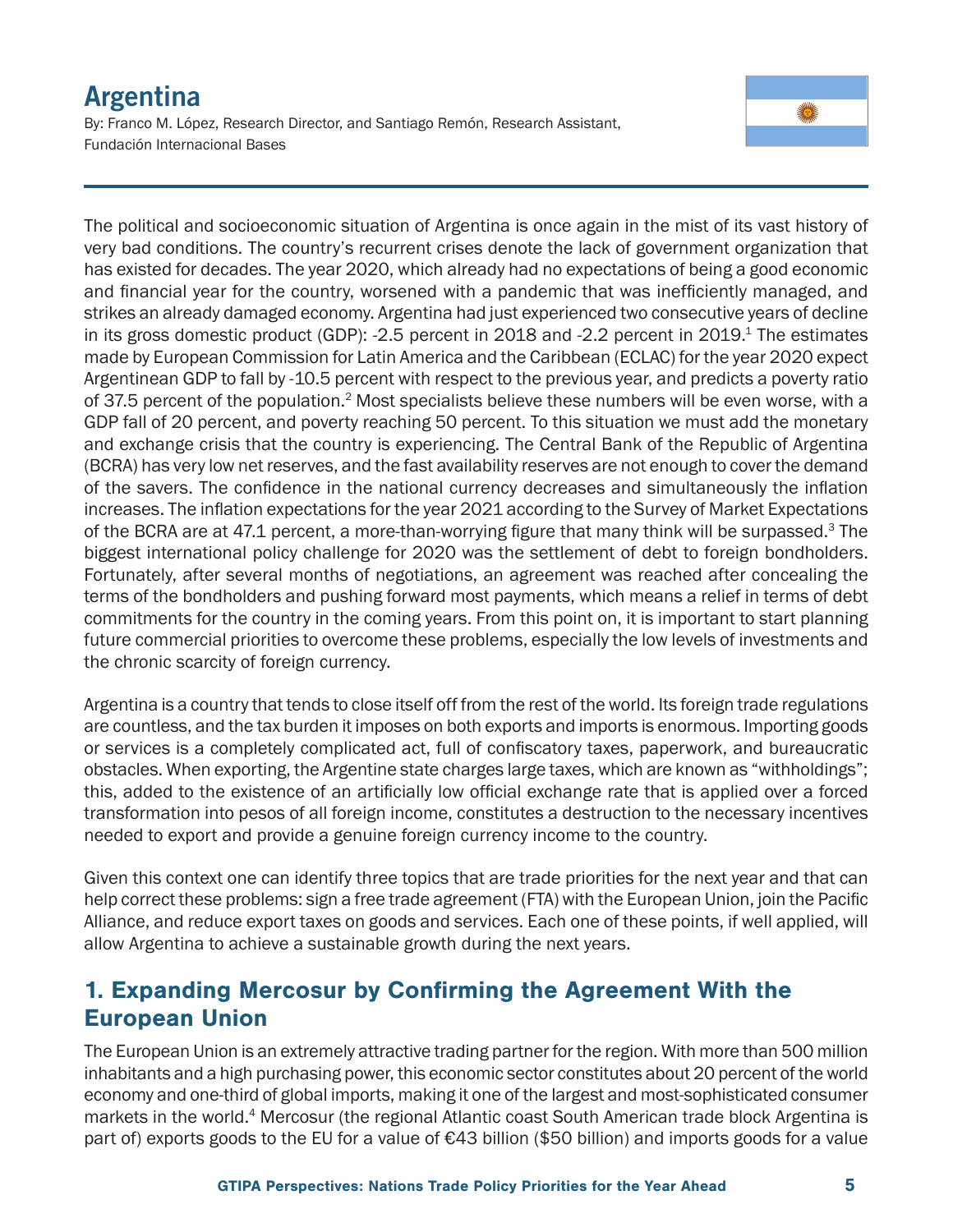of €45 billion (\$51.2 billion); with respect to services, the numbers are €11,000 and €23,000 (\$12.8 billion and \$26.8 billion) respectively for exports and imports.<sup>5</sup> The benefits of an agreement will be translated into increased exports of all types of goods from the agricultural, livestock, wine, fishing, and citrus industries, as well as industrial goods and knowledge-related services.<sup>6</sup> It must be remembered that 80 percent of Argentina's imports from Europe are intermediate goods, capital goods, and capital goods parts used by its own industry to produce goods that are sold in the domestic market or exported to other destinations (for example, two-thirds of the vehicles manufactured in Argentina are exported). Only a small portion are automobiles and consumer goods directly consumed. The elimination of tariffs in this area will allow the import of industrial inputs and machinery and capital goods by expanding the current tools.7 Another important benefit of the implementation of the agreement will be increased investment. Today, the EU is the world's leading investor, and all the other countries that have signed this type of agreement have seen a huge increase in foreign direct investment (FDI), including Chile, South Africa, Morocco, Egypt, Israel, Turkey, and Mexico.8

#### 2. Join the Pacific Alliance

The Pacific Alliance is a regional Pacific coast trade initiative formed by Chile, Colombia, Mexico, and Peru. This alliance has been successfully consolidated in its purpose of creating a regional integration mechanism where the free circulation of goods, services, capital, and human capital reigns. Some of its achievements were the implementation of the Latin American Integrated Market (MILA), the elimination of travel visas for its member countries, and the continuity of the integration process with changes of government in its member countries, among others.9 This proposal opens a market for Argentina of more than 226 million consumers with a per capita GDP of \$10,703. The incorporation to the Pacific Alliance would imply the signing of FTAs with the elimination of tariffs that would allow Argentina to export its agricultural, livestock, and industrial goods to member nations' markets. Considering the similarities between Mercosur and the Pacific Alliance regarding the removal of internal restrictions of human, goods, and capital flows, a future merger of both blocks into a continental one should be considered.

#### 3. **Reduce Withholding Taxes on Exports of Goods and Services**

Exports of goods and services in Argentina generate the highest foreign exchange earnings that the country has: For the year 2019, that figure was equivalent to €58.2 billion (\$67.7 billion), and most of these exports belong to the categories of primary products, manufactured goods of industrial origin, and manufactured goods of agricultural origin.<sup>10</sup> The Argentine government establishes different types of withholdings on the export of goods and services with, in some cases, such as soybean exports, the withholding figure reaching the abysmal value of 33 percent. This situation must be added to the exchange problem faced by the country, as described in the introduction: The lack of foreign currency and exchange restrictions result in a coexistence of multiple exchange rates, and particularly the official exchange rate is artificially low; that is, those who import, for example, soybeans, must quote a much-lower official dollar than the real market value, and in addition, 33 percent will be retained as export duties. In this way, the incentives to export goods and services that generate a genuine foreign currency inflow to the country are totally destroyed. Another great potential that the country possesses is related to the knowledge-based service industry (SBC). This sector is the third-largest export complex in the country (behind the soybean and automotive industries, with exports exceeding \$6 billion per year), generating more than 430,000 jobs. Therefore, reducing taxes on the export of services will allow this growing industry to develop its full potential.<sup>11</sup>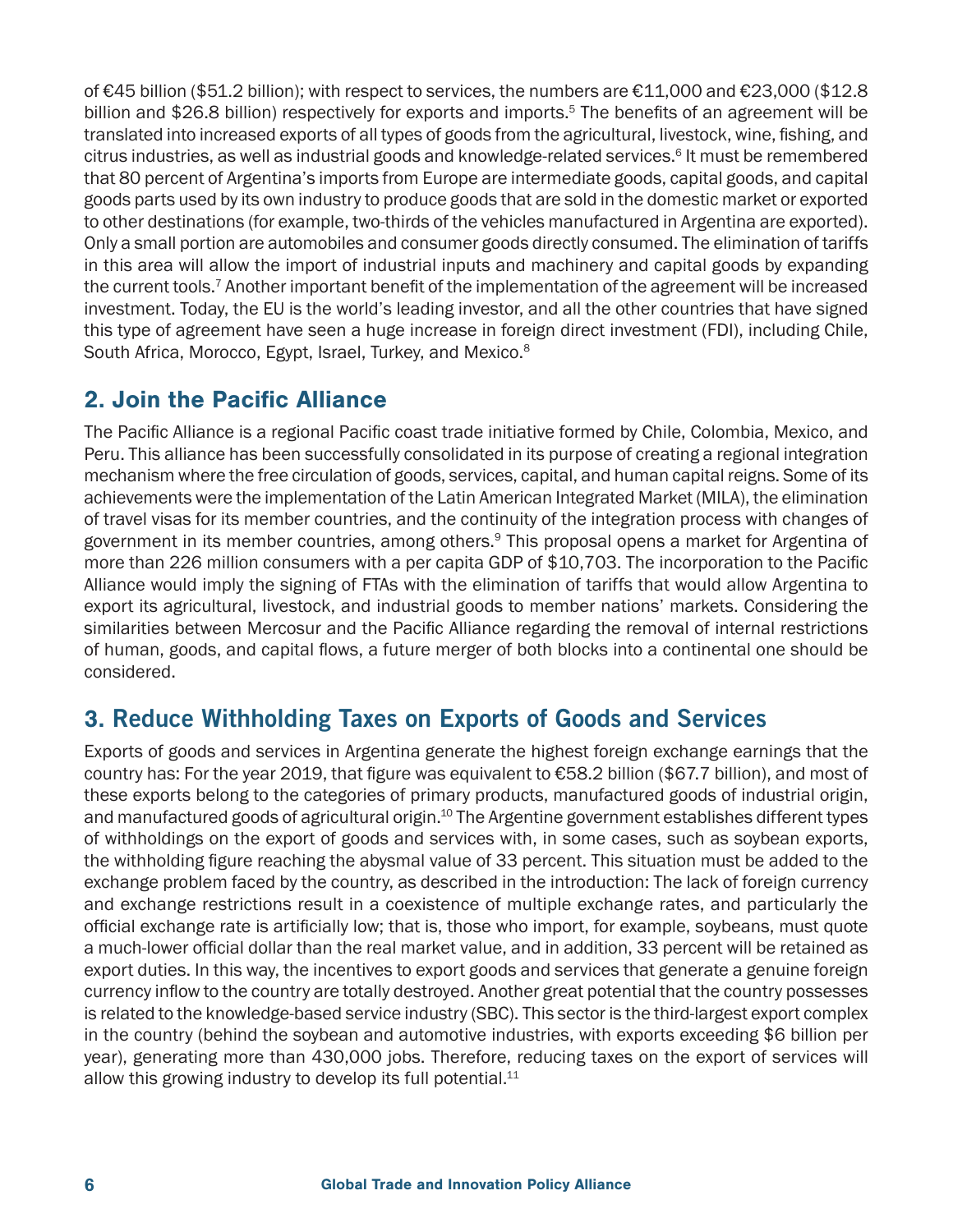#### **Conclusions**

Achieving progress on these three priorities would allow the establishment of relations with the rest of the world that will improve the country's competitiveness, provide greater institutional quality, promote regional integration, and add value to small and medium-sized enterprises (SMEs). Foreign investments are necessary, and these guidelines are the best way to achieve them. It is of utmost importance that these issues appear on next year's agenda, as weaving networks of international collaboration with the elimination of tariff barriers will impact positively on the economy and generate the wealth that the country needs, not only reducing goods prices but also expanding private profits with its subsequent correlation in larger incomes, greater investment, and job creation.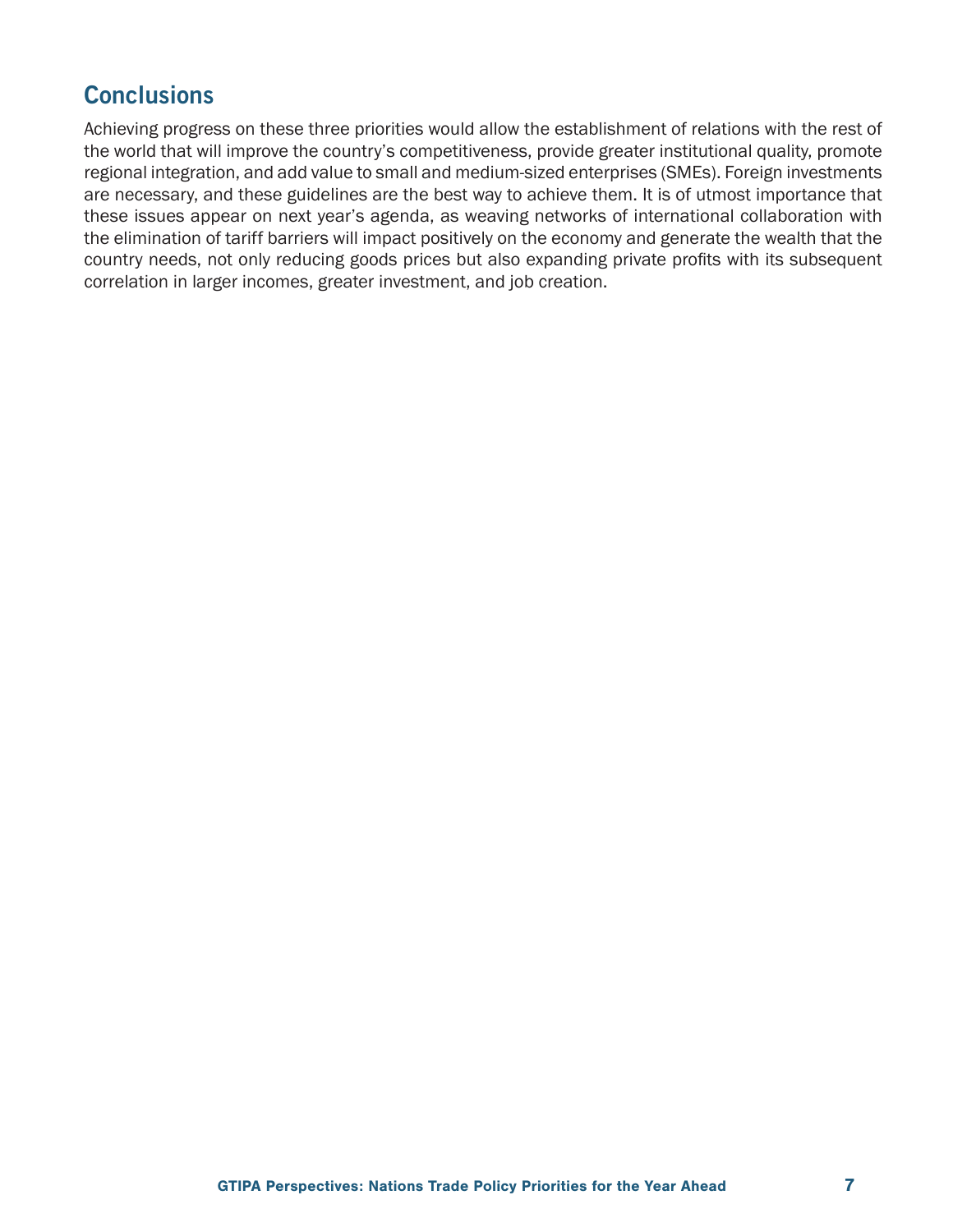## **Australia**

By:Hasan Tawfique, Asia Pacific Regional Head, The Institute for Policy, Advocacy, and Governance (IPAG) Asia-Pacific



The impact of COVID-19 on the global economy has prompted significant structural changes to the economy of Australia. The nation is currently undergoing its first recession in the last three decades, as its GDP shrank by 7 percent during the April–June quarter. Before the pandemic hit, Australia was already reeling from the bushfire tragedy that ravaged over 12 million hectares of land and cost nearly 1 million jobs. At the same time, the country's relationship with China, Australia's largest trading partner, has been extremely turfy in recent months. While Prime Minister Morrison has already injected more than USD \$147 billion, it's clear that a more robust, comprehensive strategy is required with the COVID-19 crisis far from over. Australia needs to rapidly adapt and get accustomed to the evolving circumstances, focusing its attention on bolstering its trade strategy, with a number of issues taking priority.

#### 1. Diversifying Trade and Investment Ties

Australia has an open and trade-exposed economy which is primarily dependent on China. Almost one-third of Australia's exports, equivalent to \$120 billion, was with China in 2019. However, as global economies took a hit during the pandemic, China applied sanctions to several key items it imports from Australia, including barley, beef, education, and tourism. With the resultant trade conflict, Australia's economy is facing the most-adverse external economic environment it's faced in recent years.

As Australia's economy is highly concentrated within certain sectors, the effects of these external shocks may get amplified by the lack of diversity in Australia's trade and investment ties. In this regard, trade diversification must be accorded a much higher priority than in previous times. The country needs to diversify investment ties with other nations to instill resilience into the economy. To heighten the foundation for Australia's economic engagement with the world, this diversification may involve a set of interlinked activities including those of government, such as trade negotiations and commercial diplomacy, as well as the-market development strategies of Australian businesses.

Additionally, implementing diverse policies according to regional preferences and priorities will help to develop new trade and investment relationships. The recent trade agreement with Indonesia and economic strategies aimed at India, Vietnam, and Association of Southeast Asian Nations (ASEAN) is a leading example in this regard. The global pandemic has strengthened economic relationship ties between Australia and Indonesia, with the landmark Indonesia–Australia Comprehensive Economic Partnership Agreement (IA-CEPA) entering force from July 5, 2020. The agreement offers many opportunities for Australia across the agriculture, resources, and service sectors. Other than that, Australia should also tap into the potential of stronger partnerships with nations such as India and Vietnam. The recently concluded bilateral memoranda of understanding with India on critical minerals, cyber technologies, defense, science, and vocational training provides a foundation for such efforts.

Furthermore, some of the key trade capacities which Australia should reorganize to overcome its economic dependency and defeat the financial emergency due to the pandemic include: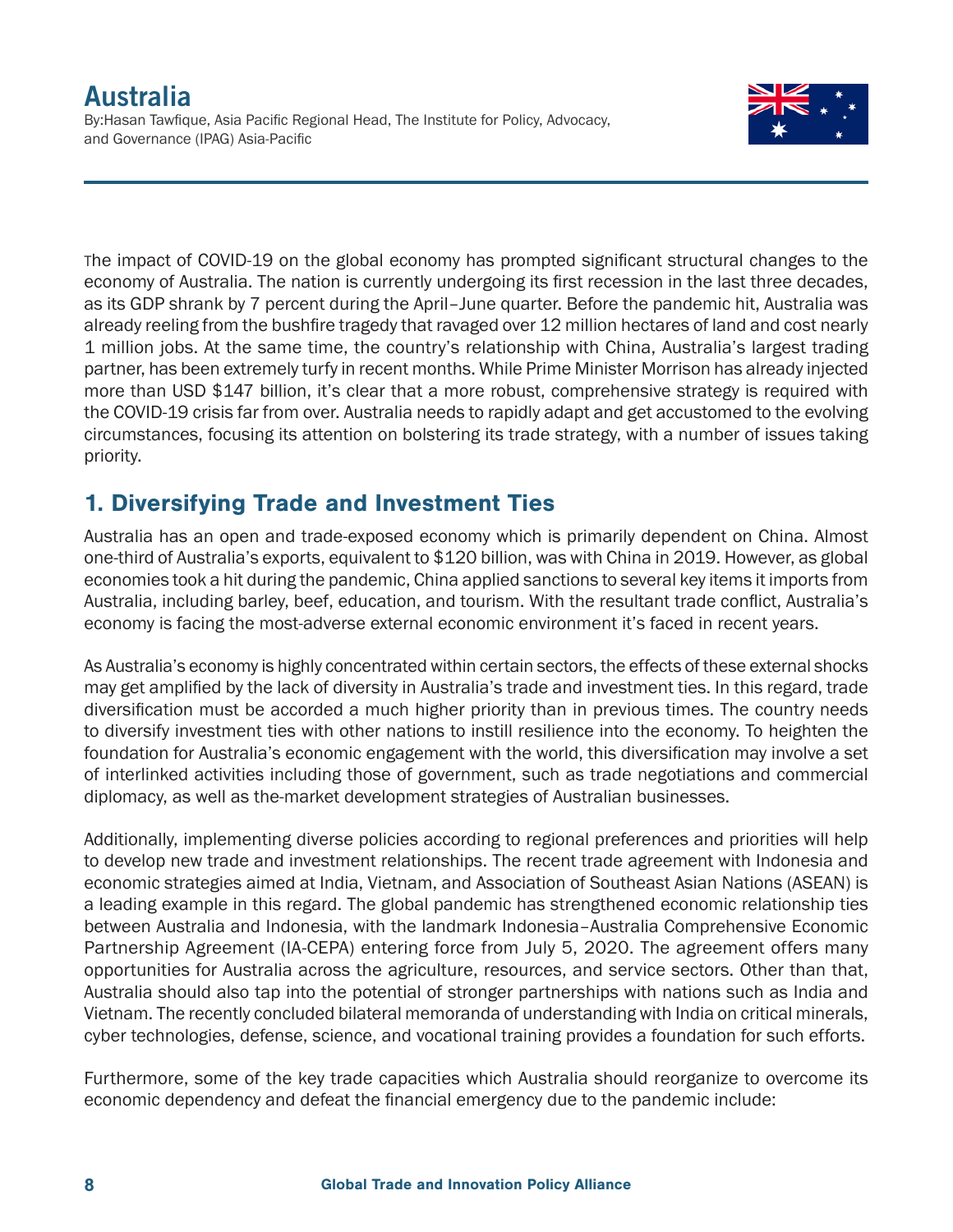- Making progress with regard to Australia's vital global security and financial interests, including through deeper reciprocal, provincial/bilateral, and multilateral commitments between Australia and its key trade and security partners.
- Attaining and advancing a stable Indo-Pacific relationship, including by promoting deeper interaction and engagement with fellow South-Asian nations, such as through structured training, education, and the travel industry.
- Enhancing reciprocal associations with new ventures and policies across the Asia-Pacific.
- The assurance of and government assistance for Australians traveling abroad, including ensuring the availability of global travel documentation through opportune and responsive travel counsel, and providing effective consular and visa administration in Australia and abroad.

Despite many challenges, the ongoing conflict is offering important opportunities to bring more diversity and resilience to Australia's economic relationships as it recovers and readies for a post-COVID-19 future.

#### 2. Working to Promote a Stable and Prosperous Indo- Pacific in a Time of Change

The Indo-Pacific region has been a priority area for Australia in recent years, even before the pandemic, as Australia focused attention toward deepening its relations with its Pacific neighbors. The future of Australia is closely tied to the Indo-Pacific region, as it embraces closely neighboring countries, most importantly regarding economic and strategic relationships. Thus, calibration of Australia's regional engagements, including responses to the ongoing impact of the COVID-19 crisis, is important in order to recover and to maintain stability of the regional order and strategic balance in a way that will benefit all countries. Alongside that, deepening alliance with the United States and advancing bilateral agreements through regional architectures with key partners such as Japan, India, Indonesia, the Republic of Korea, and Vietnam, while pursuing a mutually beneficial relationship with China, will help to expand trade and business opportunities for the country.

#### 3. Providing a Secure and Effective Overseas Presence

Australia's global diplomatic network has helped secure critical medical equipment such as personal protective equipment (PPE) during the ongoing pandemic through its diligent maintenance of open supply chains and markets for essential goods and services. Facilitating consular operation while recovering from COVID-19 has also played a vital role for Australian businesses and citizens. At present, Australia operates 112 posts around the world. The overseas network is a critical enabler in protecting and advancing Australia's interests. Hence, by ensuring a secure Australian government presence overseas by providing security services, protected information, and communications technology infrastructure, and through efficient management of its overseas properties, Australia can leverage its strengths to facilitate trade with its counterpart nations under favorable terms and conditions.

#### 4. Pursuing Free Trade Agreement Opportunities

International travel restrictions due to COVID-19 have inordinately influenced many services trades. With one in five jobs dependent on trade, the government should keep trading channels open and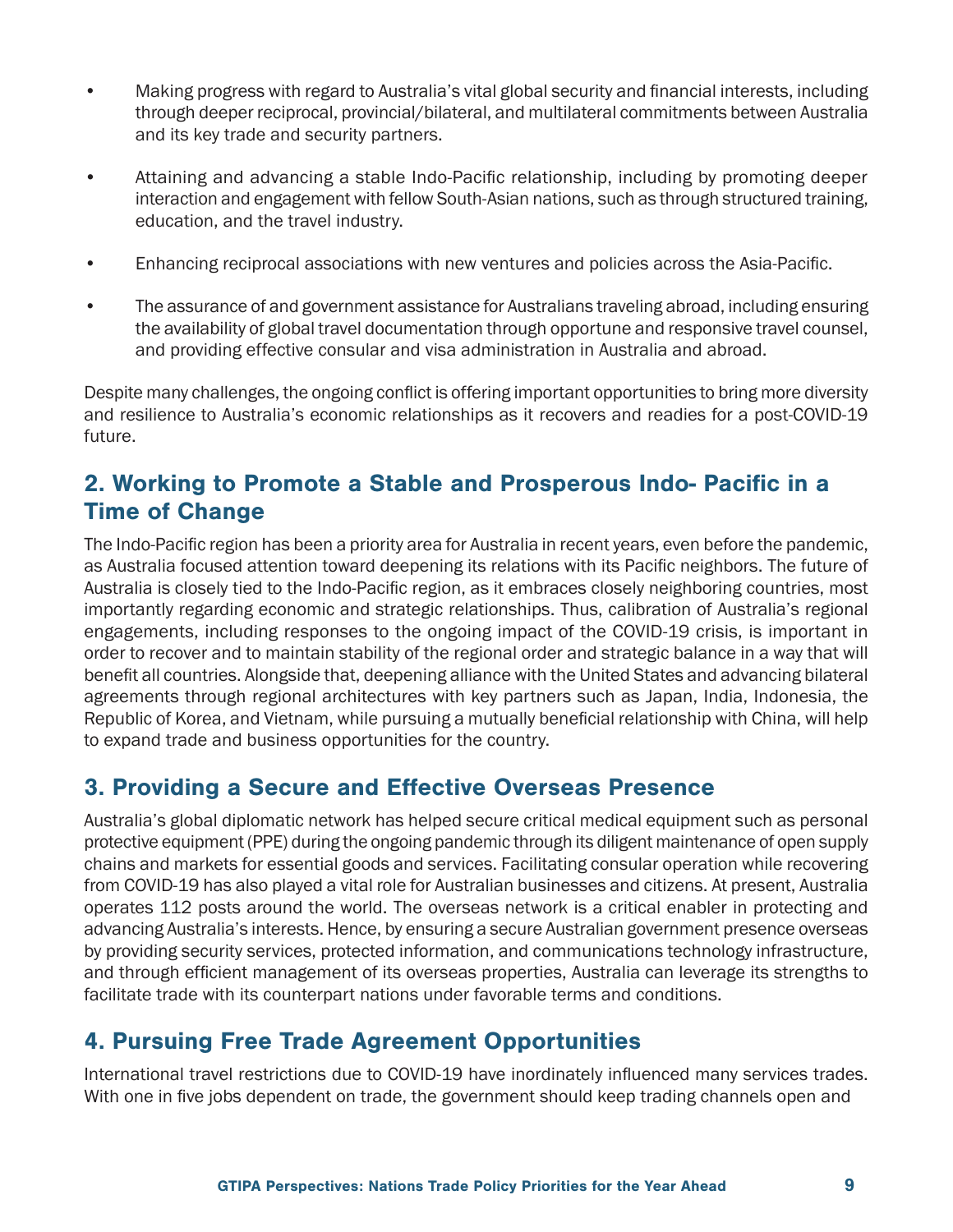accessible in the COVID-19 situation to support Australian exporters. It's also necessary to expand market access through various trade agreements, which will continue to support a global rules-based trading system. Furthermore, pursuing new free trade agreement opportunities around the world and boosting digital trade within the region will help the nation advance during the post-COVID-19 recovery phase. The ongoing free trade agreement negotiations with key trading partner including the European Union and the United Kingdom is helping to create a catalyst for prosperity, cultivating deeper business relationships, and producing enormous trade potential.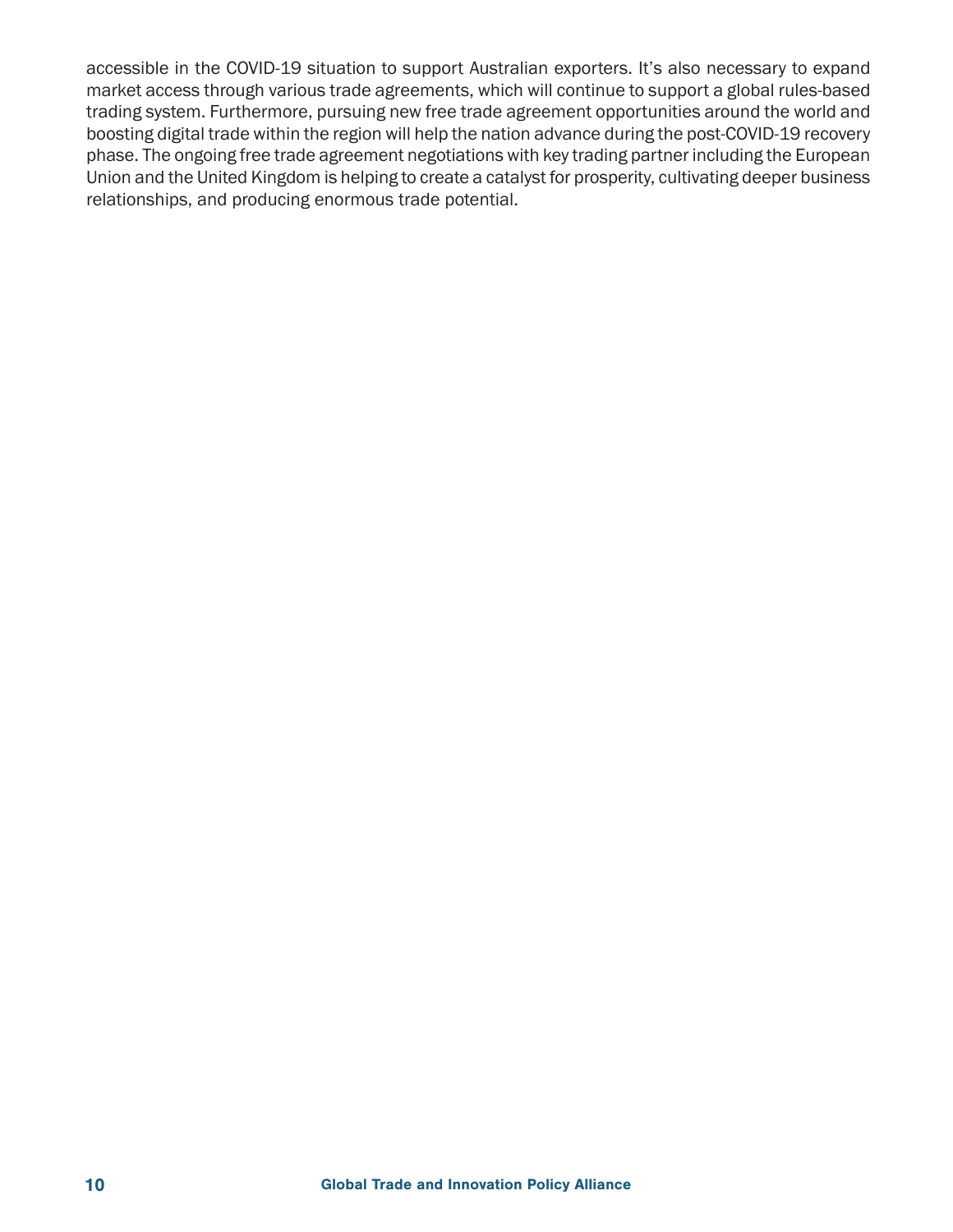## **Bangladesh**

By: Abdullah Ar Rafee, Senior Research Associate, The Institute for Policy, Advocacy, and Governance (IPAG)



As the coronavirus upends traditional forms of global trade, with much of them being irreversible, Bangladesh needs to rapidly reinvent its wheels to accustom itself to the changing scenario.

#### 1. Exploring New Markets

Facilitating trade to open new markets: Improving trade communication will help reduce transportation delays and consequently encourage Bangladesh to achieve a stronger image in terms of global trade. This will further allow the country to expand into emerging markets. It will also support Bangladesh's mission to identify goods with lesser lead times and differentiate into new vertical markets such as high-end ready-made garments (RMG).

In this regard, some of the key objectives for 2021 may include:

- 1. Launching a National Logistics Strategy;
- 2. Developing existing internal waterway transport and trade;
- 3. Improving the efficiency of the Dhaka-Chittagong commute route;
- 4. Working closely with Bangladesh's largest neighbor, India, to boost the productivity of borderprocessing zones;
- 5. Reducing the expense of foreign exchange funds.

Increased economic integration in the region: Bangladesh is located in the world's fastest-developing region, and despite being so, the export earnings of Bangladesh are focused more on other regions of the planet. According to Export Promotion Bureau (EPB) data, the country's export earnings from Asian nations stood at \$4.96 billion in FY19, which is 12.23 percent of the total exports.<sup>1</sup> While around 60 percent of the world's population resides within Asia, Bangladesh is missing out on tapping into the regional growth train, due to a lack of diversification of trade in the region. Given the geography and conceivably lower exchanging costs, the opportunities for gaining more prominence in Asia are gigantic. Thereby, granting some rebate on trade volumes, and easing on transit rights with countries such as Bhutan, Myanmar, and Nepal would encourage regional exchange to enhance Bangladesh's prospects for future growth and a better diplomatic stance in Asia.

Despite growing recent rumors about China's interest in Bangladesh, financial relations with India can be broadened. Bangladesh can reform tariffs to India through Mutual Recognition Agreements (MRAs), commit to a mutual decrease in nontariff barriers, harmonization of border flexibility, easing of interstate travel, and by proposing a new design at the International Road Transport (TIR) Convention.

China and Japan are gradually turning into better hubs for Bangladesh to raise exports. Alongside this, Bangladesh can increase its ability to attract foreign direct investment by leveraging the current performance of Bangladesh in the global RMG arena and by including certain duty-free market access and cash incentives.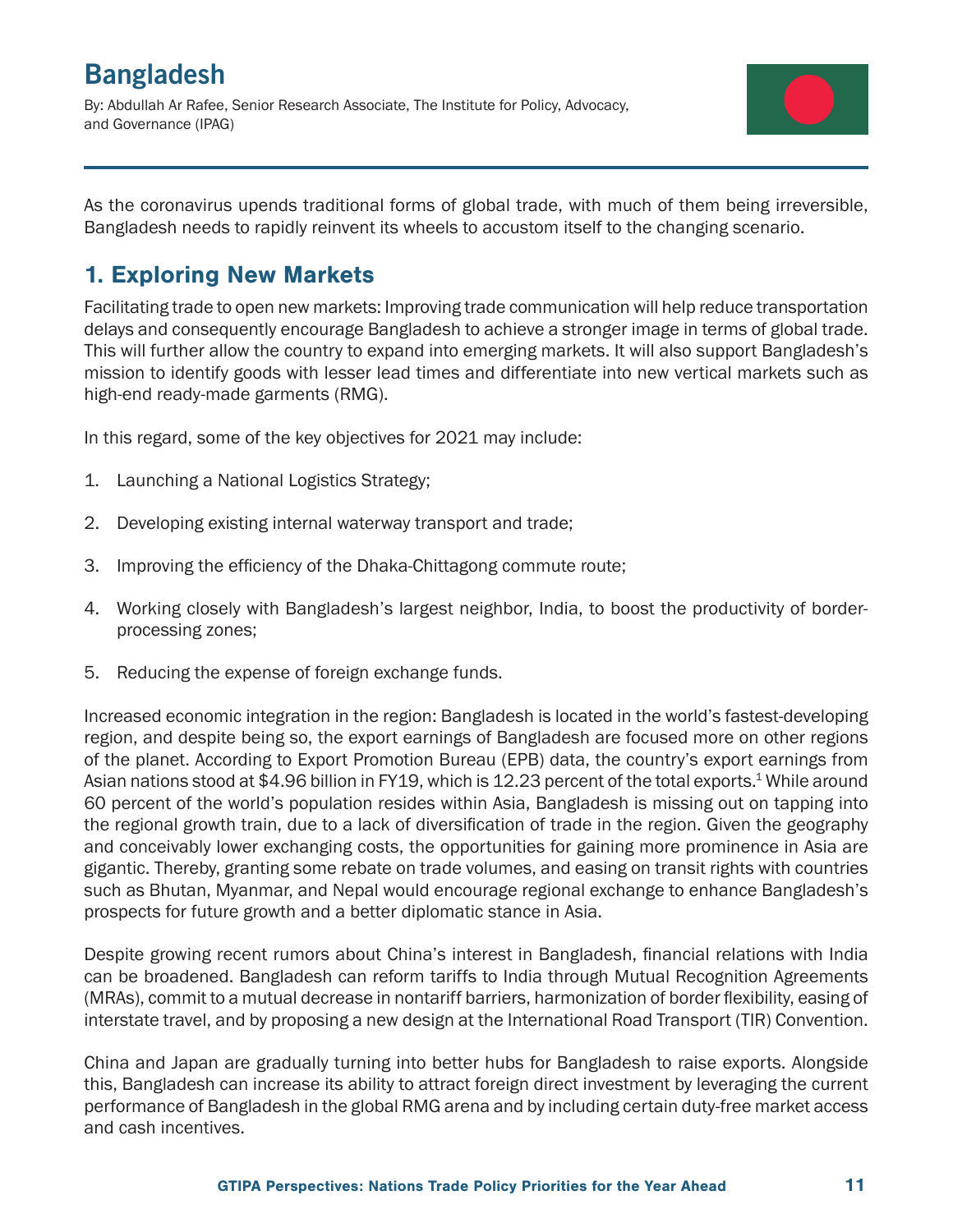#### 2. Diversifying into New Products

Updating trade policy: Rationalizing trade taxation and seeking to eliminate the counter export propensity should be a key focus moving forward. For example, high and changing rates of viable insurance would mean that more-neutral tariff policy is appreciated. Basic activities will include reducing tariff insurance and disassociating the import charge mechanism with the ultimate goal of reducing cross-part tariff expressions and suppressing or disposing of para-tariffs on domestic production in a similar manner. Such targets can be accomplished without risking projected revenue generation.

Logically, ensuring competent domestic production and exports would make the export choices of the private sector less sensitive to the accessibility of localized data sources. Practically speaking, the most intellectual solution seems to be ensuring improved stockroom imports that are accessible to all sectors and high-performing managers at a fundamental level, given the underutilized operations due to duty disadvantages. These plans were crucial in the case of the underlying achievement of South Korea in import-export. It would likewise be beneficial to examine a better arrangement to ease the basis of imports for Bangladesh.

Furthermore, formulating and implementing an independent trade administration strategy would help provide better understanding of foreign administrations, trends, and markets in terms of trade governance and could be helpful to boost information technology-enabled services engagement and investment.

Improving domestic and foreign investment environment: Increasing competent foreign direct investment is a reliable strategy to help in progressing innovation and improving market linkages for Bangladesh, while building up new opportunities. To achieve this, keeping alignment with the Export Processing Zone Act of 2010, Bangladesh needs to improve the allotment of workable land for business use. Current rules and regulations need to be revised to include a standardized policy framework through implementing norms that facilitate foreign investments the same it does for local firms. At the same time, these norms would help overcome any barrier between the domestic and foreign business sectors.

It is critical to consider the influence of COVID-19 over FDI and exchange rates, as many of the world's economies are facing an unpredicted backlash. Specifically, in the case of a newly enlisted developing nation like Bangladesh, it is imperative to balance the amount of FDI to keep on par with projected GDP growth and reduce the risk of inflation rates getting out of control. Moreover, expanding investment options into Asian countries would allow a better counter-opportunity, which also provides an option for future major hubs.

Apart from being a major driver of attaining sustainable development goals (SDGs), settling energy requirements would assist all parts of the economy and provide a big boost in attracting foreign ventures. The actualization of realistic arrangements that can offer unsubsidized power at affordable costs will be fundamental for Bangladesh. These activities will help redirect the consideration of foreign investors as well as that of local government. They will help in reshaping the focus to have a better grasp of both short and long-term investments; at the same time, involving more FDI would be helpful to uplift the current standard of local investment.

#### 3.Improving the Labor Market:

Skills, training, and capacity building: Improving skills and education would allow for improved worker efficiency, wage growth, and a decreased level of waste. In addition to other things, this will empower the production of better products. It will require formulating a complete vision for the development of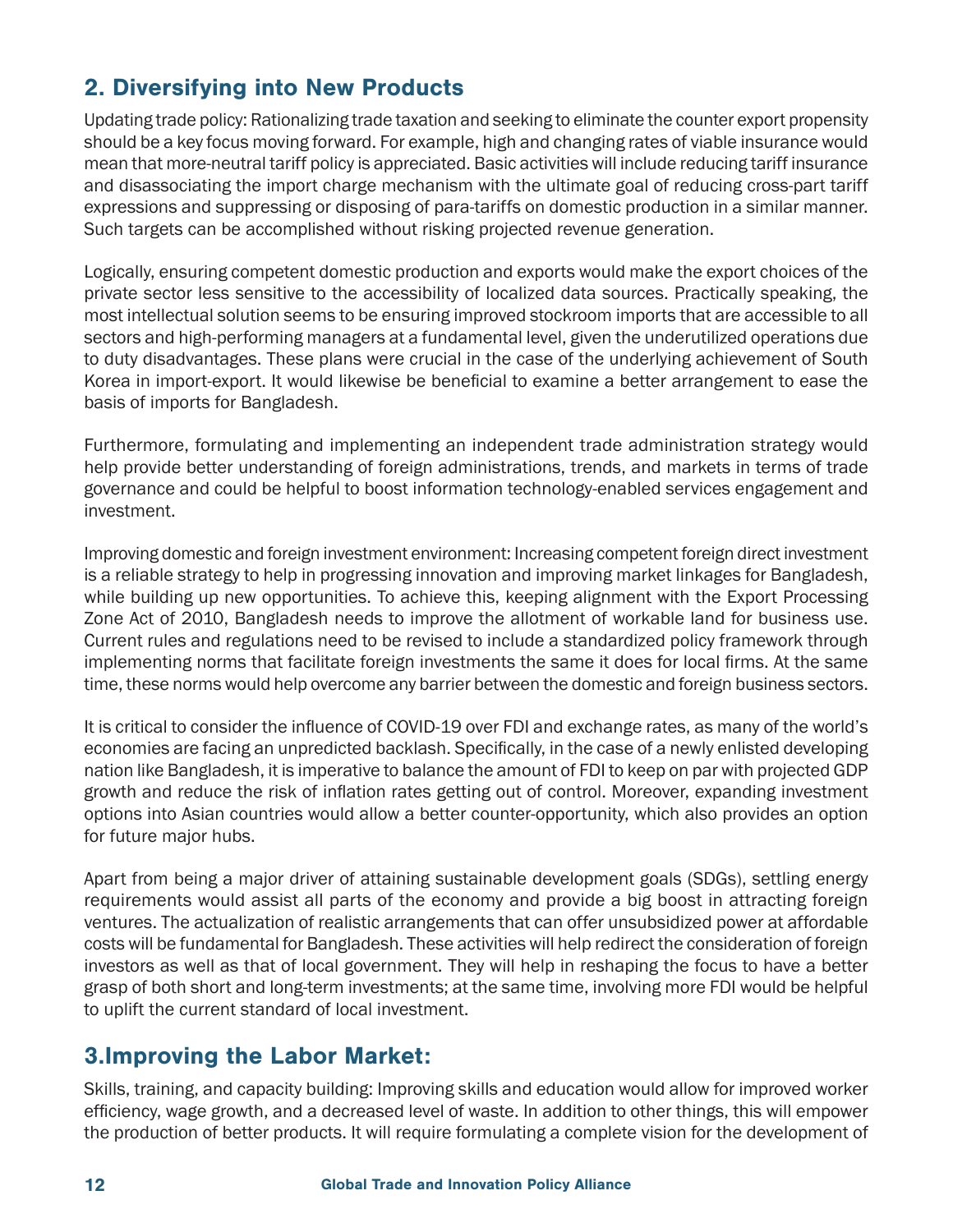skills, reskilling the current labor force, admitting to non-formal learning and assembly of skills, and enhancing the nature of critical training.

Developing enhanced labor and work security rules: Limiting the possibility of unfortunate incidents in Bangladesh's RMG and other export areas has become a precondition for promoting the growth of exports and ensuring reliability for foreign investors. Establishing a strong and legitimate government operations unit could lead to a better solution in this regard, which will operate independently at the private, public, and global levels. It will help to strengthen trade relationships with the European Union and the United States, and at the same time protect the interests of local businesspersons.

Effective safety nets during trade shocks: Building a safety net and a labor strategy that perceives potential exploiters and sufferers in trade advancement could help minimize resistance to an unbiased trade strategy. The main element of this approach, aside from capital inflow, should be to coordinate the creation of resources that connect helpless safety net beneficiaries with more advantageous business openings with a particular emphasis on youth. The growing youth population provides opportunities and adds a dynamic viewpoint of conquering challenges. Interest in proper advancement of skills to meet global and domestic needs will likely deliver accommodating globalization additions, while labor planning and retraining can help to ensure their flexibility to trade shocks.

#### 4. Building a Supportive Environment for Trade Proliferation

Ensuring a stable macroeconomic climate: Bangladesh's quick, consistent growth in recent decades has been supported by stable macroeconomic fundamentals which have held stability through multiple global economic shocks. In the midst of the unprecedented changing global trade conditions, Bangladesh needs to ensure that these macroeconomic fundamentals remain in control as new policies are implemented.

Focus on institutional development: Through an engagement between the secretarial cabinet subcommittee on trade, redesigning a multi-segment intensity plan would require solid cooperation between stakeholders. This committee can likewise adopt a more progressive foundation cycle to guarantee that organizations are working rationally and in a planned way. Important strides here will incorporate the National Board of Revenue and Ministry of Commerce (MOC) together detailing the tariff strategy, reinforcing the in-house financial limit of MOC, and connecting MOC's activities coherently with the strategies from think tanks and other stakeholders.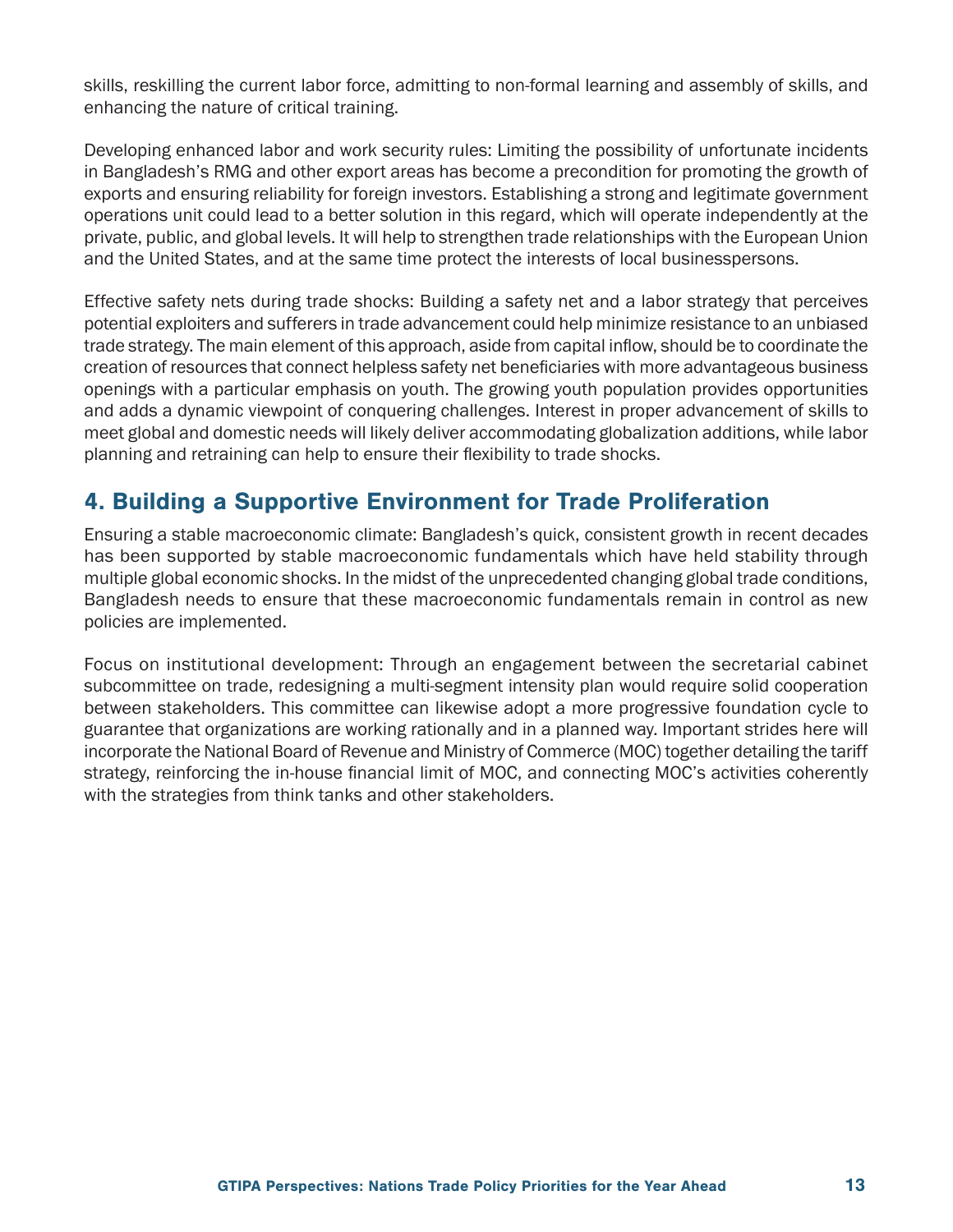# **Chile**

By: Natalia Gonzalez, Director of Juridical and Legal Affairs, Libertad y Desarrollo



#### **Introduction**

Since 1990 and over the ensuing three decades, Chile has negotiated and agreed to multiple protocols, agreements, and treaties with countries on almost every continent. As a matter of fact, Chilean foreign affairs policy is every day a more-important means to favor the internationalization of our economy. Those agreements and treaties have managed to 1) amplify, diversify, and densify our external relationships; 2) widen cooperation horizons and; 3) advance the development of working agendas, of mutual or common interest, as applicable, among the countries and economies involved. Hence, Chilean foreign affairs policy and international trade policy have played a complementary role in the effort to re-insert Chile into the international community.

Together with broadening access to a variety of goods, free trade agreements (FTAs) have also opened access to a wide variety of services, investment opportunities, and governmental purchases opportunities, and carried along new responsibilities and commitments that Chile has assumed in terms of labor, environmental, antirust, transparency, intellectual property, and internal regulation and standards, among others. Thus, they have implied an important improvement in our internal regulation and the establishment of more-sophisticated regulations, processes, and nets, as well as new coordination systems among the multiple relevant governmental agencies, together with establishing agile controversial resolution systems. Hence, Chile's commercial opening has brought along other advantages and benefits, other than access to new products and services, that must be taken into consideration when evaluating the positive impact for Chile of international trade liberalization, among which includes the improvement in Chile's competitiveness. Likewise, trade agreements have provided juridical certainty and a long-term horizon relationship with other countries and economies, both indispensable conditions to developing a progressive strategy based on Chile's insertion into the global economy and its negotiating alliances with bigger scale economies than ours.

The continuous exposition of Chilean companies to higher international standards became and has been, to date, a decisive variable for the adoption, within the private sector, of new productive technologies; has promoted the proliferation of clean production; and, in line with more demanding norms, has granted Chile a worldwide recognition that has facilitated the development of a qualified labor force that delivers specialized solutions in the relevant productive sector. According to the Tenth Innovation Survey conducted by the Ministry of Economy, published in February 2018, Chilean companies that were exporting their products innovated in a greater proportion than those with less sales abroad. Innovations were made in connection with the goods exported, and in the organization, marketing, and productive process.

Free trade agreements have amplified Chile's opportunities in terms of exports, improving the competitive position of Chilean companies, whether in direct or indirect exports. In 2018, there were 8,080 Chilean exporting companies which, together, generated more than 1.2 million jobs, representing 13 percent of the country's labor force.

Chile's international trade, which represents a very important fraction of its GDP, is determined by the international economic situation, the appreciation of the U.S. dollar, and the price (fall) of several products, which has diminished Chile's export dynamism and the imported volumes. Hence, Chile must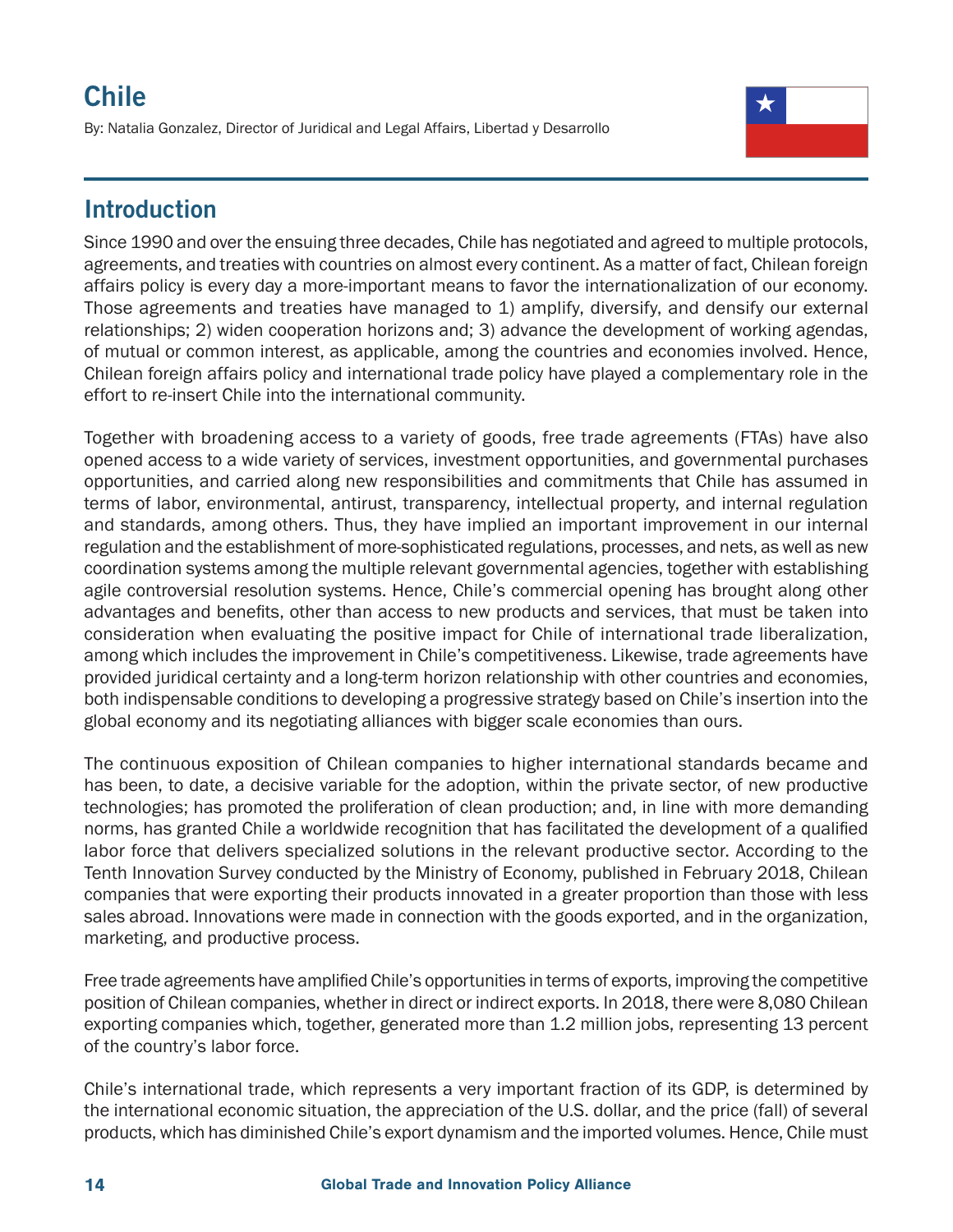insist on the diversification of its exports of goods and services and on the modernization of current agreements. The following are Chile's top-three trade priorities for the year ahead.

#### 1. Ratification by the Chilean Congress of the Transpacific Partnership Agreement (CPTPP, or TPP11)

Chilean government efforts must continue to achieve ratification, by the Chilean Congress, of the TPP11, a process that has been interrupted due to questioning by progressive sectors regarding the effects of the agreement. This treaty for plurilateral economic integration with the most-dynamic region of the 21st century involving 11 countries aims to boost economic growth and to create new opportunities for companies, workers, agricultures, and consumers. By the execution of this agreement, Australia, Brunei Darussalam, Canada, Chile, Malaysia, México, Japan, New Zealand, Peru, Singapore, and Vietnam evidence their conviction regarding the benefits of an open economy to their countries. More than 3,000 new products would become available for the Chilean population at 0 percent custom tariffs or with a tariff reduction in the forest, fishing, dairy, and meat industries that would enter with a 0 percent custom tariff to Japan, Vietnam, and Canada, benefiting especially the agricultural, fishing, and forest regions of Chile. Nine-hundred products destined to Japan, Chile's third-largest commercial partner, would improve its situation especially in aquaculture, fishing, fruits and meat, honey, dairy, forest, and agro-industrial products, varieties of which are excluded from the current agreement with Japan. TPP11 will also positively impact the levels of employment generated around export activities. Nowadays, 44 percent of the export companies of the country destine their products to the countries within the agreement, generating 800,000 jobs in the export sector at a national level. The treaty also contains the cumulation of origin, which means that independently of the origin of the raw materials, manufactured products in Chile will be able to bear the insignia "Made in Chile" to the world, opening opportunities for our SMEs. One such regard the TPP11 is the first free trade agreement to incorporate a chapter regarding SMEs, whose purpose it is to expedite the internationalization of these companies in the Asia-Pacific zone. These companies, due to their size, productive weaknesses, and elevated costs, have not been able to participate in its maximum potential in international trade. The agreement provides for new SME committees, whose purpose will be to learn from one another, exchanging experiences and information (i.e., origin rules, tariffs, commerce service) to better facilitate the capacity of Chilean SMEs to export. This will facilitate SMEs' bid awards and electronic commerce activities.

In the current context and in a post-pandemic one, few countries will have the option to count with an "insurance" for their exports and international trade and commerce like the one provided by the TPP11. Notwithstanding the fact that Chile has bilateral agreements signed with almost every country included in the TPP11, participating in the plurilateral TPP agreement provides for a series of matters and benefits, including special dispositions for SMEs that are not regulated in current bilateral agreements. In the interest of stimulating economic recovery and employment, it's urgent to conclude Chile's incorporation to the TPP11.

#### 2. Diversification of Chile's Destination Markets and the Export Supply and Modernization of Current Free Trade Agreements

Chile is very well inserted into the global economy, with more than 4,500 goods exported to be further used as raw materials or supplies for the elaboration of final products. In the latest years, such products represented 80 percent of the total shipments of the country. China is the main purchaser of the same, with a 38 percent participation in the total shipments sent by Chile. This high exposition to the Chinese markets justifies the efforts performed by the newly created Undersecretariat of International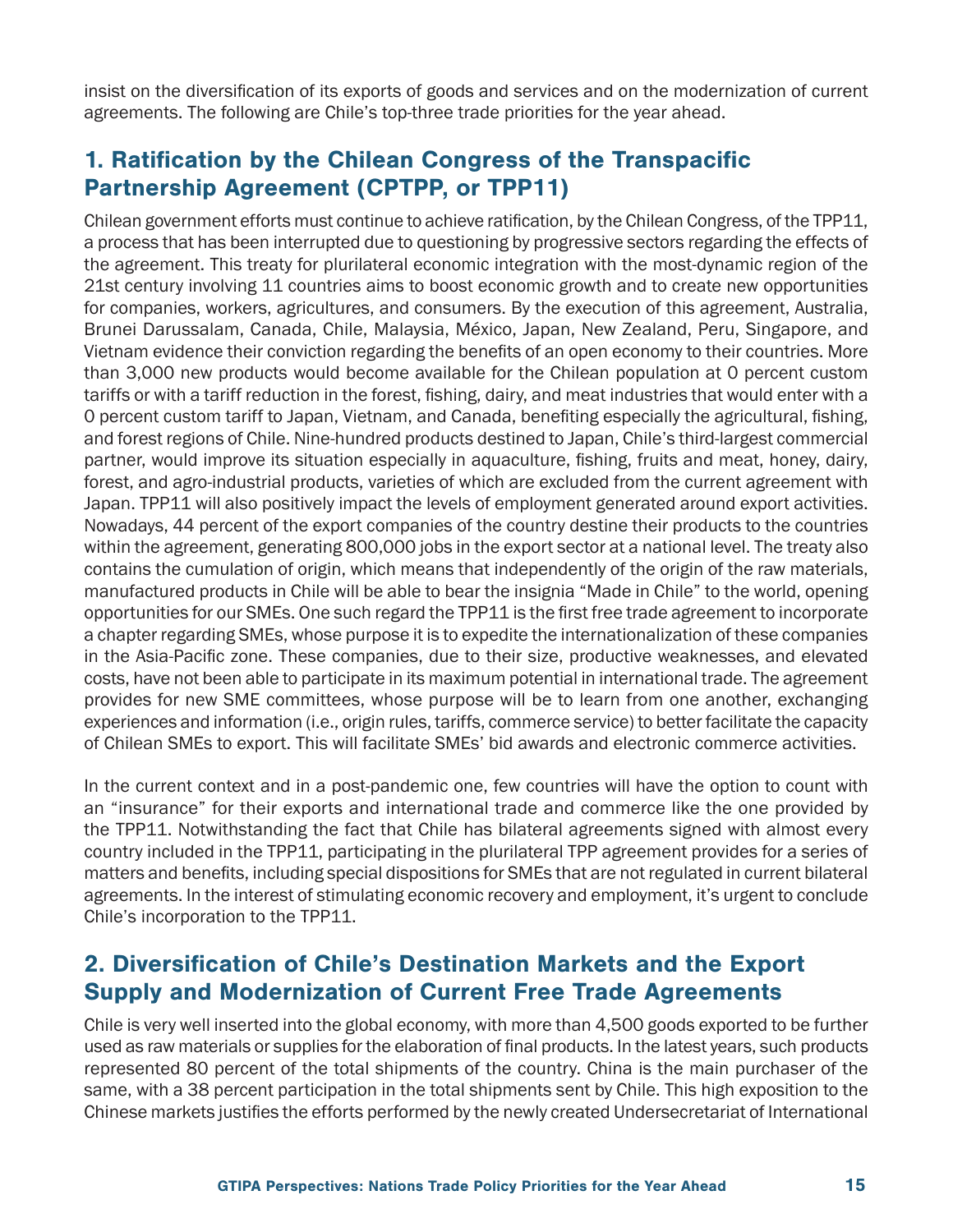Relationships (SUBREI) to diversify destinations. Chile's commercial relationship with China is important and must be maintained, but diversification also must be achieved.

Currently, focus is placed on how to promote the export potential of SMEs and in supporting those companies that provide or may provide them services for their internationalization. The SUBREI has created an Implementation and Promotion of Free Trade and Commercial Agreements department, which will focus its task on SMEs, promoting a greater degree of incorporation of SMEs in international public purchases, service exports, and the incorporation of women to the export sector, along with providing information to Chilean citizens regarding the benefits of free trade agreements.

In terms of broadening the scope of our commercial partners, Chile is expecting to finalize in January 2021 negotiations with New Zealand and Singapore regarding the Acuerdo de Asociación de Economía Digital (DEPA), which aims to favor innovation and the further development of the same in Chile. Likewise, DEPA aspires to be a model for future negotiations in terms of digital economy, creating a friendly frame for individuals and SMEs to export their digital products and services, and to explore new technological fields promoting economic inclusion

Modernizing current FTAs, as well as in the execution of new agreements, with a special emphasis in the South Pacific Area are also important priorities, specifically with regard to India and Indonesia (entrance door to the Association of Southeastern Asian Nations (ASEAN) and so, important to countries such as Malaysia and Thailand).

Improving access to markets in the EU, South Korea, Pacific Alliance, and the European Free Trade Association (EFTA) is also relevant to Chile's economy. With regard to the EU, the Chile-EU agreement —which has been in force for 17 years since its execution and which is composed of a commercial pilar, a cooperation pilar, and a political pilar—is currently in the process of being modernized. The EU is the main foreign investor in Chile and is an especially important commercial partner. In January 2017, the EU finalized a scoping paper containing the terms of reference regarding the process of modernization of the commercial pilar of the agreement. Later, in November 2017, the EU External Affairs Council approved the mandate so that the relevant commission could negotiate an updated agreement with Chile. The aforesaid is necessary considering commercial models, investment models, technology and innovation, and the competitive environment have changed since 2003 when it was originally executed. Important demographic changes have also taken place, along with geo-political ones, and new international issues are emerging on the global agenda. The objective of the modernization process is to unlock all the unexpected untapped potential—in digital and electronic commerce for example and to counteract a certain erosion tendency in the bilateral relationship given by the fact that, in relative terms, newly and modern agreements provide greater advantages to other countries. Likewise, new disciplines will be incorporated to the commercial pilar to incent sustainable commerce, gender equality, and the fight against corruption. Modernization will also improve access for SMEs because of the reduction of non-tariff costs, simplification of customs regimes and provisions of origin, and the incremental regulatory cooperation and convergence to international norms. Likewise, the current agreement has obsolete norms in terms of origin provisions, customs, and commerce facilitation; it has limited liberalization in agricultural and alimentary products, limited access to public purchases, and limited dispositions in terms of intellectual property. Different rounds of negotiations have taken place to date.

In the Latin America (LATAM) region, given the broad net of FTAs that Chile has subscribed to (29), the establishment of regional value chains offers an opportunity to diversify our exports by sealing alliances with countries of the LATAM region. The FTAs are an asset for the country to become an export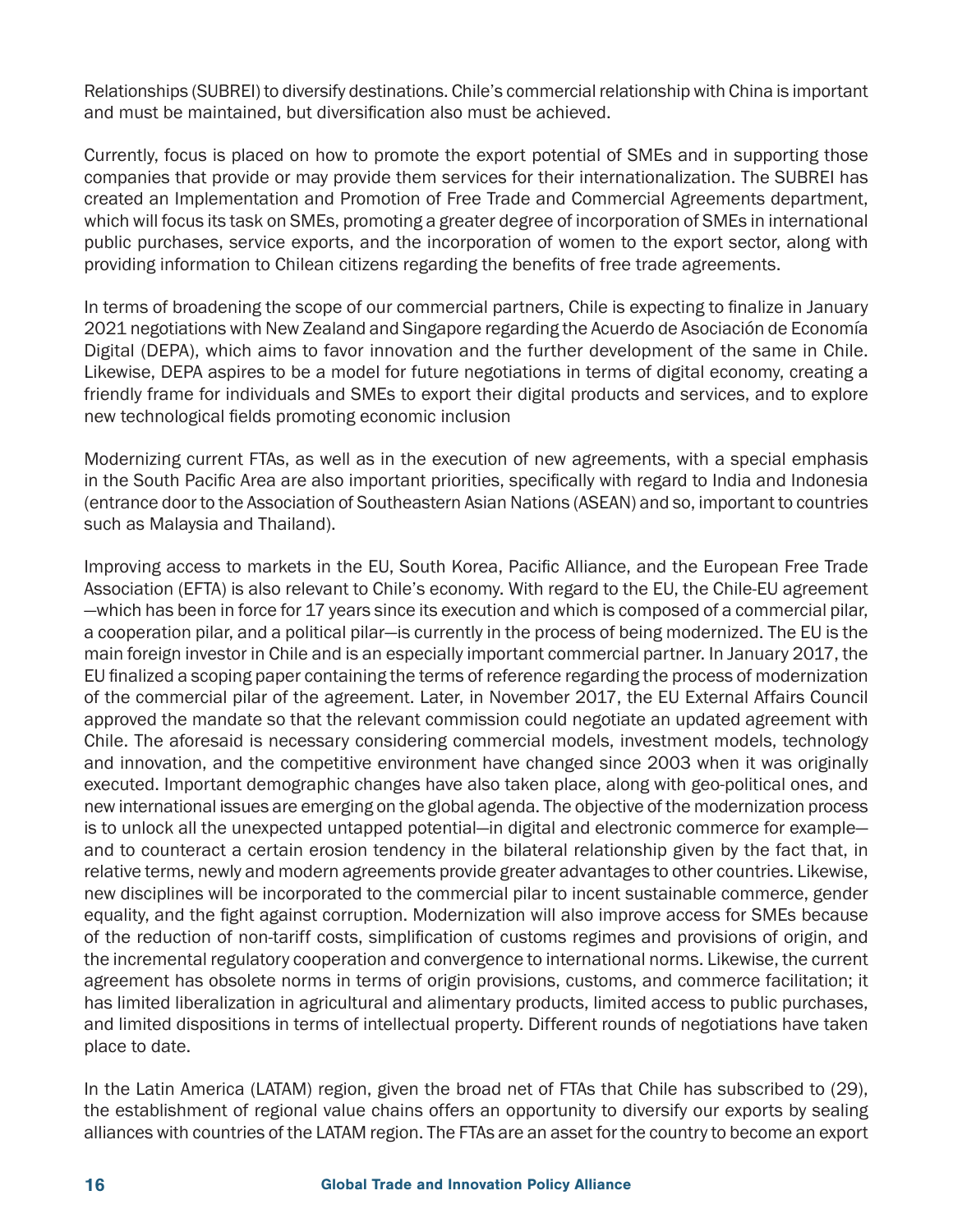platform for other countries of the region, having them exporting their products from Chile to the world. Brazil, being the eighth-largest economy in the world and the first destination of Chilean investments in the region, is a priority, especially considering the agreement that Congress has to ratify includes chapters regarding regional value chains, as it happens with the commercial integration agreement with Ecuador. These efforts relate to those being performed with Costa Rica and Argentina to identify investment opportunities to take advantage of value chains.

#### 3. Modernizing Chilean Infrastructure and Commercial Offices

Countries' competitive advantages, in terms of international commerce, are not only given by production costs, but also by inventory management and shipping costs of products to global markets. These costs not only involve transportation and fleet costs (ad valorem), custody costs, and warehouse costs, but also plenty of bureaucracy at the origin and the destination. This bureaucracy involves fix costs (per transaction, independent of the exported value) and is directly affected by the regulations, norms, and well- or mal-functioning of the relevant authorities at the relevant customs offices and other applicable departments and services. Countries such as Chile, with high fixed costs to export, make fewer big transactions, while countries with lower fixed costs make a lot of small transactions. The problem in the first case is that the cost in inventory is substantial since accumulation of production is necessary to perform for the transactions. These inventory costs increase with the value of what is produced. Thus, countries with high bureaucratic and fixed costs tend to produce and export cheap goods of lower quality. In this sense bureaucracy is a tax being imposed on the sophistication of the export basket. These costs, for a group of countries and in average, are the equivalent of a tariff of 28 percent. In this regard, Chile needs to study and promptly implement policies that lower per-shipment costs, which can lead to significant welfare gains, mainly due to induced quality upgrading. Modernization of Chile's air and ground transportation infrastructure, as well as its port infrastructure, is of major importance.

Likewise, Chile needs to modernize its commercial offices abroad, endowing them with the necessary capacities to promptly adapt to the new environment post pandemic and to satisfy the needs of the different markets.

#### **Conclusions**

As mentioned, Chile's international commercial opening, together with the execution and ratification of Free Trade Agreements and Complementary Agreements have had a considerable and important positive impact for our country. Chile has currently a net of 29 FTAs with more than 65 countries that connect us with 65 percent of the world population and with 88 percent of global GDP. The FTAs are the basis of intense bilateral and multilateral relationships with several countries and economies in a world which has allowed economic prosperity for Chile. In other words, Chilean goods and services have a potential market of 4.7 billion people, among which we can count the most-populated nations, such as India, China, the EU, United States, Brazil, Japan, and South Korea. During 2018, 98 percent of Chilean exports, coming from the northern regions of Chile of Arica y Parinacota, were destined to our commercial partners. The same situation was registered with 99 percent of the shipments coming from the city of Coquimbo, in the center north of Chile; 96 percent of the exports from Aysen, in the south of Chile; and 92 percent of the sales abroad of companies located on the southern region of Los Ríos.

As a matter of fact, in 2018, 95 percent of our international commercial trade was made with economies with which Chile had subscribed an FTA. Thanks to the successive unilateral, bilateral, and multilateral international commercial openings, Chile's dynamic export sector, which once represented 13 percent of the GDP (1960), has grown to 29 percent in 2018. Exports have certainly dynamized our economy. Industrial shipments have grown 9 percent, based on annual average, between 1990 and 2018;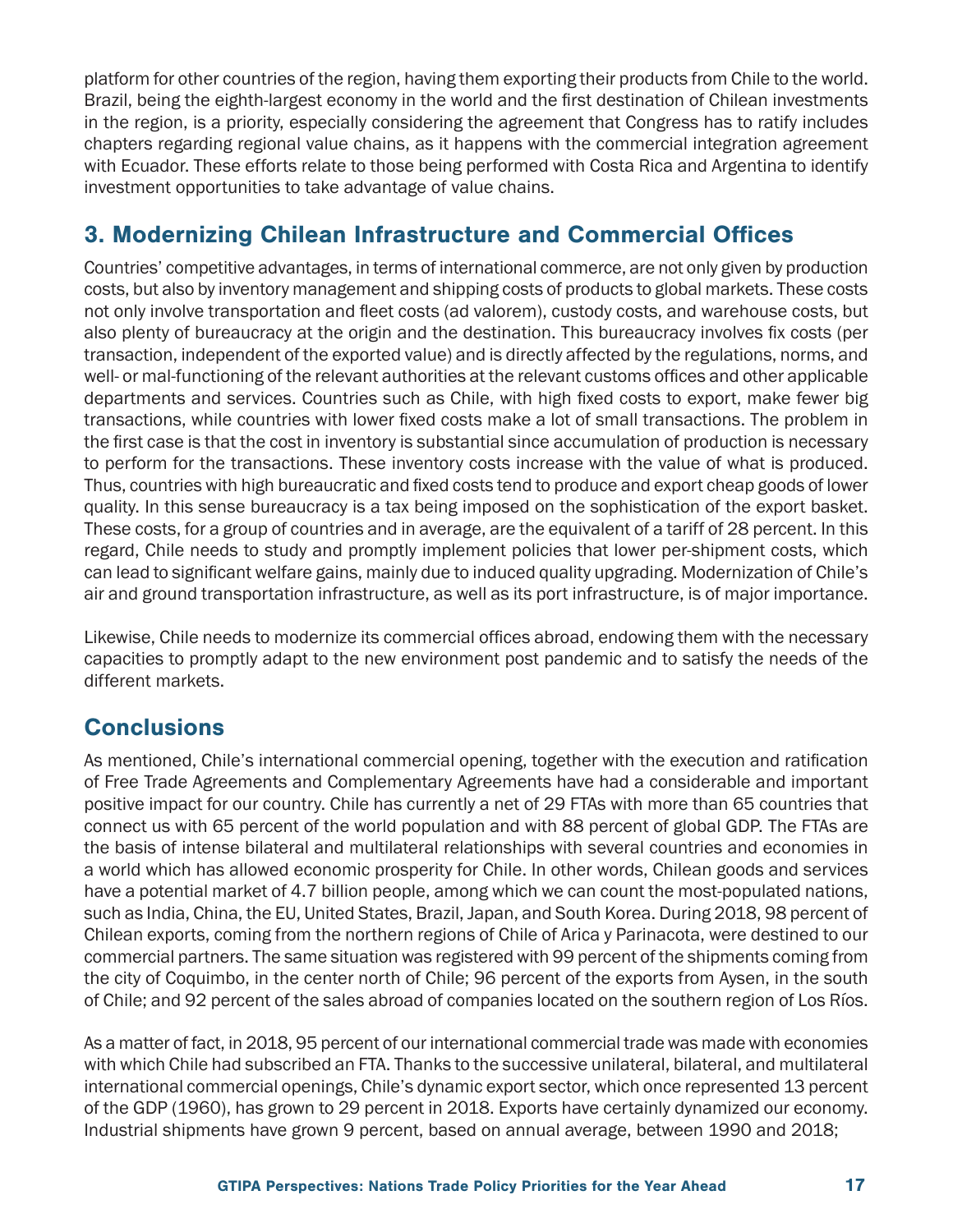and agricultural shipments have grown 7 percent annually in the same period and Chile's exports of minerals 8 percent.

Chile's economy is oriented to exports, specifically industrial exports (cellulose, methanol, chemical products, and agro-alimentary). The salmon, forest, and wine industries of recognized international prestige have acquired major importance in the last decade, as have mining products and agricultural ones (fruits and vegetables).

Aside from the priorities previously listed, and in light of the riots and violent events that took place in Chile at the end of 2019 and the probable constitutional process that will be initiated as of October 2020 (if Chile decides at the national referendum to enter into it), it will be essential that an adequate climate of business (characterized by political stability, serious and well-founded macroeconomic policies, the continuing liberalization of international commerce, high levels of connectivity, and high disposition of qualified human resources to position Chile as a platform to export goods and services and technology to the world), continue to prevail.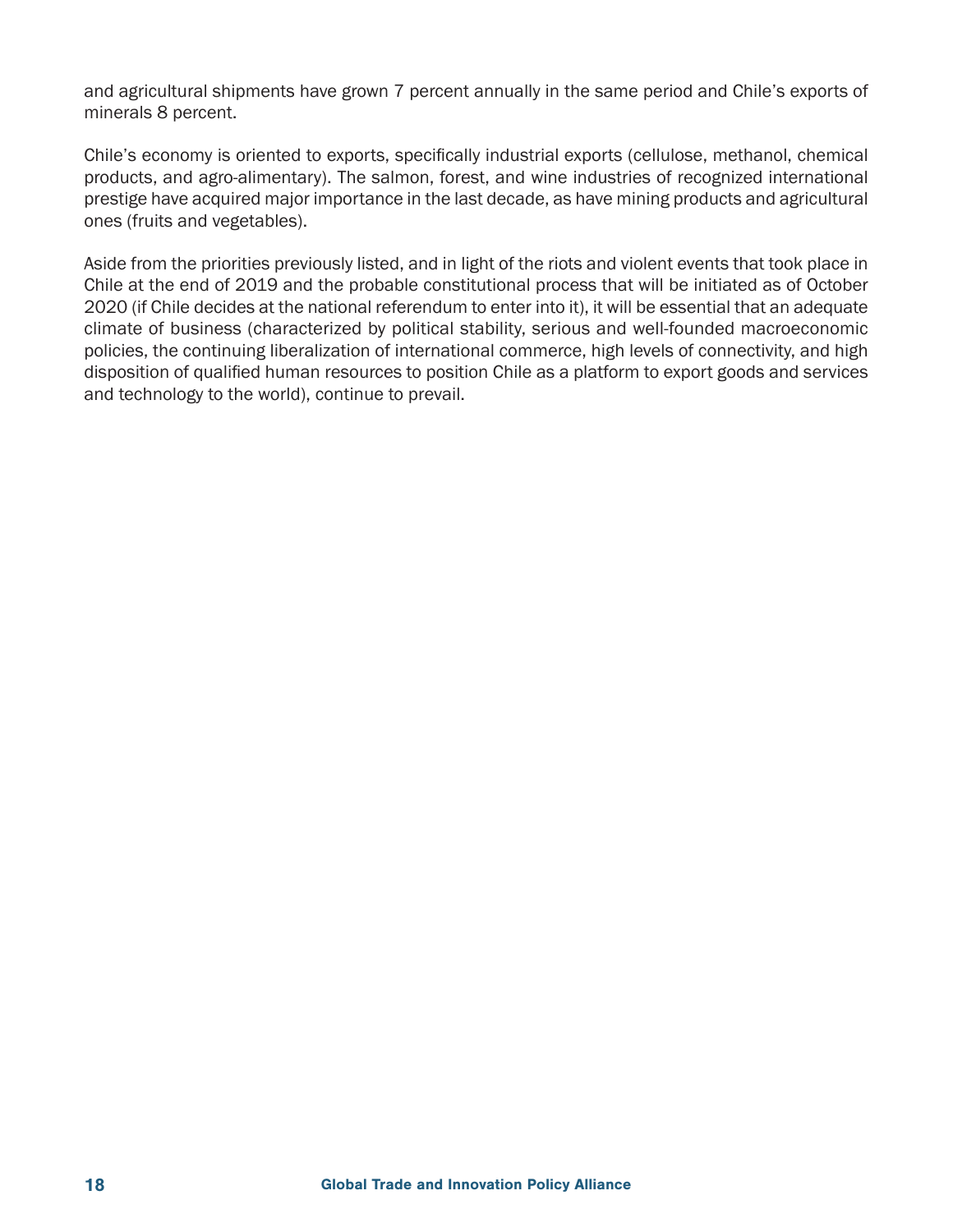By: Michael Sepúlveda, Research Analyst, TicTac

The disruption in international trade, particularly in global value chains, as a result of COVID-19 and the measures adopted to counteract its impact on health, has unleashed a great debate about the advisability of taking advantage of the situation to seek greater internationalization or, on the contrary, to move toward more protectionism.

Colombia, a country with historically low levels of trade openness, as reflected in the country's low and stagnant trade exposure, contrasts with the dynamics observed in most advanced and emerging market economies, where the role of trade has gained considerable importance over the last 50 years.<sup>12</sup> Colombia should make progress toward a strategic liberation of trade policy, overcoming barriers while deepening and taking advantage of it is trade agreements. The following are the three most-significant policies Colombia could undertake to advance its trade environment in the year ahead.

#### 1. Road to Internationalization

Colombia is a country with low levels of trade openness, especially compared with the rest of the world. Even after a timid trade opening in the early 1990s, imports (as a percentage of GDP) have not changed substantially. Twenty-six years ago, they reached 21 percent, while in 2019 the indicator was 22 percent. In other words, almost 30 years later, there were practically no changes in this critical indicator. Likewise, the degree of export trade in the country has remained at an average of 35 percent in the last 28 years, well below the average for Latin America  $(45 \text{ percent})$ .<sup>13</sup>

Having a productive and competitive agenda that creates the conditions for companies to compete in a resilient and sustainable manner in any environment, nationally or internationally, is vital for any country. However, in the Colombian case, 65 percent of the total productivity of a company comes from internal management, which partly depends on access to knowledge and technology, that under certain conditions allow digital transformation, including reconversion of people, if necessary, into an innovative ecosystem.<sup>14</sup> In addition to the high cost that poor labor flexibility exacts on companies, Colombia ranks 88th out of 141 countries in Global Competitiveness Index of the World Economic Forum (IGC), highlighting the low position obtained in the hiring and firing practices (position 117 ).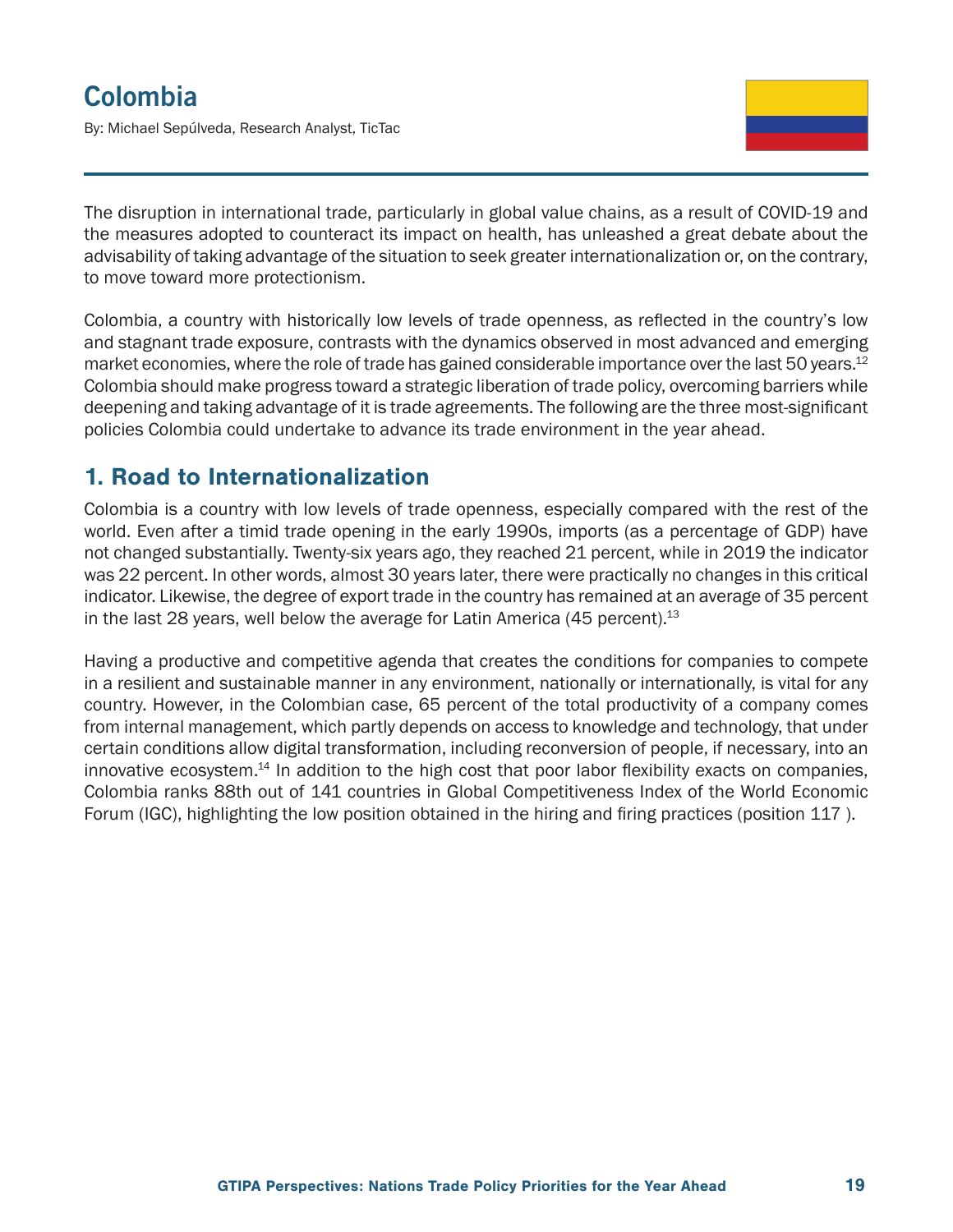#### 2. Eliminate Tariff and Non-tariff Barriers

According to the IGC, the country ranks 125th out of 141 countries in terms of the prevalence of nontariff barriers, which is not surprising, since 80 percent of the goods and services have some quantitative or qualitative barrier. Not to mention that the tariff rates for raw materials and intermediate goods far exceed those of Chile, Peru, and other Organization for Economic Cooperation and Development (OECD) countries.

Historically, the protection of local production has been a stimulus not to innovate. García, Montes, and Giraldo have highlighted how the most-productive sectors are the least protected, which also have greater competition from imported products than larger companies and those that use more imported inputs have higher productivity growth.15 This has been the case in the manufacturing sector, which has grown only because the capital inventory has increased, not because the sector's productivity has, as it has been stagnant in recent decades due to the lack of innovation and technical improvement.

Under these circumstances, moving toward more rigorous protection would be a severe mistake, since it would go against the general productivity of the economy and especially of companies, which at the end are the ones who compete in the market.

#### 3. Deepening and Taking Advantage of FTAs

Currently, Colombian FTAs in force only represent 64.5 percent of total exports, with the United States (\$11.3 billion), the European Union (\$4.6 billion), and the Andean Community (CAN) (\$3.4 billion) standing out as some of Colombia's most-significant trade partners with which the country has an FTA in force. At the same time, these same FTAs represent 65.4 percent of total imports, with the United States (\$13.2 billion), the European Union (\$8.1 billion), and Mercosur (\$4.3 billion) standing out.<sup>16</sup>

In 2019, the balance of the degree of export penetration at the FTA levels and productive sectors in Colombia improved in crucial sectors such as mining, metallurgy, agriculture, and automotive, but worsened in petroleum refining and chemicals.<sup>17</sup> Furthermore, Colombia registered trade gains in 6 of the 13 FTAs signed (Northern Triangle, EFTA, EU, G3, Panama, and Israel) and presented deterioration in five (CAN, Chile, United States, Canada, and Mercosur).

Diversification of Colombian exports is essential for the deepening of Colombian trade and FTA relationships. The high concentration in traditionally exported goods, where the vast majority are commodities, represent 70 percent of the export basket. The biggest problem is that this share has remained practically unchanged since the end of the mining-energy boom of 2008 to 2013 (when exports reached peak levels of \$60 billion)—in addition to the fact that the Venezuelan market, which was one of the country's main trading partners, has not been replaced. External sales to that country, which were around \$7 billion a decade ago, became practically nil because of the economic and widely known political conditions. Notably, most of those \$7 billion exports were non-traditional export products.

The information and communications technology (ICT) sector has been the greatest bet of the current administration in Colombia, aiming at consolidating the sector as the engine of the Colombian economy. Precisely the current situation of COVID-19 has allowed the acceleration of digital transformation processes in the country, which has also meant the acceleration of the facilitation and digitization of foreign trade processes, which imply savings in time and costs of transport and logistics.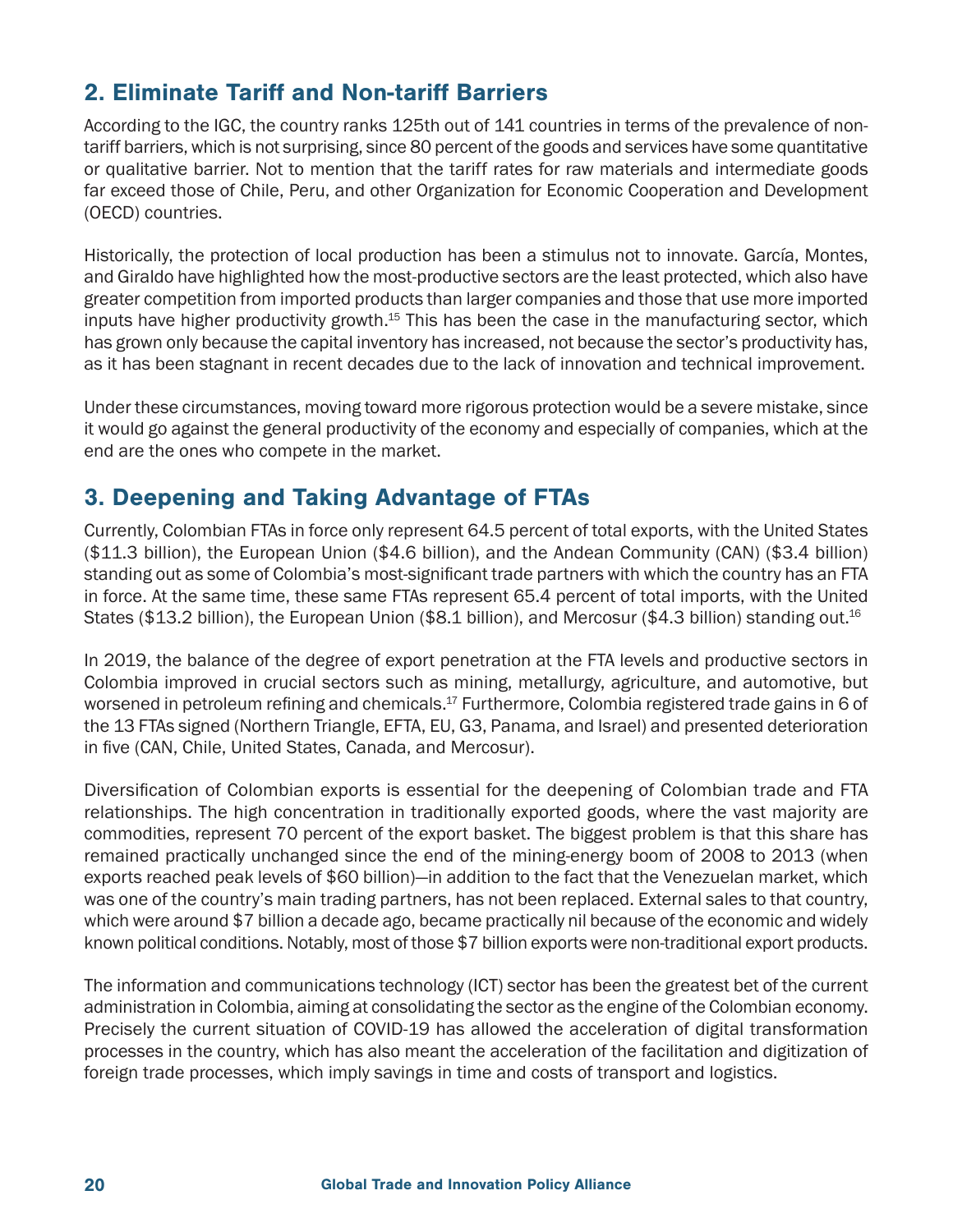Furthermore, Colombia's government has made the strengthening of promotion instruments and repowering of free-trade zones a key objective in terms of promoting Colombian enterprises' insertions into global value chains, investments in technology, enhanced innovation, ensuring of qualified employment, and compliance with international standards.

#### **Conclusion**

Colombia urgently needs to increase productivity to grow at high and sustainable rates, reverse the damage caused by COVID-19, and moving toward enhanced economic development. Advances in the deepening of its trade agreements will allow a more-complete insertion of the country and its enterprises into global value chains in content and scope.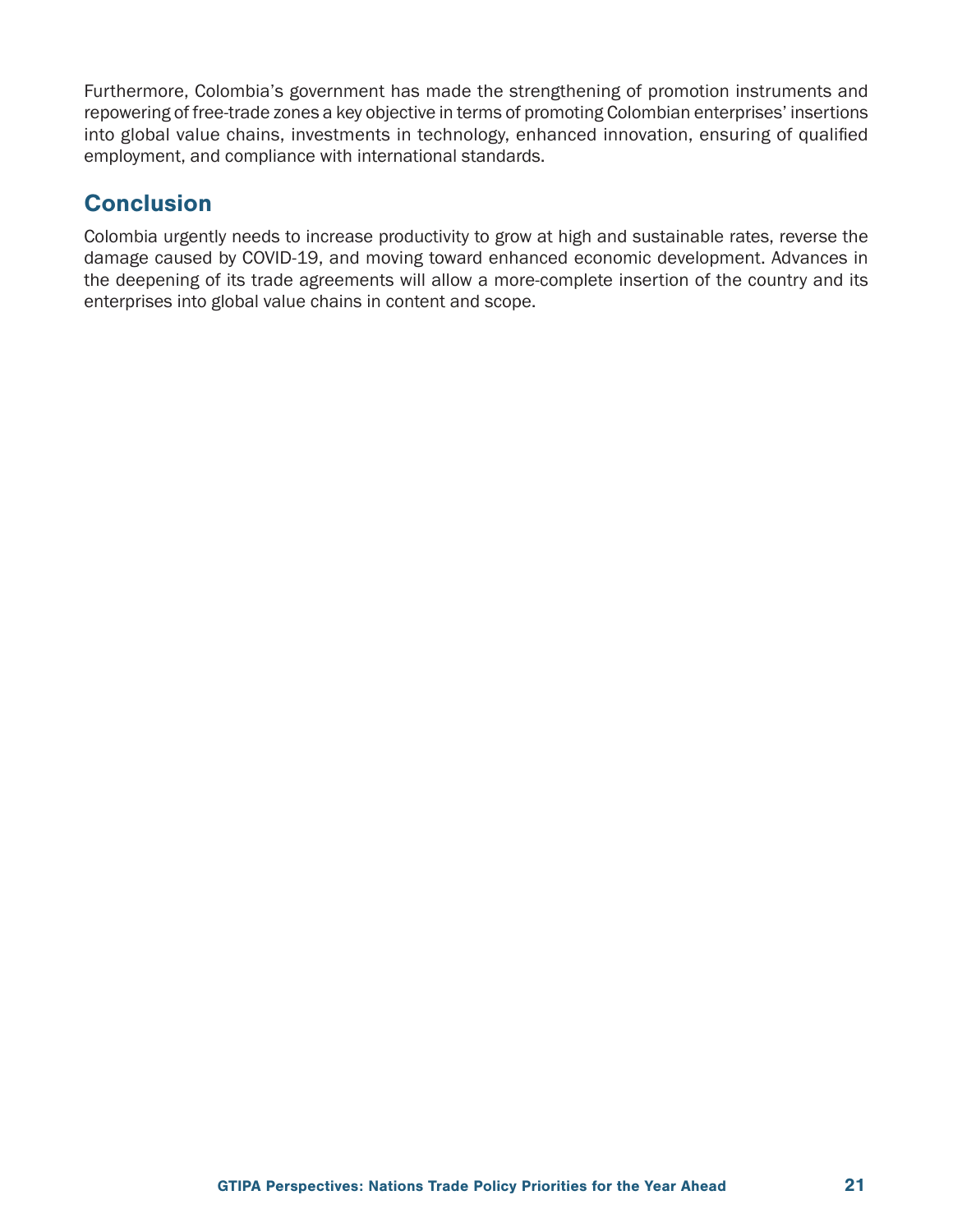# Germany

By: Jürgen Matthes, Head of the International Economics and Economic Outlook Unit, German Economic Institute

As Germany has delegated trade policy to the European Union, the focus is put on highlighting strengths and weaknesses of EU trade and investment policy. Where possible, German policy positions are included.

#### 1. Signalling a Continuous Open-market Orientation by Concluding FTAs

The European Union has continued to conclude free trade agreements with important trading partners such as Canada, Japan, Mercosur, Singapore, and Vietnam. This strategy opened the door for more bilateral trade liberalization and signals the EU's strong commitment to open market orientation at a time when protectionist policies have gained ground. The basic framework agreement with Japan on the conclusion of bilateral trade negotiations was deliberately and intentionally announced during a G20 meeting in the presence of the U.S. president. The European Union is to be praised for its global leadership in forging many and varied new free trade agreements.

On the flip side of this, however, for years civil society groups have lobbied to use trade agreements (and thus the lever of the large EU market) to induce trading partners to adhere to stricter labour and environmental standards even though trade policy tends to become overloaded and trading partners sometimes alienated. While recent EU FTAs do include sustainability chapters, stricter enforcement of the respective rules is requested. In reaction to these demands, the new European Commission plans to put a larger focus on enforcement. However, more caution is needed in order to prevent lest sustainability rules are misused as protectionist instruments that unduly reduce the competitiveness of developing and emerging countries. Moreover, proposals that EU firms should better monitor their global value chains for possible violations of sustainability standards need to be proportionate to the induced bureaucratic costs and the technical and legal ability to control more remote suppliers in value chains.

#### 2. Confronting U.S. Protectionist Policies With Retaliatory Measures

The EU has signalled that even the United States cannot intimidate the Union. In retaliation for U.S. tariffs on EU imports of steel and aluminium products (which the United States justified on questionable grounds of national security violations) the EU countered by raising tariffs on a broad portfolio of U.S. goods imports. Brussels also brought the case to the World Trade Organization's (WTO) dispute settlement body together with several other countries, signalling that multilateral trade rules should be abided by—in writing and in spirit. Moreover, the EU has clearly indicated that it would also retaliate if the United States raised trade barriers on automotive imports, as continually threatened by the Trump administration.

At the same time, the former EU Commission President Juncker managed to negotiate the so-called "Rosegarden" deal with President Trump by leveraging the large potential of the Single Market. This included, among other issues, a standstill agreement on new tariffs and the common objective to negotiate a trade deal on industrial goods (apart from automobiles).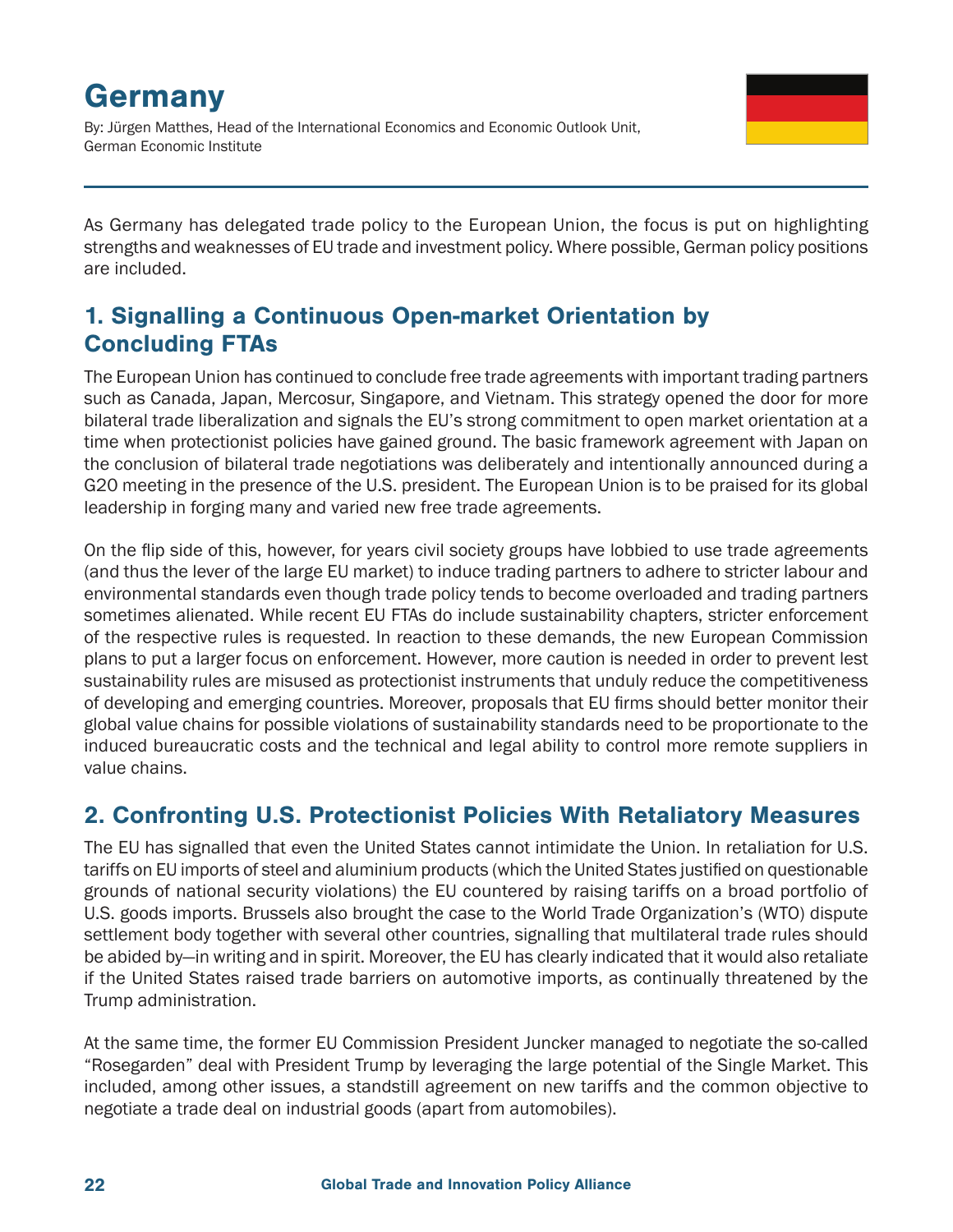#### 3. A, Somewhat, More Aggressive Trade Policy Approach Toward China

The EU has begun to change its trade policy toward China in view of the increasingly negative impact of rising Chinese market distortions on world markets, (e.g., by industrial subsidies and Chinese stateowned enterprises (SOEs)). Brussels has done so along various lines: At the multilateral level, the EU cooperates with the United States and Japan in the so-called Trilateral Initiative and proposes to change WTO's rules on industrial subsidies and SOEs. Unilaterally, Brussels has also become more assertive and will continue to do so. For example, the EU has reformed its trade-defense instruments to give them (a bit) more bite. Moreover, the European Commission has proposed an International Procurement Instrument which, if adopted by the Council, would allow the EU to reduce access to its largely open public procurement for countries that have not sufficiently opened their procurement markets. On top of this, the EU has rapidly implemented a new FDI Screening framework which allows for a broader interpretation of the national security exemption to the general free movement of capital for non-EU countries. Germany will change its legal framework in line with this new framework and will look more critically at takeovers that could lead to a transfer of sensitive technologies.

At the same time, the EU is seeming to achieve equidistance between China and the United States, both being highly important trading partners. While it is true that the Trump administration has alienated the EU with its aggressive trade policy stance, the world trading system is put under immense pressure due to the increasing market distortions from an ever-larger Chinese economy. Therefore, the EU clearly needs to cooperate (even) more with the United States in order to put pressure together on China to change its market distortions or to agree to new multilateral rules to ring-fence the spillovers of Chinese distortions to the world market. The European Union, and particularly Germany, must realize that, from the U.S. perspective, Europe and Germany side too much with China. Brussels' more assertive trade policy stance toward China still has to be communicated more rigorously to Washington. Moreover, recent signals of a (small) EU-U.S. trade deal (including the airline subsidy issue) are promising and should be followed up in order to pave the way toward more cooperation in facing the China challenge.

Lastly, it's important to note that the EU has been negotiating a bilateral Comprehensive Agreement on Investment (CAI) with China for years, without a real breakthrough in Chinese commitments, which need to be disproportionately larger because access to the Chinese market is more restricted. The German Council in the second half of 2020 aims to crown its presidency by concluding the CAI at the EU-China Summit in Leipzig in September. However, despite new proposals by China, progress is still far too limited. The Leipzig Summit deadline implies the danger that the EU becomes a demandeur and that the German presidency induces the EU to settle with too little ambition. Instead, content is more important than timing.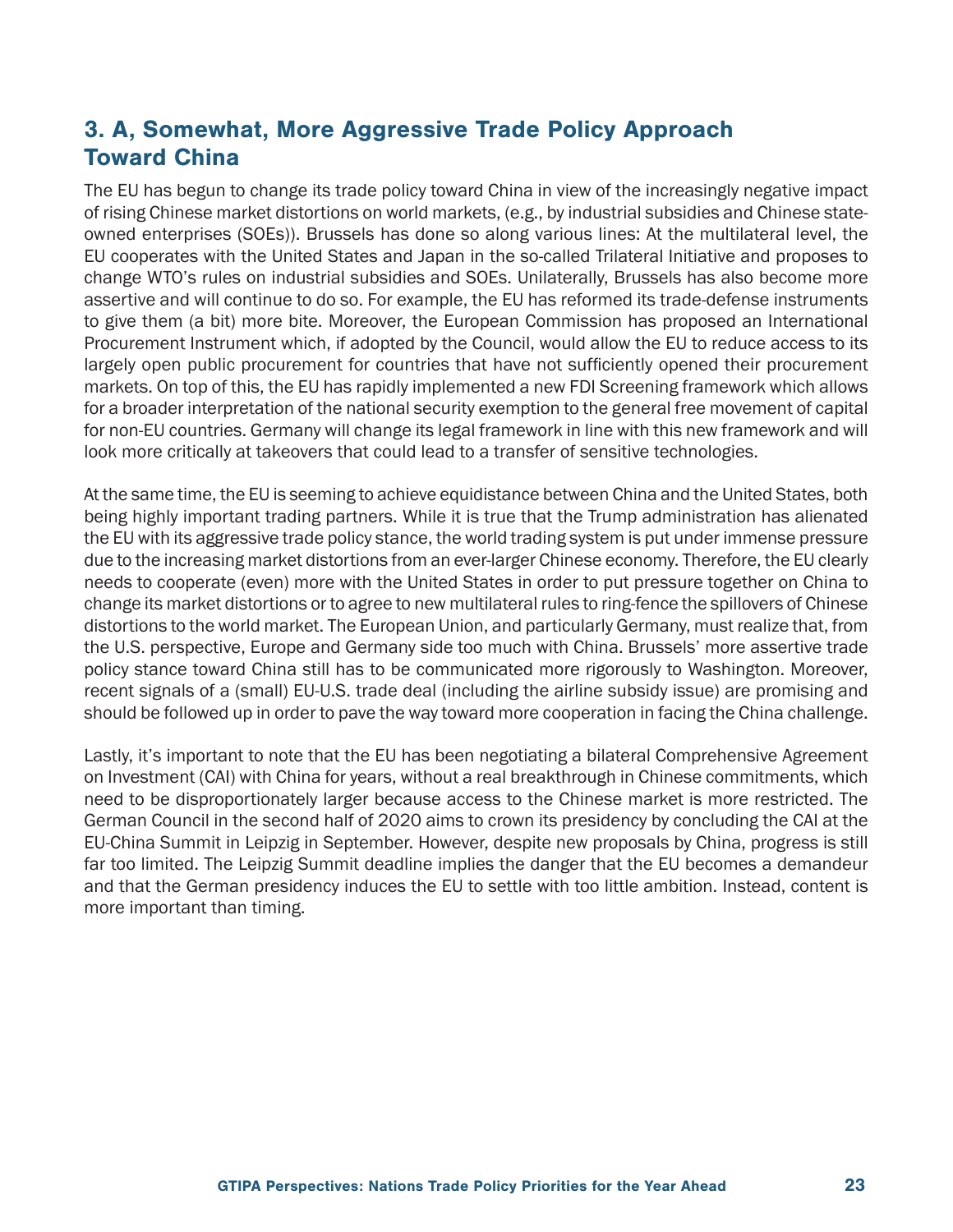# Greece

By Konstantinos Peppas, Ph.D., Research Associate, Macroeconomic Analysis & Policy Unit, FEIR-IOBE and Michail Vasileiadis, MSc, Coordinator, Macroeconomic Analysis & Policy Unit, FEIR-IOBE



#### Introduction

Greece has only recently completed the implementation of the Third Fiscal Adjustment Programme and has begun a process of revising its growth model, aiming at, among other things, increasing the production of tradable goods and services for international markets. Taking into account the small size of the Greek economy, its export orientation and its openness to the global economy can support a viable and sustainable recovery process both in the short and long term.

#### 1. Reorientate Domestic Production Toward Internationally Tradable **Sectors**

However, the spread of the new COVID-19 coronavirus has added additional burden to the process of shifting Greece's growth model toward tradable sectors. Its rapid spread around the world has had significant negative effects on the health of the Greek population and disrupted normal social life as well as severely affecting the world economy leading to a significant decline of international trade. As far as the economic impact is concerned, according to the World Trade Organization (WTO), international trade fell by 18.5 percent in Q2/2020 on a year-to-year basis.

 In addition, OECD member countries' GDP showed an unprecedented decrease of 9.8 percent in Q2/2020, following a decrease of 1.8 percent in the Q1/2020. The reduction of GDP in the EU-27 countries—which are the main trading partner of Greece—reached 11.7 percent and 3.2 percent, respectively. In Greece, in H1/2020, total exports were 24.1 percent lower than a year earlier (falling from €31.9 billion (\$27.8 billion) to €24.2 billion (\$28.7 billion)) and at the same period imports of goods and services fell by 14.4 percent (from €36.8 billion (\$43.7 billion) to €31.5 billion (\$37.4 billion)). Greece's GDP fell by 7.9 percent during the first half of 2020 (-0.5 percent in Q1/2020 and -15.3 percent in the Q2/2020).

However, the current difficulties in international trade should not lead to the weakening of efforts to reorientate domestic production toward internationally tradable sectors. Therefore, the purpose of this report is to suggest short-term policy proposals concerning the export sector of the Greek economy, taking into consideration the current constraints.

Part of these proposed policies emerged from a recent study by the Foundation for Economic and Industrial Research (IOBE) on the factors affecting Greece's bilateral trade with 43 countries during the period from 2000 to 2014. Among the factors that affect Greece's bilateral trade are the amount of minimum capital required to start a business (negative effect on bilateral trade), the number of procedures required to export/import a good (negative effect), the tax burden of firms (negative effect), and the access to credit from the banking sector (positive effect).

#### 2. Streamline Processes for Starting Businesses and Facilitating **Exports**

In response to these problems and, as far as the *procedures of starting a business* are concerned, Law No. 4072/2012 introduced a new corporate legal form, namely the Private Capital Company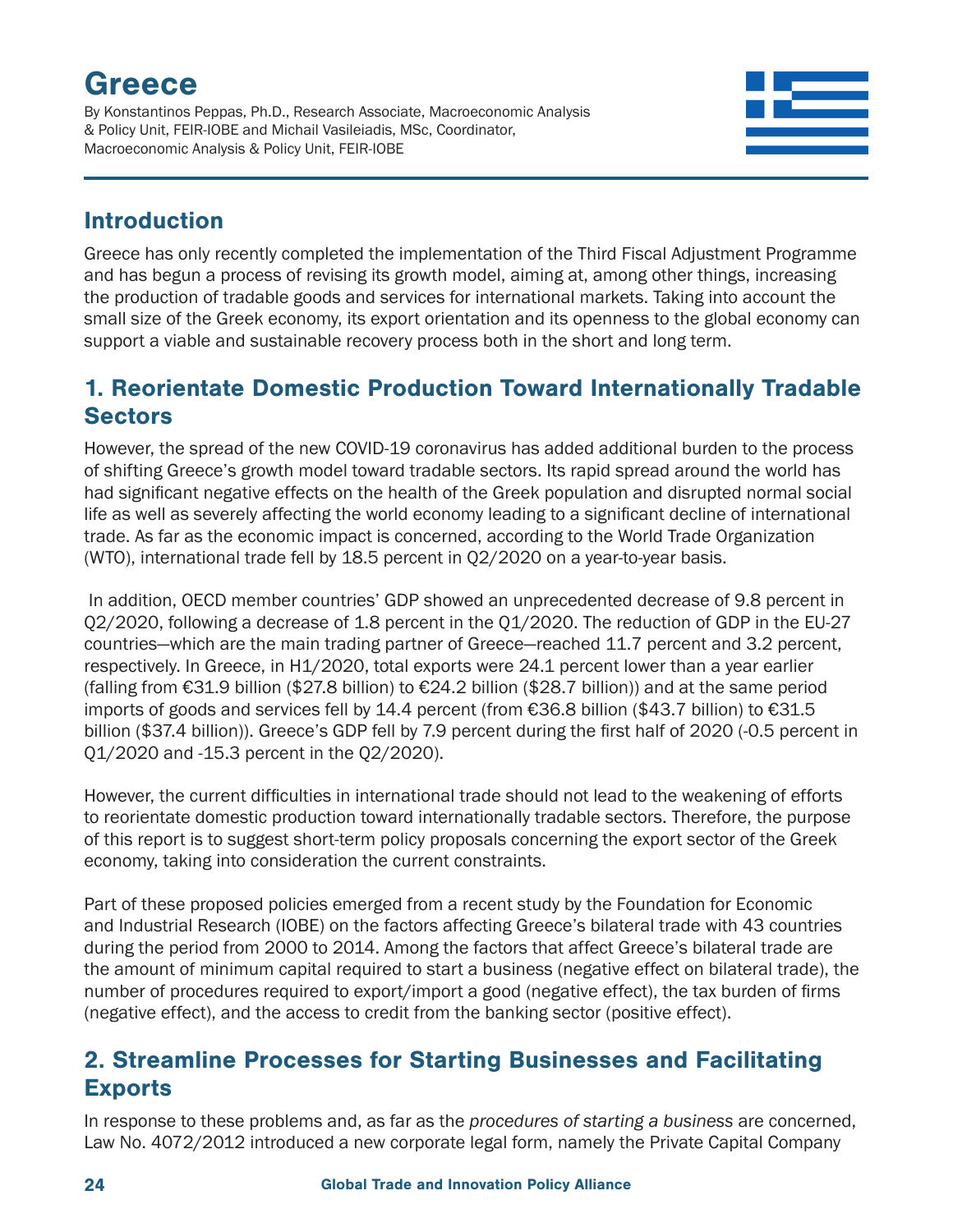(IKE in Greek), which can be established by only one person, with a minimum capital share of only €1. However, there are cases where other laws stipulate that new firms must have a specific legal form as well as a certain amount of starting minimum capital share that in many cases is high. Thus, reforms in this area are still necessary and are related to the amount, the time period, and the method of payment of share capital, as well as the type of capital to be contributed. In particular, given the difficulties firms face in accessing bank financing during the current circumstances, the contribution of share capital, in cash or in kind, could be made gradually after the establishment of the firm (e.g., within three years' time). Thus, valuable liquidity is released during the first, critical, stages of firms' operation, in order to be used for operational or investment purposes. It is noted that, for some legal types of firms, more flexibility is given in the amount and the method of payment of the share capital. For example, according to Law No. 4541/2018, the amount of share capital of Limited Liability Company (EPE) can be determined by the partners without restriction and can be in cash or in kind. The same also holds for the firms with the legal form of General Partnership (OE).

Short-term export enhancement policies should also cover the *number of procedures required for exports*. According to a recent study by Ernst & Young on behalf of the Athens Chamber of Commerce and Industry (EBEA), the main problem in conducting exports is the bureaucratic cost (i.e., the number of documents needed to export goods). Therefore, it is necessary to simplify the relevant procedures, while expanding their digital implementation and improving the efficiency of available ICT technologies. However, the digitization of procedures should not take place before the simplification of procedures, which should focus on reducing their number.

With respect to direct *business taxation* in Greece, it is characterized by high volatility and fragmentation, resulting in uncertainty not only for the amount of tax liabilities but also for the number of taxes and contributions a firm has to pay. These conditions are exacerbated if one takes into account the number and the amount of contributions an employer of the private sector has to pay for his/her employees, the structure of which remains complex. It should be mentioned, however, that the tax burden of firms has been reduced to some extent, as with Law No. 4649/2019, the tax rate was reduced to 24 percent (from 28 percent) for the income of year 2019 onwards.

#### 3. Expand Funding Support Programs for Greek Exporters

Probably the most-immediate and fastest way to reinforce Greek export companies in the current circumstance—which is characterized from the sharp decline of liquidity due to the strong decline in trade flows—is to *find available funding sources*. In Greece there exist some available sources of external financing, from the banking system, other financial institutions, EU programs, and the Greek government.

A first available source could be *forfaiting*, which is a way of financing through discounting trade receivables (medium to long tenure) to the supplier. With forfaiting there is credit risk coverage in case of a debtor's inability to pay and receivables are usually secured by a bank guarantee as well as Bills of Exchange, Promissory Notes, or a Letter of Credit. The major Greek banks provide forfaiting services. Applications from companies with high export activity or from industries with significantly increasing extroversion are considered quite likely to draw funding from such programs, even in the current period of the pandemic.

However, provision of funds to exporting companies is not easy due to the financial constraints banks face, which are related to the financial adjustments of the 2010 to 2018 period and its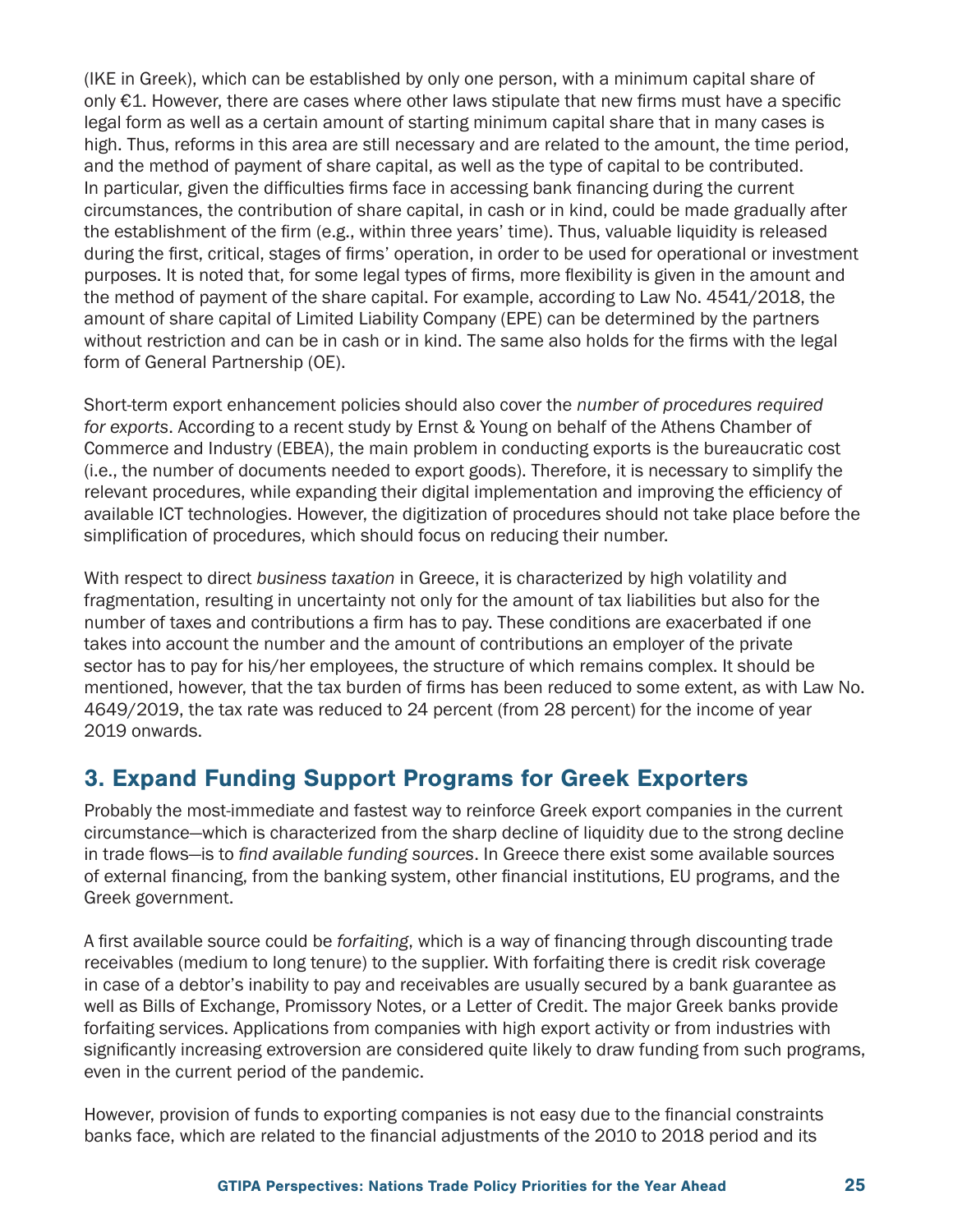negative consequences on them (high outflow of deposits, large increases in the amount of nonperforming loans). For example, during the period from 2008 to 2019 the outstanding amount of credit extended to Greek firms by domestic MFIs (monetary financial institutions) was reduced by 39.3 percent, from €115.1 billion (\$136.5 billion) to €69.8 billion (\$82.8 billion). In the first seven months of 2020 (a period of great spread of COVID-19 and the imposition of a lockdown in Greece) credit to Greek firms by domestic MFIs was further reduced, by 5.7 percent, or €4.02 billion (\$4.75 billion) on a yearly basis. In order to expand their available funds to support export-oriented firms, banks in Greece may seek access to organizations that provide funding for this purpose. One such body is the European Bank for Reconstruction and Development (EBRD). Through its "Trade Facilitation Programme," it provides guarantees to confirming banks, assuming any payment risks for international trade transactions made by them. In addition, it provides short-term loans to banks and factoring companies, for lending to exporters, importers, and suppliers from the same country.

An alternative source of financing is the "EXTROVERSION" programme of the Export Credit Insurance Organization (OAEP), which is implemented in cooperation with Greek banks, in order to enhance the liquidity of Greek exporting companies by financing their insured invoices. This programme provides funding for up to 80 percent of the value of the insured (in OAEP) invoices. The total amount of funding is up to €1 million (\$1.17 billion) and the duration of the credit ranges from one to four months, without pledging fixed assets or any other collateral.

One financial mechanism that has not been utilized to a high degree in order to finance exportoriented companies is the Partnership Agreement for the Development Framework (ESPA) 2014- 2020, despite the fact that many of its Sectoral Programmes include goals and priorities which are related to the strengthening of exports. In the agricultural sector, for example, agricultural enterprises and partnerships that produce internationally competitive products can gain access to financial support in the framework of "Rural Development" sectoral program, which concerns the "increase of competitiveness of the agri-food eco-system of activities." Also, the support of export-oriented firms in the fishing sector is provided in the sectoral programme "Fisheries and Maritime." Moreover, the export-oriented SMEs in the manufacturing and services sectors can be financially assisted in the framework of "Competitiveness, Entrepreneurship, and Innovation" sectoral programme.

During the new programming period of the ESPA, 2021-2027, which will cover the effects of COVID-19, €19.2 billion (\$22.8 billion) will be allocated to Greece against €17.8 billion (\$21.1 billion) for the period 2014-2020, according to the proposal of the European Commission. The export activity can also be enhanced within the framework of Policy Objective 1 of the ESPA 2021-2027 for "a smarter Europe through the promotion of innovative and smart economic transformation." Among other things, it aims at "the adaptation of Greek industry to the new competitive environment through the creation of value in all areas of business, the strengthening of the innovative capacity of SMEs, and the facilitation of access to finance."

Finally, there exist a number of other financing instruments—which were not exclusively developed for export companies—but resources from them can be directed to export-oriented firms, especially under the particularly unfavorable conditions that emerged from the COVID-19 pandemic. Such programs concern the interest subsidy of performing loans and the granting of loans with a 100 percent interest rate subsidy for two years by the Hellenic Development Bank. Both programmes have been developed for firms that have been seriously affected by the Covid-19 pandemic. At the same time, the "Business Financing" program aims to finance SMEs through working capital and/or investment loans, at preferential pricing terms, with 40 percent of the loan funded by the State Entrepreneurship Fund II on interest-free terms.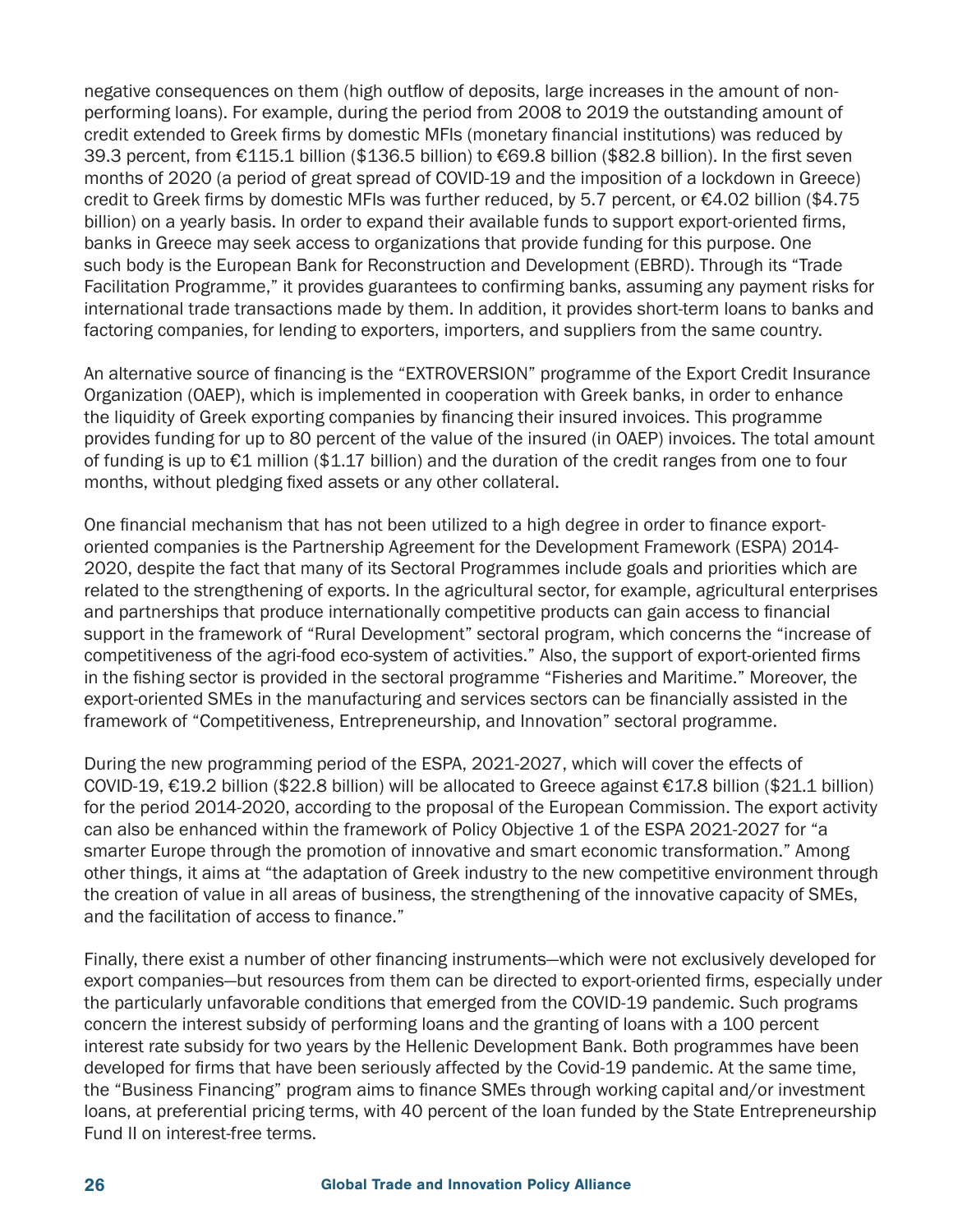Finally, financial support of export companies can also be provided by the investment law (Law No. 4399/2016). Article 12 identifies nine categories of companies to be supported. One of them is the export-oriented SMEs, that is, those firms which have increased their exports to turnover ratio by at least 10 percent on average during the last three years, provided that their exports account for more than 70 percent of their turnover. According to article 40 of the law, the percentage of the grant for investment projects of these businesses is 70 percent. The above criteria for financing through the investment law should be relaxed, so that more exporting firms that have been affected by the COVID-19 pandemic could receive financial support.

To sum up the aforementioned policy proposals regarding the strengthening of the export activity of Greek companies in the short-term, they aim at the rapid restoration of the significant losses that the Greek export sector is suffering due to the coronavirus pandemic. However, the need for reorientation of the Greek economy in the production of internationally tradable goods and services requires the implementation of integrated policies, with a longer time horizon, with adaption to the specific characteristics of each sector.

#### References (Greece)

Bank of Greece, "Main components," https://www.bankofgreece.gr/en/statistics/external-sector/ balance-of-payments/main-components.

Bank of Greece, "MFI credit to the Greek economy," https://www.bankofgreece.gr/en/statistics/ monetary-and-banking-statistics/credit-aggregates.

Ernst & Young, "Greek exports and the new growth model of SME," (Ernst & Young, 2019), https:// adminportal.acci.gr/images/ErevnaEBEAexport2019\_F-1781993573.pdf.

European Bank for Reconstruction and Development, "Trade Facilitation Programme," https://www. ebrd.com/work-with-us/trade-facilitation-programme.html.

Foundation for Economic and Industrial Research (IOBE), Foundation for Economic and Industrial Research (IOBE), "The Dynamics of Greek Exports during the Crisis: A Gravity Model Approach" (IOBE, 2018).

Hellenic Statistical Authority, "Greek Balance of Payments," https://www.statistics.gr/en/ statistics/-/publication/SEL84/2020-Q2.

Organization for Economic Cooperation and Development, "GDP Growth - First quarter of 2020, OECD," http://www.oecd.org/sdd/na/gdp-growth-first-quarter-2020-oecd.htm.

Organization for Economic Cooperation and Development, "GDP Growth - Second quarter of 2020, OECD," https://www.oecd.org/sdd/na/gdp-growth-second-quarter-2020-oecd.htm.

World Trade Organization, "Goods barometer confirms steep drop in trade but hints at nascent recovery," August 19, 2020, https://www.wto.org/english/news\_e/news20\_e/wtoi\_19aug20\_e.pdf.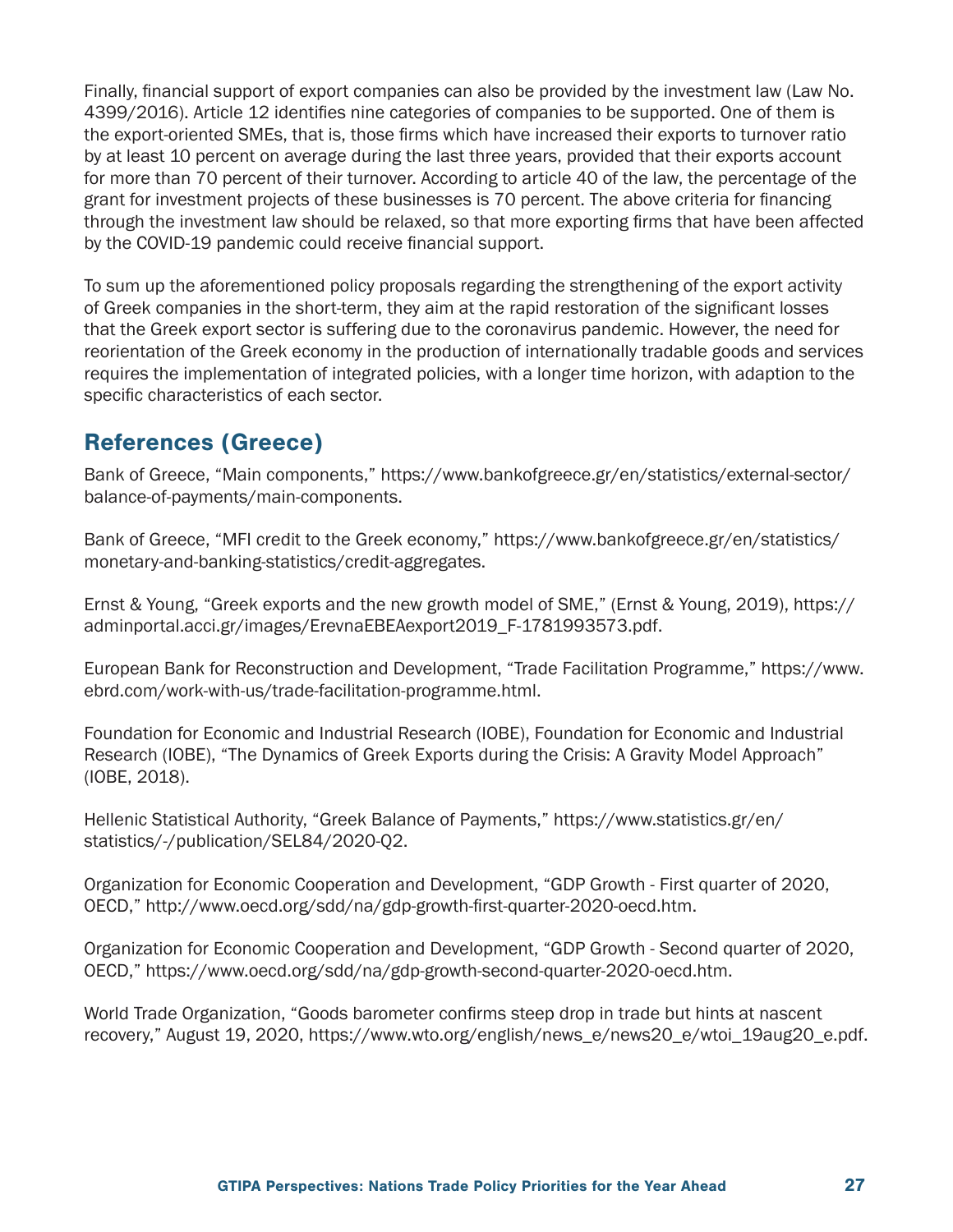# Italy (Competere)

By: Pietro Paganini, Co-Founder and Curiosity Officer, Giacomo Bandini, Director General, and Stefano Sartorio, Research Analyst and Project Manager, Competere

#### Trade Priorities in a Multilateral World

Italian exports have been affected by the generalized decline in economic activity (GDP estimates range from a 9 to 13 percent decrease for 2020) because of the COVID-19 pandemic and restriction measures to contain it. The drop in both exports and imports (respectively 24.8 percent and 21.8 percent in the first two quarters of the year) has been mainly a consequence of the contraction in global trade, and especially in value chains in the European countries, caused by the worldwide pandemic. Economic activity contracted most sharply in Italy's main sectors, and consequently Italian exporters have been more severely hampered by production and logistical difficulties, so exports are expected to fall by the end of the year in excess of the global average. There are substantial downside risks here as well, because a longer and more widespread international lockdown on activity could cause world trade to collapse on a similar pace as in 2009.

Moreover, foreign competitors might take advantage of the difficulties of Italian manufacturers to poach market shares. Italian firms, in fact, might also be more affected by the downturn due to characteristics of the national economic systems. First of all, the weight of SMEs in the domestic economy, which represent a dominant share of the Italian industrial structure, in terms of number of firms (over 99 percent) and employees (over 65 percent). In addition, obstacles remain to credit access for families and companies, and many of the main financial institutions still need capital from public funds. Finally, a lack of logistic management and adequate infrastructure systems are among the main weaknesses of the Italian economic system.

Beyond the contestation of economic globalization and the pandemic, and the previously mentioned systemic peculiarities, Italy's trade policy faces a series of challenges and an international political framework to which it will have to adapt.

#### Italy's Trade Challenges

These are the three biggest trade policy challenges Italy faces:

#### 1. Multilateral Order

Beyond the harsh reaction to globalization, opposition to the multilateral approach has emerged, including within the European Union and its member states. The post-WWII liberal order has entered a phase of crisis, affecting the global trade exchanges system where WTO is threatened by stalemate. This development affects Europe in particular, since it has been built on the rule of law and has always supported rules-based international relations.

#### 2. "America First" Approach and New Protectionism Order

The debate on protectionism, which the pandemic has momentarily overshadowed, has been the main source of global economic tensions over the last two years. Even now, the blockage of trade is playing a major role by aggravating the impact of interruptions along international supply chains. The "America First" approach adopted by the American administration is a key issue in terms of the United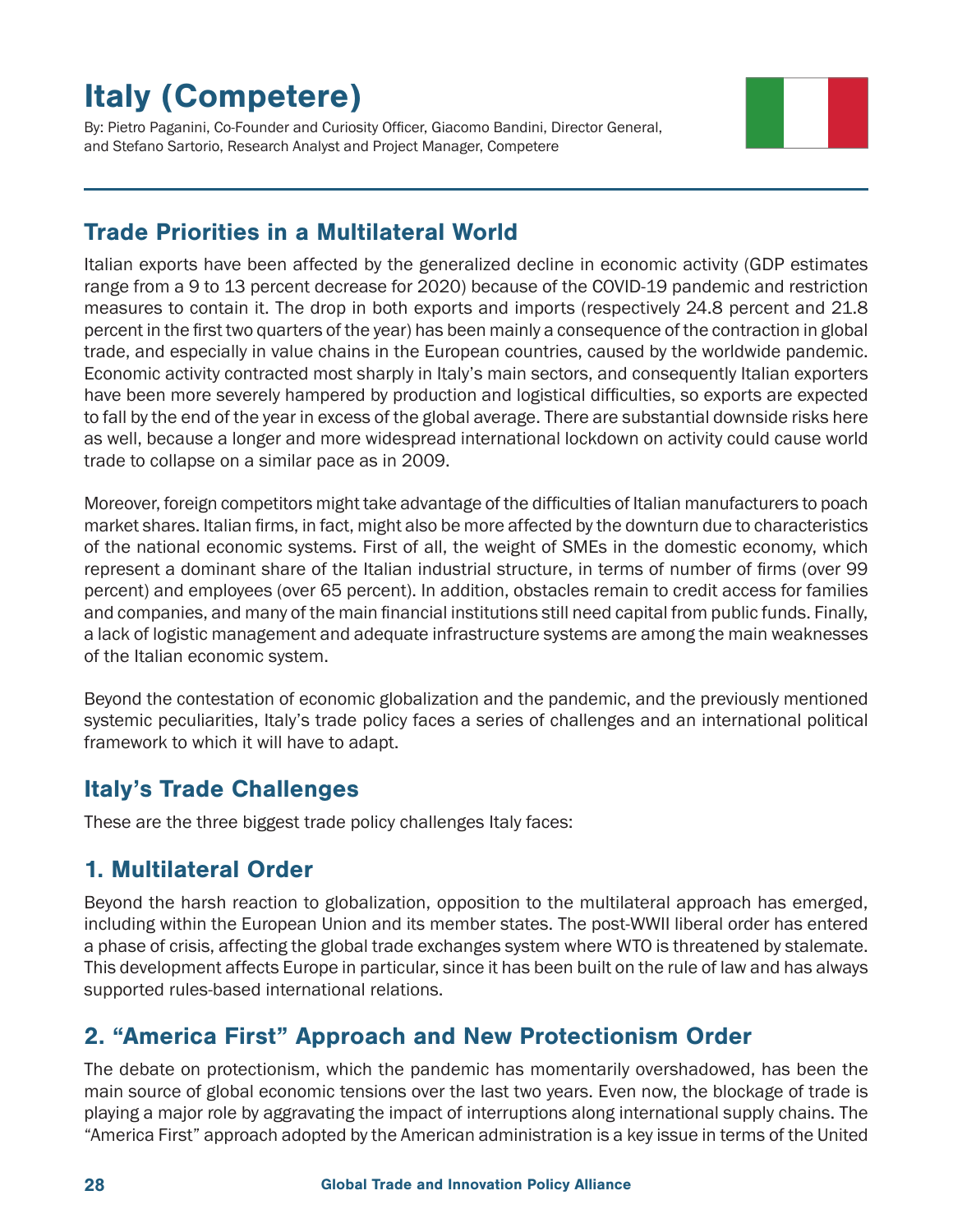States' historical role in the global governance of trade. The Trump administration's approach rests on a preference for bilateral action, in which it hopes to achieve the best results by exercising pressure on its partners, even with protectionist measures.

#### 3. China's Emerging Status

In the last decade, China has showed greater confidence in international affairs, taking advantage of open markets, globalization, multilateral institutions, and the WTO system. However, Chinese strategy has turned out to be different from that of the United States after World War II. Xi Jinping is not surging as champion of world free trade, nor does he want to impose his vision to the entire world. China's approach to international trade, including with Italy, and the multilateral system is to "choose" what interests it, and pursue it. The Belt and Road Initiative (BRI) is a perfect example of China's way to increase its power and influence, using multiple tools: investments, trade, and infrastructures.

#### Italy's Trade Opportunities

As Italy slowly walks through the pandemic it needs to engage with the international system in order to plan its future actions. Due to the intertwined bond between politics and trade, Italy has been one of the most important countries in the EU regarding international relations on the European continent. Due to its diplomatic and geographic position, the country is starting in a favorable position amid one of the worst pandemics in history. But Italy needs to be ready to deal with the new challenges. The most important steps Italy can take to advance its trade policy environment include the following.

#### 1. Regulating Chinese Investments and Grasp Advantages in the BRI

Italian priorities on Chinese issue should be twofold: the country shall never break the united front with the other EU countries, and should always try to find a balance between its internal economic constraints and its position as one of the funding members of the European Union. Italy, with the EU's support, needs to recalibrate Chinese investments in its strategic sectors, while diminishing dependence on Chinese FDI. The European investment screening activating this October is a step toward a more strategic and safeguarding reception of such. Moreover, Italy needs to increase the pressure fostering the reciprocity principle between its relations with the Asiatic economic giant. Only in this way, will it be able to soon invest in Chinese strategic sectors as well. The Italian SMEs need a developed Country System (i.e., a national innovation and competitiveness strategy) to promote their products along the Eurasian continent, focusing not only on Italian traditional excellences but also on other high-quality national outputs in the pharmaceutical and the manufacturing sectors. These may have the chance to build a more comprehensive and sustained competition with Italy's European allies in the markets involved. It's important also to keep in mind the Made in China 2025 strategy aimed at speeding the country's technological development, it being a watershed between China as a client and China as an exporter or a competitor. Second, to prompt trade along the BRI, Italy needs to assure its citizens and companies that a common, balanced intellectual property regime and regulations exist. Italy must establish ways of regulating the "Made in Italy" label and other intellectual properties.

#### 2. The Digital Single Market in the EU

To achieve trade innovation, the country needs to enact support programs for structural investments to ensure the interoperability of the systems and technologies used, as well as to develop the potential of e-commerce, which represents a new frontier for businesses, especially for Italian SMEs. On connectivity, Italy has to encourage public and private investments in digital infrastructures and to develop ultrawideband Internet, considering the objectives of the EU 2020 agenda as minimum development targets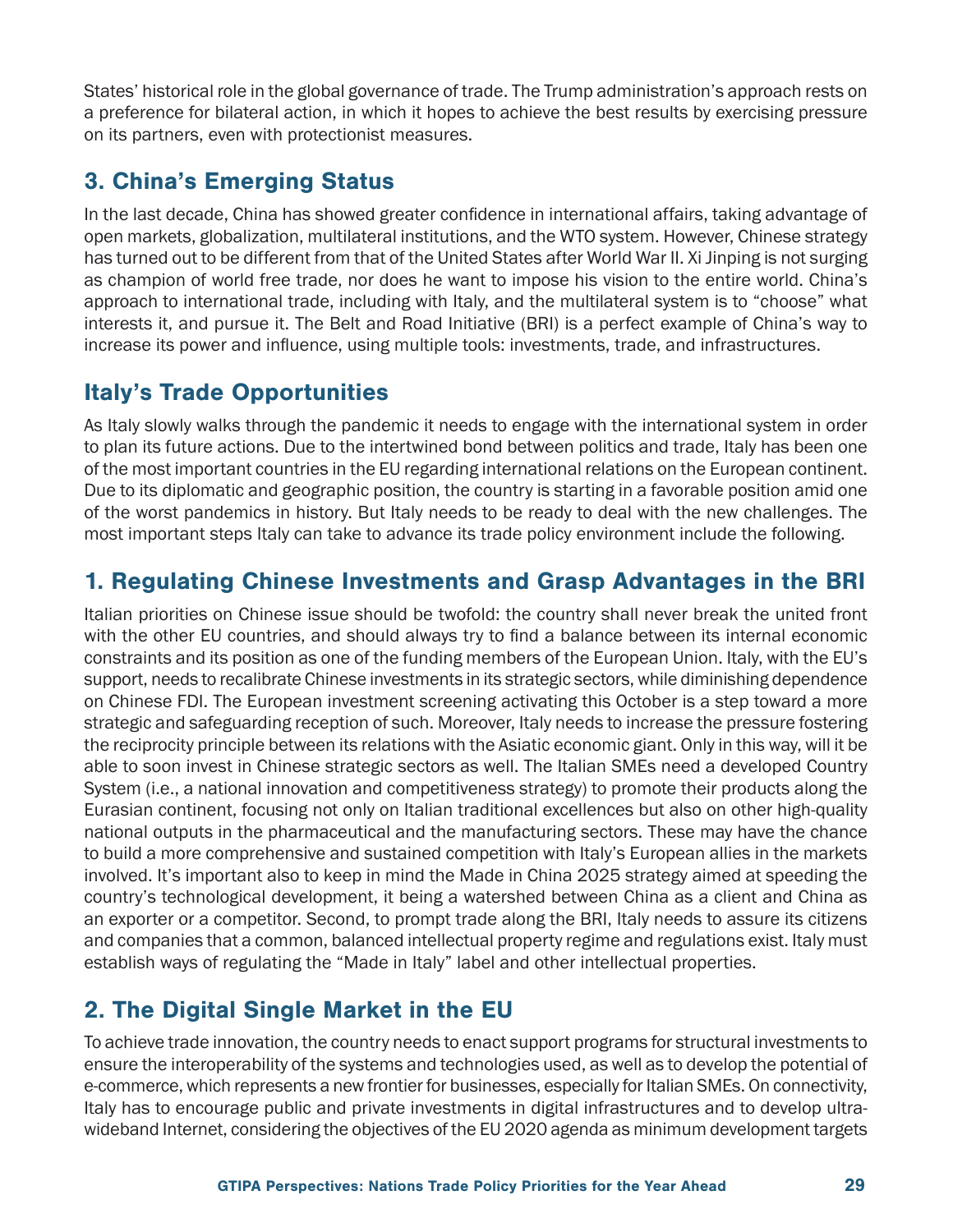for all countries. On research and development (R&D) and innovation regarding production, the country must favor the evolution of traditional production systems toward a broad "digital manufacturing" system. As stated, it is fundamental to then guarantee a powerful Country System able to promote Italian interests in the EU and internationally. It is then highly advised to improve the accessibility of the funding for start-ups and innovative companies. In fact, they are a technology transfer front between academic research and the production system, driving innovation as well as being a powerful engine of employment even in non-high-tech sectors. The 2012 "Decreto Crescita 'bis'" government decree moved the first shy steps toward a national response regarding start-ups and innovative enterprises. To succeed in this race to trade development and implementation the country needs to develop special physical and fiscal areas where to promote this kind of innovation.

#### 3. The United States of America: Less Tariffs for Post-COVID-19

The United States represents one of Italy's most important trade partners, although Italy is represented by the European Union during trade negotiations with the United States. The last trade agreement on tariffs, made between the EU and the United States, officially communicated on the August 21, 2020, is a small step toward a more-comprehensive partnership taking the place of the failed Transatlantic Trade and Investment Partnership (T-TIP). Italy's preeminent position during the G20 Abu Dhabi (starting on the December 31, 2020) will be a unique opportunity to influence the political and commercial direction of the body. Thus, the country must favor the creation of a new international agreement for trade liberalization between Europe and the United States. Aside from the difficult negotiation, the country must push toward greater liberalization in the pharmaceutical and manufacturing sectors especially.

#### 4. Toward Bilateral Negotiations and Free Trade Agreements

In order to establish a prominent role in the world arena and take advantage of a full liberalization of trade, Italy should also pursue the creation of new trade alliances. How? By carrying forward bilateral negotiations with like-minded countries, especially the developing ones, and eliminating trade barriers (including bureaucratic burdens and constraints). The last free-trade agreements entered into force in 2019, such as the JEFTA (Japan-Europe Free Trade Agreement) and CETA (Canada-Europe Free Trade Agreement), which achieved the removal of nearly €1 billion (\$1.16 billion) in customs duties, the opening of public procurement, and greater access to the services market in Japan and Canada, as well the protection of geographical indications of typical products. New bilateral agreements would foster the expansion of trade relationships with new merging markets, and generate benefits for the Italian manufacturing and service sectors, which need to be supported after the pandemic crisis.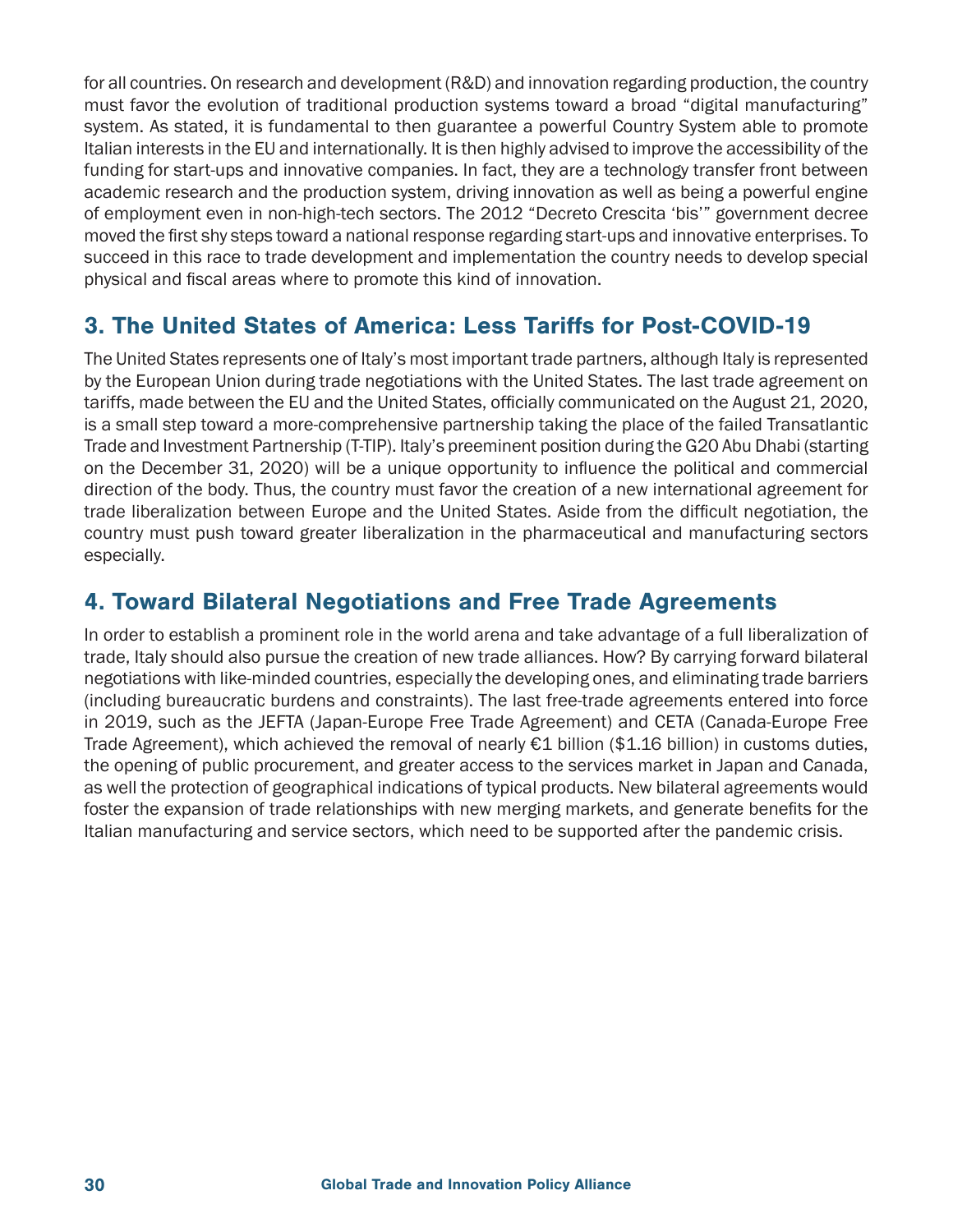# **Italy (I-Com)**

By: Stefano da Empoli, Founder and President, and Michele Masulli, Research Fellow, I-Com

#### Statistical Background

The year-end data attests that in 2019 Italian exports achieved robust results. The export of goods recorded an annual growth of 2.3 percent, and services of 4.1 percent. Overall, Italian exports stood at €585 billion (\$692 billion), 31.7 percent of GDP.18. The trade balance was 2.96 percent of GDP, up 0.8 percent. Italy maintained its market share of world trade, being stable at 2.84 percent, positioning Italy as the 9th-leading exporter in the world (13th for imports). This was not an insignificant result, as it was achieved during a turbulent period for world markets, particularly for European countries, due to the U.S.-China trade dispute, the pressure of American tariffs on many goods exported from Europe, and the uncertainty about Brexit timing and terms. The result of Italian exports sees the important contribution of the system of SMEs. In Italy, in 2019, there were almost 136,000 export operators, with half resulting from SMEs. France and Germany registered approximately 20 percent. In addition, 20 percent of the value of Italian exports came from companies with fewer than 50 employees, double compared with the rates in France and Germany.

Furthermore, looking at the destination markets, growth mainly concerned Japan (+19.7 percent), due, at least partially, to the free trade agreement with the European Union effective since February 2019, and Switzerland (+16.6 percent), which represents an international sorting hub. Italian exports also grew (+7.5 percent) to the United States, despite the duties imposed at the end of 2019 on some categories of goods. Germany (12.2 percent of total Italian exports), France (10.5 percent), and the United States (9.6 percent) remained the top-three outlet markets. Overall, 56 percent of Italian exports are destined for European Union markets, with machinery (17.2 percent), fashion (11.9 percent), and agro-food products (9.1 percent) being the three main contributing sectors.

Following the spread of the COVID-19 epidemic, in the second quarter of 2020, exports fell by 26.4 percent, compared with the previous quarter. From early signals (estimates on trade flows and the business confidence climate), it seems there could be a significant rebound in the second half of the year, provided the pandemic is contained in Italy and its most important destination markets.

These are the three most significant trade policies Italy introduced over the prior year:

#### 1. Payment of Grants in the Form of Vouchers to SMEs for the Purchase of Temporary Export Manager Services

In order to support the internationalization of Italian companies, the government has activated several editions of a non-refundable voucher support measure for the acquisition of temporary export manager (TEM) services. It was launched for the first time in 2017, aimed at spreading specific managerial skills in order to accompany the growth of Italian companies on international markets. The measure has aroused great interest, with the resources available amounting to  $\epsilon$ 43.1 million (\$51 million), resulting in the granting of 2,379 vouchers to the same number of companies nationwide. The financial envelope was expanded by using European funds from the PON Enterprise and Competitiveness funds, resulting in also financing companies based in the less-favored regions of Southern Italy. Therefore,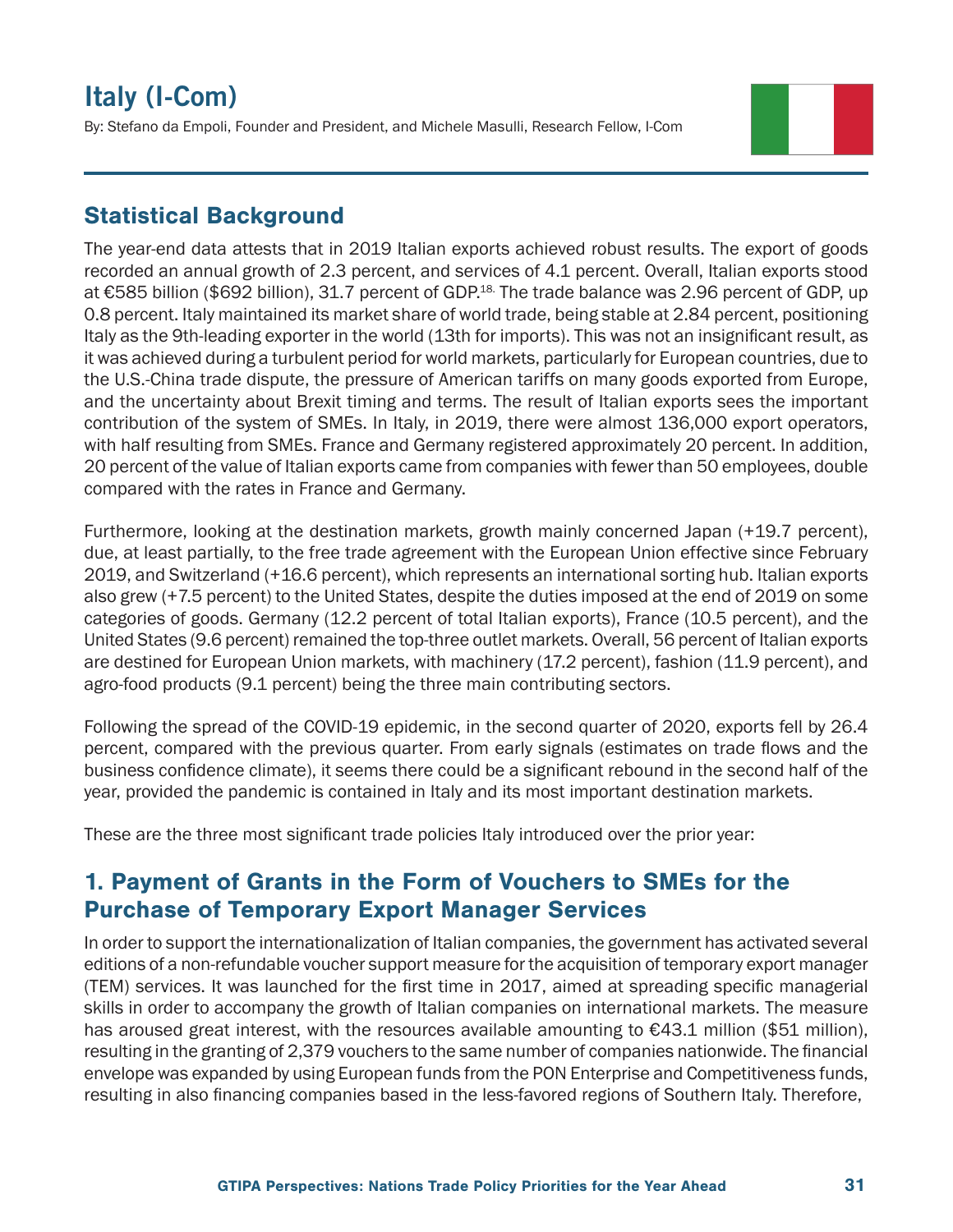two of the four regions that have benefited most from the incentives are from Southern Italy (Puglia and Campania). There were two types of vouchers:

Early-stage vouchers, equal to €10,000 (\$11,800) against a service contract with a TEM company with a minimum value of €13,000 (\$15,400); and

Advanced-stage vouchers, equal to €15,000 (\$17,800), which can be increased up to €30,000 (\$35,500), against a service contract with a TEM company with a minimum value of €25,000 (\$30,000).

The latter typology rewards the real performance of the beneficiary companies as they will have to demonstrate the growth in overseas sales volumes following the use of the voucher and the structuring of a valid foreign market penetration project following the support of TEM. The overall commitment of resources was 30 percent for early-stage vouchers, while 70 percent was allocated for advanced vouchers.

#### 2. Extraordinary Training and Information Initiatives on the Opportunities Offered by Foreign Markets to Companies

The Ministry of Economic Development, in agreement with the Italian Trade Agency, has launched some important initiatives to promote the penetration of companies, especially SMEs, into international markets. These include a set of training and promotion projects to increase the number of Italian SMEs capable of exporting through online channels. Priority was given to the "Digital Export Academy" project, aimed at developing the potential of and opportunities for SMEs, through training focused entirely on the digital world regarding internationalization. This will allow for developing strategic skills to access digital channels, which can be successfully applied in promotional projects carried out with some of the main international e-commerce players, in order to develop an incisive presence in digital distribution channels. In addition, "vouchers for digitization" have been provided for micro, small, and medium-sized enterprises, to adopt initiatives for digitizing business processes and technological modernization. Overall, these are measures to support the digital economy, promoting access to digital platforms, fostering e-commerce, and strengthening the use of digital technologies in relations with customers and clients. There was also the first 14-stage itinerant course (Export 360°), which trained companies on digital marketing issues and strategies for accessing foreign markets, including providing personalized assistance. Courses on transport, international contracts, customs regulations, digital marketing strategy, classification, and origin of products have also been set up. Also worth highlighting is the Scale Up & Sale Lab project, reserved for start-up owners of patents that are not yet present on international markets. This measure includes both specialized training to develop technical-managerial skills and an internship abroad to encourage business opportunities and the search for investment partners. This tool expands the offer of services for the consolidation of enabling skills for companies oriented toward international development.

#### 3. Measures for the Promotion of Made in Italy and Support for SMEs

The Ministry of Economic Development has launched numerous projects in the field of internationalization and support for foreign trade, focusing on both promoting the world of "Made in Italy" products and supporting SMEs. These initiatives have also included the launch of experiments in the application of the blockchain for the traceability and certification of Made in Italy products in the textile sector, which will later be extended to the agri-food sector.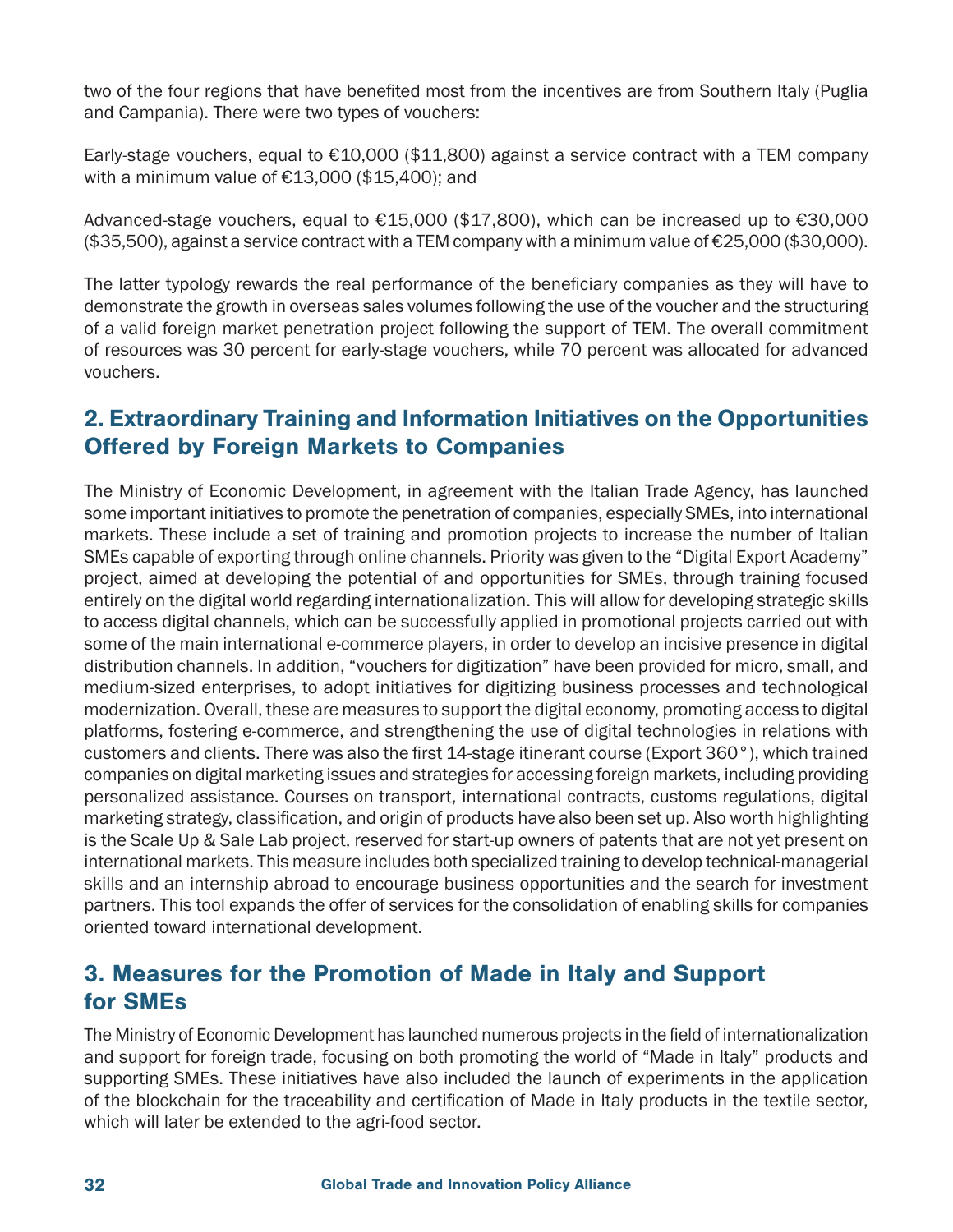The textile and agri-food sectors, typical of Made in Italy, are at the core of various measures of the government and government agencies. There have been, for example, partnership agreements with large-scale distribution chains for the shelf insertion of Italian products in some of the most-important retail chains operating in the main foreign markets (United States, Canada, and Europe). In addition, promotional actions were launched in collaboration with online retailer department stores and with global marketplaces for the fashion, personal, home design, agri-food, and wine sectors in the United States, Canada, and China. A Made in Italy showcase launched together with Amazon is included.

At the same time, communications and training were introduced to protect sales abroad in the agri-food sector, aimed at promoting Italian production and countering the phenomenon of "Italian sounding" (creating images, colors, and names of products very similar to their Italian equivalent), which is widespread in many countries around the world.<sup>19</sup> The internationalization projects of Italian companies and, in particular, SMEs can rely on the support of a system of 37 "desks" found in foreign countries. They are the result of a close connection between the Italian Trade Agency and the diplomatic and consular network, and are support structures for foreign branches with specialized and sectorial limited tasks. They carry out local market studies, scouting of demand and analysis of the Italian offer and matching of opportunities, and the promotion of the country system and Italian products.

#### Italian Trade Policy Priorities for the Year Ahead

To improve its performance in international trade, Italy is called upon to rationalize and strengthen its promotion and incentive policies. The governance system of foreign trade support policies is made up of numerous actors, including ministries, government agencies, regions, and business organizations, often leading to a duplication of interventions and an overlapping of measures, with a consequent waste of resources.

Therefore, it would be important to review the system as a whole, in order to create positive synergies between the various actors and to adopt more-effective promotional and financial tools to back the projection of Italian companies on international markets, especially SMEs that make up the backbone of the Italian economy. A particular effort must be made to promote production and exports in the most-technologically advanced sectors—for example, biotech, nanotechnologies, advanced digital technologies, mechatronics, green economy chains, and aerospace—so as to increase the presence of Italian companies in global value chains with greater growth prospects.

Overall, a commitment by the Italian institutions at the European level is necessary both to encourage the completion of the single market in all its aspects and to support the European commitment to relevant multilateral organizations, such as WTO, OECD, and UNCTAD, and to regional, bilateral, and multilateral commercial agreements, including FTAs with third countries. Italy should support multilateral trade enforcement directed toward facilitating the access of products to foreign markets, eliminating tariff and non-tariff barriers, and preparing shared anti-dumping, anti-subsidy, and intellectual property protection measures and safeguard clauses.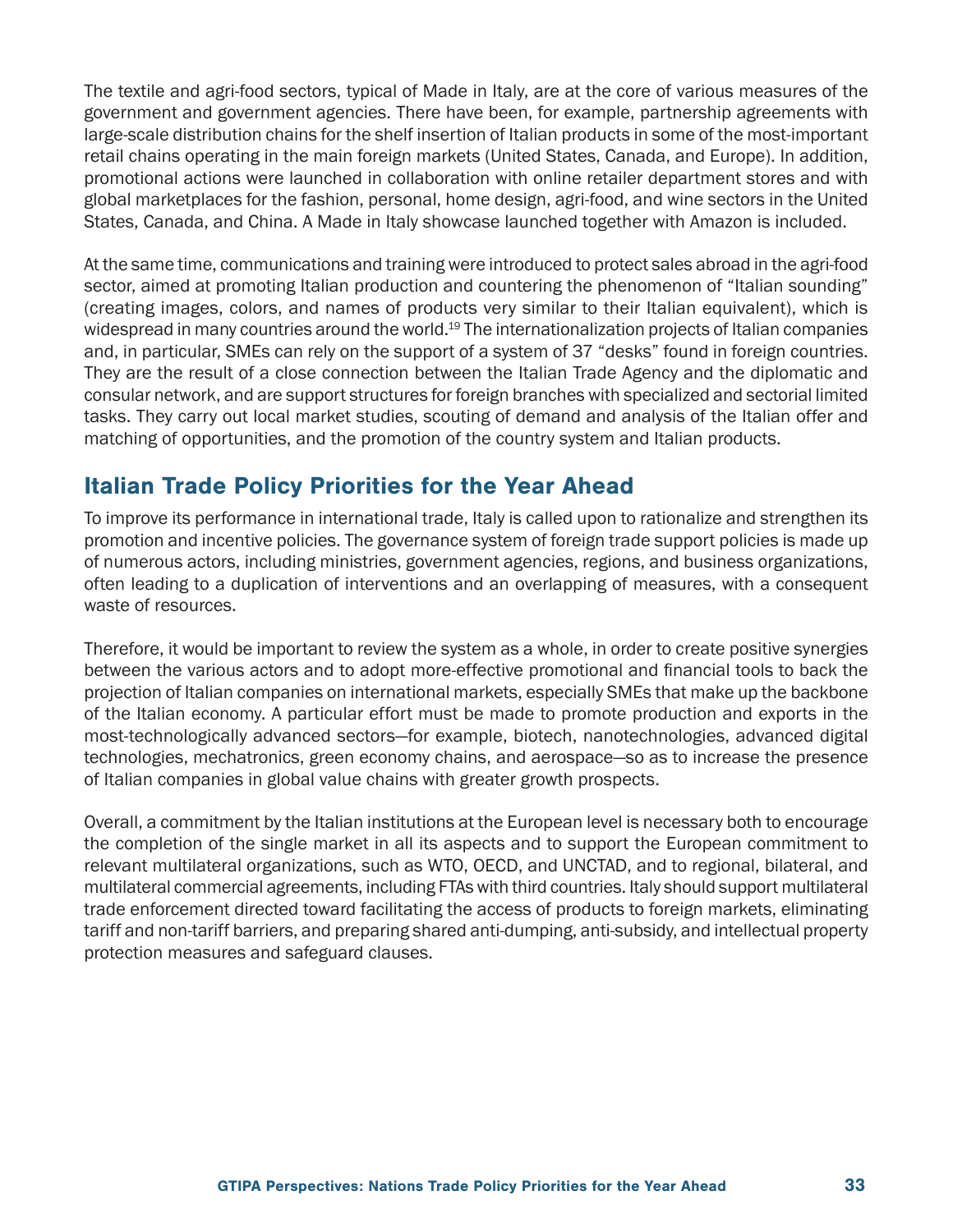# The Philippines

By: Dr. Francis Mark A. Quimba, Senior Research Fellow and Director of APEC Study Center Network; and Dr. Ramonette B. Serafica, Senior Research Fellow, Philippine Institute for Development Studies (PIDS)



#### The Philippines' Three Most Significant Trade Priorities for the Year Ahead

According to the World Trade Organization, world merchandise trade is expected to fall somewhere from 13 to 32 percent in 2020 alone.<sup>20</sup> The Philippine government has devised a trade strategy to help face the challenge of a global recession and the slowdown in international trade brought about by the COVID-19 crisis, the closure of establishments and businesses. and the uncertainties in the global health and geo-political environment. This would involve ensuring the free flow of essential goods and agricultural products; supporting the trade activities of micro, small, and medium enterprises (MSMEs); and building on the strengths of services and digital trade.

#### 1. Ensure Free Flow of Essential Goods and Agricultural Products

With reports that a vaccine won't be available at the earliest until mid-2021, businesses, establishments, and households will continue to require the use of essential health items such as face masks, face shields, and personal protective equipment (PPE).<sup>21</sup> Hospitals will still need to be on constant alert and require a steady supply of these as well. The government still needs to continue ensuring the supply of essential health products and medicines. The following trade strategies have been identified: first, providing incentives and reducing the cost of the importation of products not domestically available; second, working with regional partners to ensure the availability of global supply of essential health products; third, supporting the domestic manufacturing of essential products by providing incentives and supporting the importation of key raw materials; and fourth, supporting importation of agricultural products to augment the domestic supply.

To support the importation of essential health products, the Philippine congress has passed Republic Act (RA) 11469, or the "Bayanihan to Heal as one Act," empowering the president to adopt measures necessary to facilitate and minimize the disruption to the supply chain of essential goods.<sup>22</sup> In turn, the president has authorized the secretary of the Department of Finance to exempt critical or needed equipment or supplies from import duties, taxes, and other fees, and to simplify the release of these goods. Essential goods would include medicine, medical equipment and devices, PPE, surgical equipment and supplies, laboratory equipment and supplies, medical supplies, tools, and consumables and other support and maintenance for laboratory and medical equipment.

While the country reserves the right to impose emergency measures to control the supply of essential products in the country, it assures WTO and trade partners that such measures are temporary and will not create barriers and disrupt trade flows. The Philippines commits to maintaining a free, open, fair, non-discriminatory, transparent, and predictable trade and investment environment.

In line with the second strategy, The Philippines has committed to working with ASEAN on the establishment of the ASEAN regional reserve of medical supplies and the formulation of a standard operating procedure (SOP) for public health emergencies responses. The ASEAN member states will be more effective in responding to future crises by developing the regional stockpile of essential goods.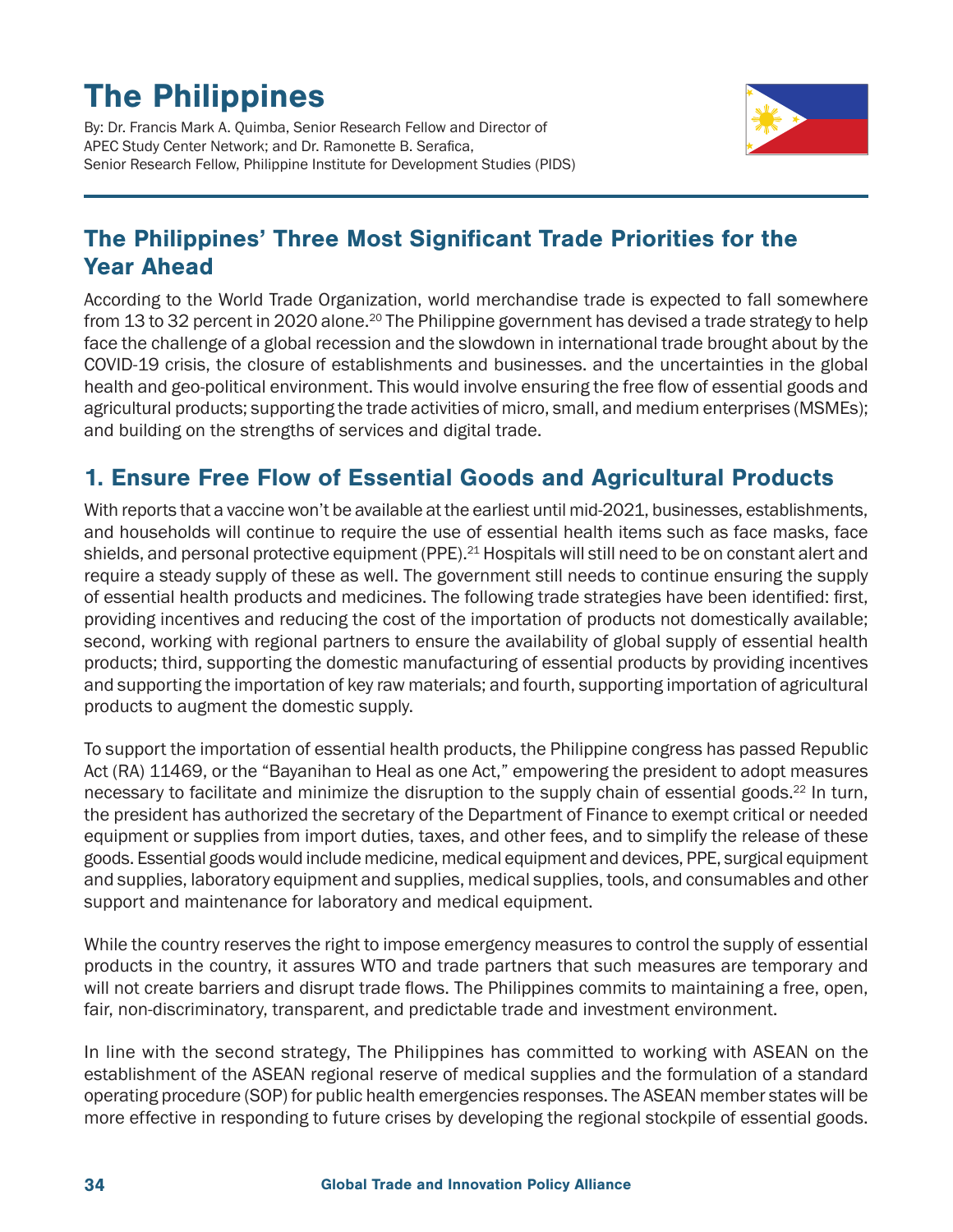The SOP for public health emergencies response would strengthen the regional response by including a logistics trade flow plan for the movement of essential items within the ASEAN region to reduce the region's vulnerability to supply constraint.

The domestic manufacturing of essential products, particularly the PPE, shall be strengthened. RA 11494 has provided for incentives for domestic manufacturers that would engage in the production of PPEs. The restriction for export-oriented manufacturers of medical and essential goods to sell domestically has been lowered from 70 percent to 50 percent. The Department of Trade and Industry (DTI) commits to assisting in securing approval of new sources/supplies of active pharmaceutical ingredients to domestic manufacturers. In addition, DTI has committed to simplifying the approval process for companies diversifying supply sources. Leveraging technology to simplify processes and reduce trade costs is another strategy under this priority. The Philippines is working with International organizations to utilize business-matching platforms that would link together manufacturers, raw material suppliers, and consumers, thereby reducing search and trade costs.

Aside from these, there is a need to ensure that the supply of agricultural and basic food products is available in all markets and regions. This may require the importation of basic food products to augment production in the country. Related to this would be the need to support the domestic supply chain and logistics services to ensure a seamless flow of goods.

#### 2. Support the Recovery of MSMEs Adversely Affected by the Global Economic Slowdown Due to the COVID-19 Pandemic

Recognizing the need to support MSMEs, the Philippines was among sponsoring nations of the statement "Highlighting the Importance MSMEs in the Time of COVID-19," which was submitted to WTO in May 2020. The Philippines has committed to assist MSMEs' involvement in international trade and ensure that supply chains remain open and connected. Furthermore, the Philippines has committed to working together and sharing good practices to facilitate and accelerate trade and improve MSME's access to finance. To achieve this, the country has identified strategies to ensure that domestic supply chains are functioning, existing trade agreements are utilized optimally, and new markets are explored.

ICT-driven innovations have been formulated to strengthen the country's supply chains. One of the priority actions identified by the National Economic and Development Authority (NEDA) is the implementation of TradeNet.<sup>23</sup> TradeNet would help reduce the transactions cost of engaging in trade through online submissions and processing of documents and inter-agency certification that ensures the authenticity of digital documents. In addition, the TradeNet can also be linked to online payment systems, easing payment procedures for trade documents. Aside from TradeNet, the Philippines would pursue the completion of an online registry or database of importers' and traders' needs for the easy issuance of permits and passes. It will be useful for the national government, local government units (LGUs), and the private sector to have an integrated website that tracks real-time information related to cargo release, availability of supply, production, and inventory.

To support export-oriented MSMEs, the Philippines can capitalize on the preferential treatment of Philippine products and assist companies in jump-starting production for these markets. Establishing a crisis communication management system among exporters, importers, and the government to ensure seamless movement of cargoes would be an essential step in avoiding confusion in the movement of cargo during emergency situations.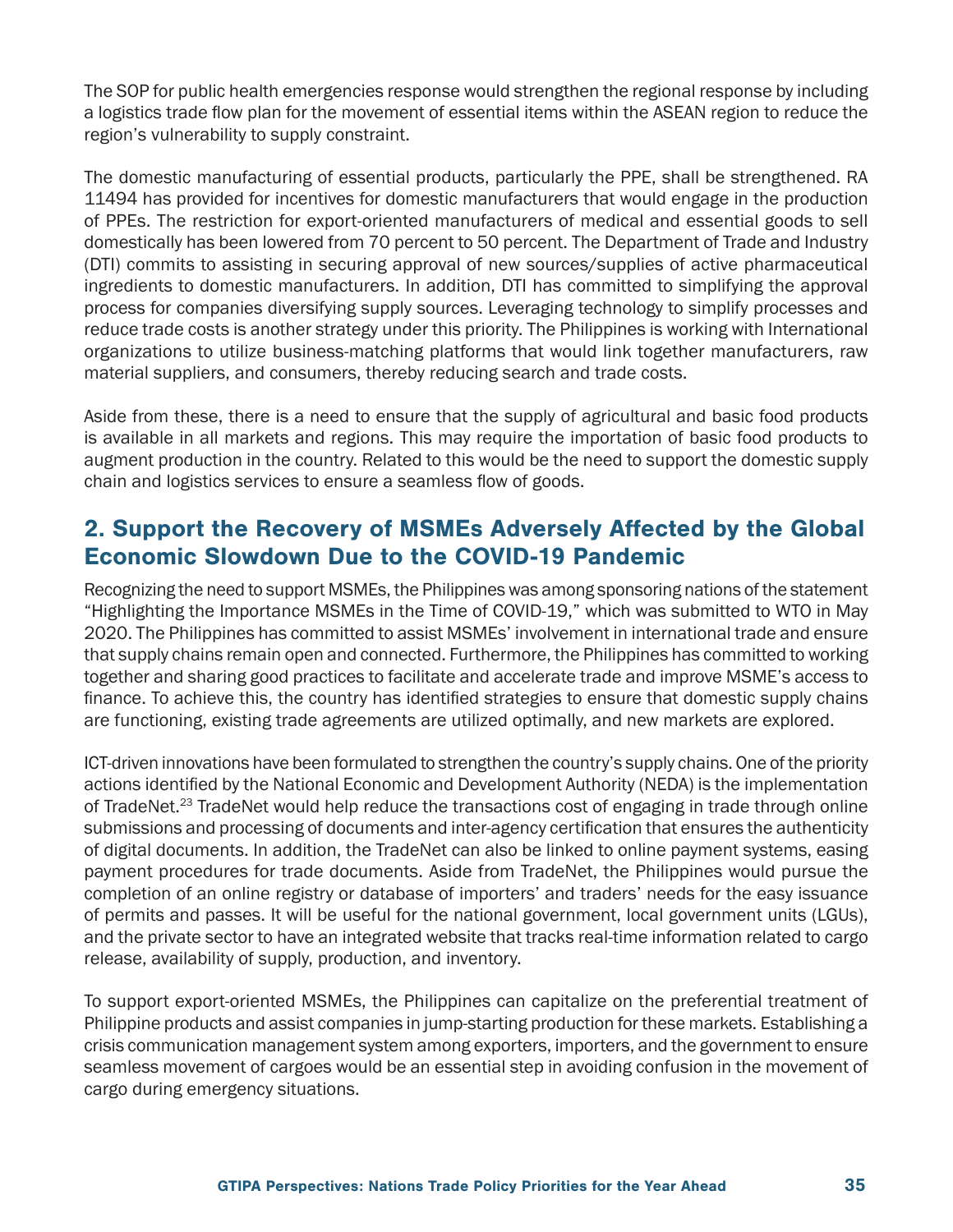The country should optimize utilization of existing trade agreements with ASEAN and East Asia to create a more-resilient supply chain in the region. To this end, the following activities would be implemented the following year: aggressive promotion of Philippines products to high-value markets (e.g., European Free Trade Association countries, Australia, New Zealand, Japan, EU, and the United States), and assistance in supply chain management and sourcing of raw materials to ensure preferential market access of locally manufactured products.

DTI is supporting exporters by identifying new export markets (e.g., Russia, Kazakhstan, Mexico). As outlined in the Philippine Development Plan 2017–2022, the Philippine government would actively promote Philippine products where the country may achieve competitive advantage. In addition, DTI will continue to embark on trade promotion activities that would deepen the participation of Philippine enterprises in global value chains.

#### 3. Build on Services and Digital Trade

The role of digital trade and e-commerce in developing high-value-added, competitive, and sustainable sectors is recognized in the development plan. Moreover, e-commerce and Information Technology-Business Process Management (IT-BPM) are among the priority industries identified in the government's Inclusive Innovation Industrial Strategy (i3s), which aims to deepen backward and forward linkages among key sectors and with the rest of the world through increased participation in global value chains.

In January 2020, the Philippines officially joined the Joint Statement Initiative (JSI) on E-commerce during the Informal WTO Ministerial Meeting in Davos. As a JSI member, the Philippines aims to contribute constructively toward a possible plurilateral agreement on the trade-related aspects of e-commerce and promote the interests of MSMEs. Domestically, the E-commerce Roadmap is being updated to ensure that more MSMEs are included in and benefit from e-commerce. Legislation is also being proposed to strengthen consumer protections involving electronic transactions to help build trust in online activities.

The COVID-19 pandemic has underscored the need to hasten digitalization, which will be reflected in the mid-term update of the Philippine Development Plan. With the adoption of various technologies, the aim is to strengthen the services sector and expand the digital economy more broadly. Reviving the tourism and travel industry, one of the worst-hit industries, will also be a priority. Continued growth of the IT-BPM sector, the main driver of the Philippines' services exports, will be pursued with an emphasis on shifting to higher-value-added, non-voice services. Finally, plans are also underway to harness the potential of the country's creative sector in a more strategic and cohesive manner. In addition to generating jobs, the sector, which encompasses goods and services, could become an important source of export revenues through digital trade.

A major impediment to the growth of e-commerce and digital trade is the Philippines' restrictive FDI regime in relevant sectors such as telecommunications, transport and logistics, retail trade, education, advertising, and mass media (which has been extended to Internet-based businesses such as e-commerce and other digital platforms). Liberalizing these sectors will not only enhance physical and digital connectivity but also improve the competitiveness of both the digital and non-digital sectors of the economy. While not sufficient, relaxing the various restrictions is urgently needed for the economy to thrive in the new normal. Thus, amendments to relevant laws are among the legislative priorities identified in the Plan.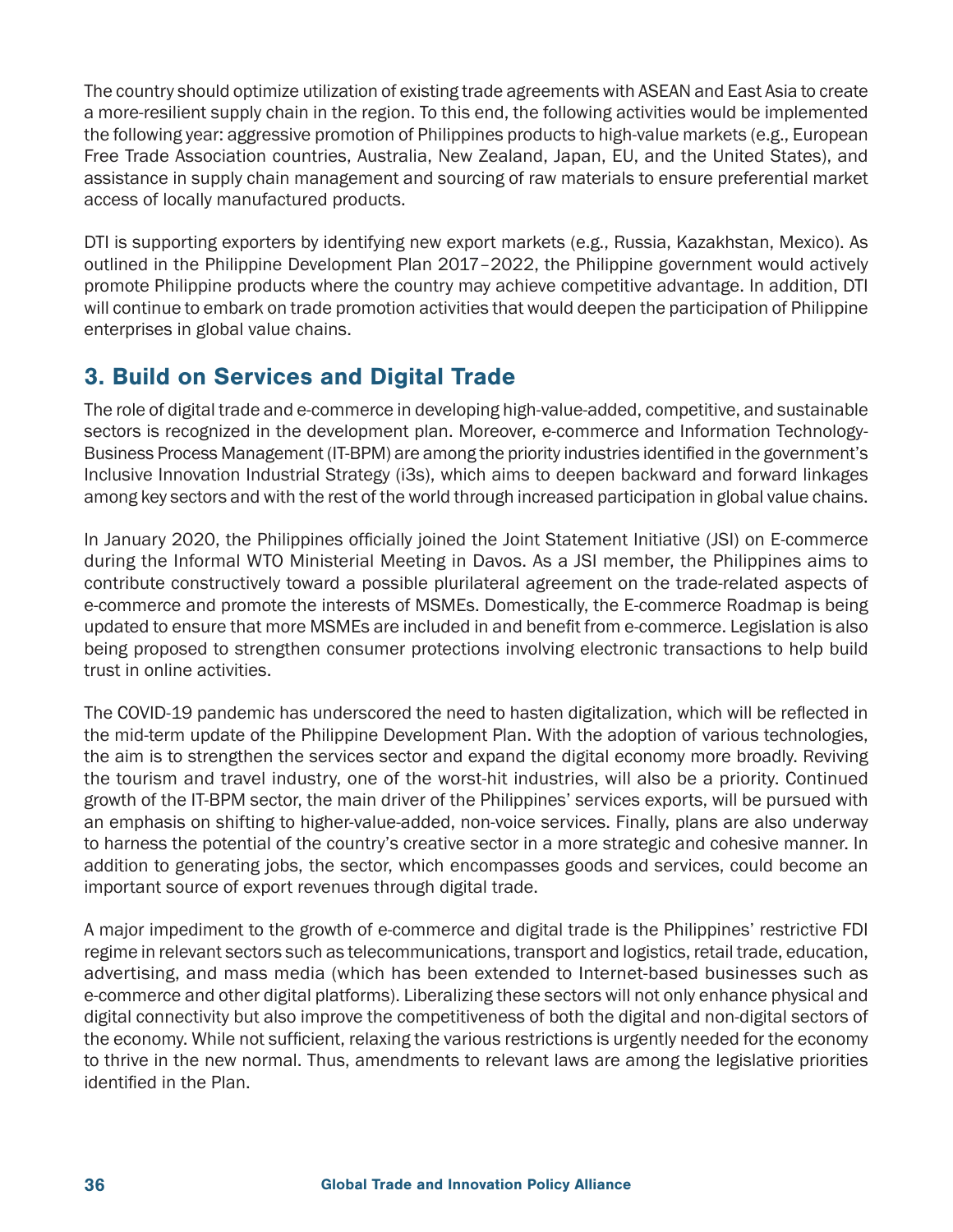By: Krzysztof Głowacki and Jan Hagemejer, CASE (Center for Social and Economic Research)

#### Giving Polish International Trade a Boost: Three Areas of a Positive and Proactive Trade Policy

The following are the top-three recommendations to bolster Polish trade policy in the year ahead.

#### 1. Trade Diplomacy

Despite the paramount importance of trade diplomacy to modern international trade, Polish efforts in this area have been fragmented for years, with relatively frequent institutional shifts and insufficient collaboration between the Ministry of Economy (currently the Ministry of Development) and the Ministry of Foreign Affairs (e.g., Molendowski, 2017). Since 2017, promotion of trade has resided with the Polish Investment and Trade Agency (Polska Agencja Inwestycji i Handlu, or the PAIH). The operations of the Agency, which coordinates 70 foreign trade bureaus (Zagraniczne Biura Handlowa), have been reported to suffer from a lack of transparency (cf. Grzegorczyk, 2020; Ptak-Iglewska, 2020) and are isolated from national diplomacy.<sup>24</sup> The separation of commercial and national diplomacy undoes the underlying synergies, including, on the one hand, those that are business-expertise related (Villanueva Lop, 2017), and on the other hand, those that are credibility related (Ptak-Iglewska, 2020).

An example of inefficiency in Polish trade diplomacy is the lack of a long‑run strategy of national branding. First and foremost, not only are the country's promotional logotypes poorly or at best moderately impactful (e.g., Florek & Jankowska, 2012), but their sheer multitude undermines the coherence of the country brand, which is supposed to lend credence to the national products.25 In line with conventional marketing wisdom, it would instead be desired that relatively few graphic symbols are in circulation, used consistently across time, and shared, where possible, between sectors and functional areas (e.g., tourism, trade, non-economic diplomacy), especially as Poland is yet to develop an established country image (cf. Kleppe et al., 2002). Moreover, despite the crucial importance to national branding of online media (e.g., International Trade Centre, 2019), the website poland.pl, run by the Ministry of Foreign Affairs, is unpopular and infrequently updated. Likewise, the social media associated with it can boast only very meager numbers of followers, while their graphic designs are rather raw and involve few Poland-specific references.

Considering all this, it would be desired to reintegrate commercial diplomacy and national diplomacy, restore the transparency of the Polish Investment and Trade Agency, and reformulate national branding in a way that will make it more internally coherent while increasing its online exposure.

#### 2. Barriers to Services Trade Within the Single Market

As the recent analysis, "Integration Within the European Single Market," carried out for the Polish Ministry of Foreign Affairs by CASE (Kowalski et al., 2019) revealed, significant barriers to trade persist in the European Single Market for Services. These barriers take the form of administrative regulations such as licensing requirements, restrictions on the movement of personnel, and insufficient mutual recognition of qualifications. These barriers often prove prohibitive from the perspective of services providers, in particular SMEs, who are considering foreign expansion. While some of these restrictions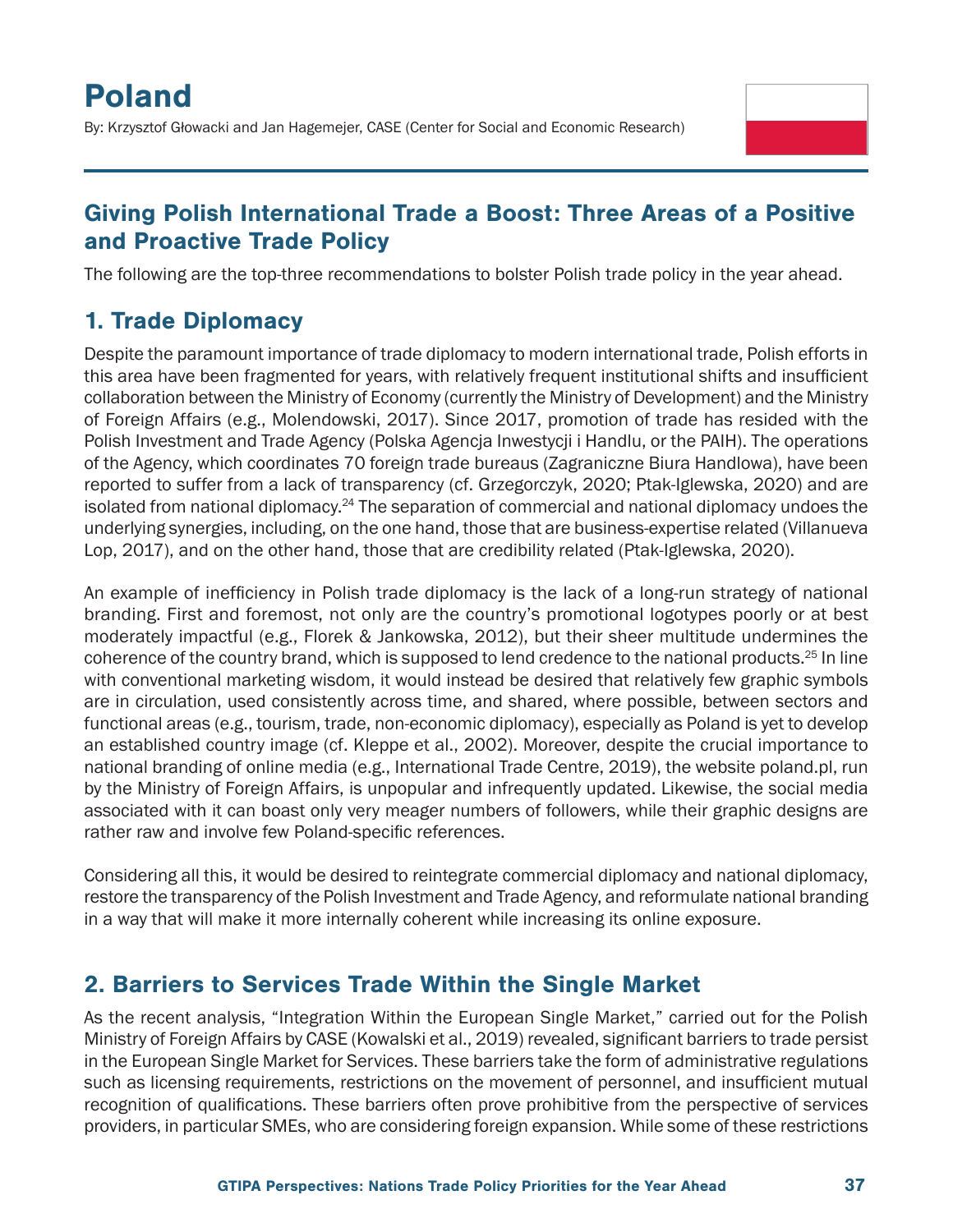can be understood to follow from the considerations of social policy (as in the case of posted workers) or safety and professional standards (as in the case of foreign certifications), effort should be made to minimize their restrictive effect on intra-EU trade in services. For example, the underlying procedures should be simplified and digitized, where possible (including in the area of public procurement); the principle of proportionality should more extensively guide the certification requirements and other similar requirements (cf. ibid.), and information on the relevant regulations should be communicated in a clear manner, preferably in all official EU languages, through dedicated online channels.

If progress is made toward meeting these objectives, the economic rewards can be expected to be substantial. As one study finds (Muller et al., 2017), an additional 0.6 percent of GDP and 1.3 million jobs could be created EU-wide by a further integration of the Single Market—especially in the services sector (for Poland, these figures stand at 0.5 percent and 80,000, respectively). Another study, recently published under the aegis of the European Parliament (Pelkmans, 2019), estimates €369 billion (\$434 billion) in untapped potential from a further integration of the Single Market for Services.<sup>26</sup>

#### 3. Sectoral Specificity of the European Union's FTAs

Given the sheer number and economic heterogeneity of EU Member States (MSs), both with regard to sectoral specificity and size, it does not seem ungrounded to ask to what extent the FTAs concluded by the European Commission benefit those MSs equally. It might be, for example, that countries with more economic weight and a longer history of EU membership could use their political clout to strike deals that benefit their economies to a larger extent than the economies of more-recent accessors such as Poland. To test this hypothesis, we calculate the so-called revealed comparative advantage indicator (RCA; also known as the Balassa index), using the World Bank's World Integrated Trade Solution, for:

- 1. Fourteen "old" EU MSs;<sup>27</sup>
- 2. Poland; and
- 3. External trade partners in selected EU FTAs.28

We then compare the number of sectors that present potential trade "matches" for the EU; that is, that show simultaneously a comparative advantage (the Balassa index above unity) for a given MS and a comparative disadvantage (the Balassa index below unity) for the partner country. Such use of RCA indicators to measure the sectoral specializations of the respective economies and to compare them across countries is an established method of identifying trade opportunities (e.g., Cheong, 2010).

Our analysis shows that, rather than being at a disadvantage, Poland is actually among the MSs with the highest number of RCA matches, at 92 out of 261 on average per partner, behind only Italy, at 94, and compared with the EU average of 71. In particular, Poland has the highest number of RCA matches of all the MSs under analysis with two highly industrialized FTA partners, Japan and Korea (85 and 98, respectively), while at the same time having the second-highest (after Italy) number of RCA matches with the three South-American developing countries of Columbia, Ecuador, and Peru (see annex 1 for full results). Indeed, Poland's balanced and recently developed economy allows it to reap benefits both from exporting agri‑food products to the first group of countries and from exporting manufactured goods, machinery, and transport equipment to the latter group. The cross-sectoral variability of RCA matches also suggests that the EU's FTAs, taken as a whole, avoid unduly benefiting select sectors of the Polish economy at the expense of others, which is precisely in line with the European Commission's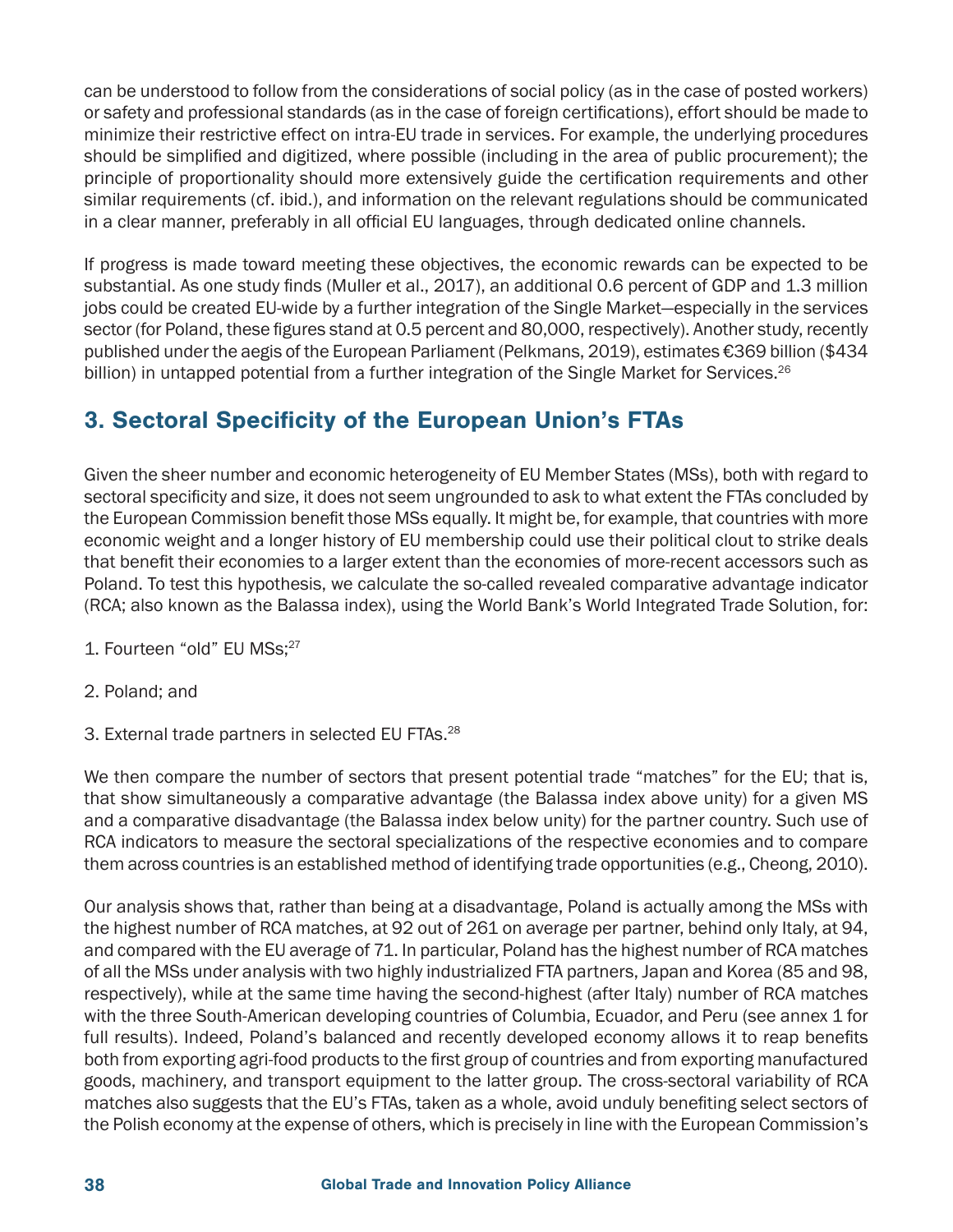goals (cf. Hartwell & Movchan, 2018). All this suggests that Poland is among the top beneficiaries of the EU's external trade policy. Moving forward, it may however be advised to explore closer trade opportunities with regions that show similarly promising RCA matches but have remained further away from the European Commission's radar, such as Kazakhstan and other Central Asian economies willing to open up (cf. Głowacki & Bieliei, 2018).

| EU MS/<br><b>FTA</b><br>Partner | Austria | Belgium | Denmark | Finland | France          | Germany | Greece | Ireland   | Italy | Luxembourg | the<br>Netherlands | Poland | Portugal | Spain | Sweden | EU14<br>average |
|---------------------------------|---------|---------|---------|---------|-----------------|---------|--------|-----------|-------|------------|--------------------|--------|----------|-------|--------|-----------------|
| Canada                          | 76      | 74      | 65      | 33      | 77              | 74      | 47     | 26        | 94    | 42         | 66                 | 79     | 76       | 75    | 51     | 63              |
| Colombia                        | 97      | 92      | 79      | 52      | 86              | 87      | 54     | 33        | 102   | 50         | 82                 | 101    | 88       | 87    | 70     | 76              |
| Ecuador                         | 100     | 96      | 81      | 52      | 92              | 96      | 59     | 34        | 111   | 51         | 85                 | 104    | 94       | 92    | 71     | 80              |
| Indonesia                       | 89      | 78      | 71      | 47      | 85              | 86      | 49     | 37<br>z i | 95    | 41         | 69                 | 91     | 71       | 76    | 62     | 68              |
| Japan                           | 59      | 80      | 74      | 35      | 65              | 48      | 59     | 31        | 73    | 30         | 78                 | 85     | 80       | 76    | 48     | 60              |
| Korea                           | 85      | 83      | 84      | 42      | 89              | 73      | 54     | 33        | 87    | 36         | 82                 | 98     | 85       | 82    | 60     | 70              |
| Mexico                          | 80      | 90      | 74      | 50      | 77              | 69      | 57     | 28        | 90    | 45         | 83                 | 82     | 79       | 86    | 58     | 69              |
| Peru                            | 99      | 87      | 80      | 52      | 90              | 96      | 56     | 33        | 104   | 53         | 81                 | 101    | 89       | 82    | 69     | 77              |
| Vietnam                         | 94      | 96      | 73      | 54      | 90 <sup>°</sup> | 89      | 54     | 33        | 88    | 43         | 86                 | 91     | 68       | 83    | 73     | 73              |

#### Table 1: RCA Sectoral Matches for Selected EU FTAs (SITC Rev 4)

Source: Own calculations based on World Bank (2020). Note: Data is for 2017, at a group level (3-digit). The total number of groups is 261.

## **References**

Cheong, D. (2010). Methods for Ex Ante Economic Evaluation of Free Trade Agreements. Access: https://www.adb.org/sites/default/files/publication/28526/wp52-ex-ante-economic-evaluation.pdf.

European Commission (2017). Highlights of the Trade Pillar of the Association Agreement Between Central America and the European Union. Access:

https://ec.europa.eu/commission/presscorner/detail/en/MEMO\_11\_429.

European Commission (2017). CETA Overview. The 7 Main Parts of the Agreement. Access: https://trade.ec.europa.eu/doclib/docs/2017/september/tradoc\_156056.pdf.

Florek, M. & Jankowska, M. (2012). Eye on Poland's Promotion. The Promotion and Image of Poland in the Eyes of International Place Marketing Experts. Access:

http://bestplaceinstytut.org/www/wp-content/uploads/2012/02/raport-Best-Place-nt.-promocji-Polski-ang.pdf.

Głowacki, K. & Bieliei, S. (CASE - Center for Social and Economic Research) (2018). Poland and Central Asia Since 1992 in Krasznai, M. & Rosta, M. (Ed.). Political and Economic Relations Between the V4 and Central Asian Countries After 1991. Access:

https://case-research.eu/index/?id=d220b363fa173729b6b2851776d4e6db.

Grzegorczyk, M. (Puls Biznesu) (7.1.2020). Zagraniczna sieć się rwie. Access: https://www.pb.pl/zagraniczna-siec-sie-rwie-979280.

Hagemejer, J., Michalek, J. Michałek, T. (2014). Liberalization of Services in Europe: Polish Perspective on Economic Implications of the Services Directive. Journal of Policy Modeling, 36, 211-225. Access: https://www.sciencedirect.com/science/article/pii/S0161893814000246.

Hartwell, C. & Movchan, V. (CASE - Center for Social and Economic Research, Institute for Economic Research and Policy Consulting, Bournemouth University) (2018). Finding the Right Balance Across EU FTAs: Benefits and Risks for EU Economic Sectors. Access:

https://www.europarl.europa.eu/thinktank/en/document.html?reference=EXPO\_STU(2018)603881.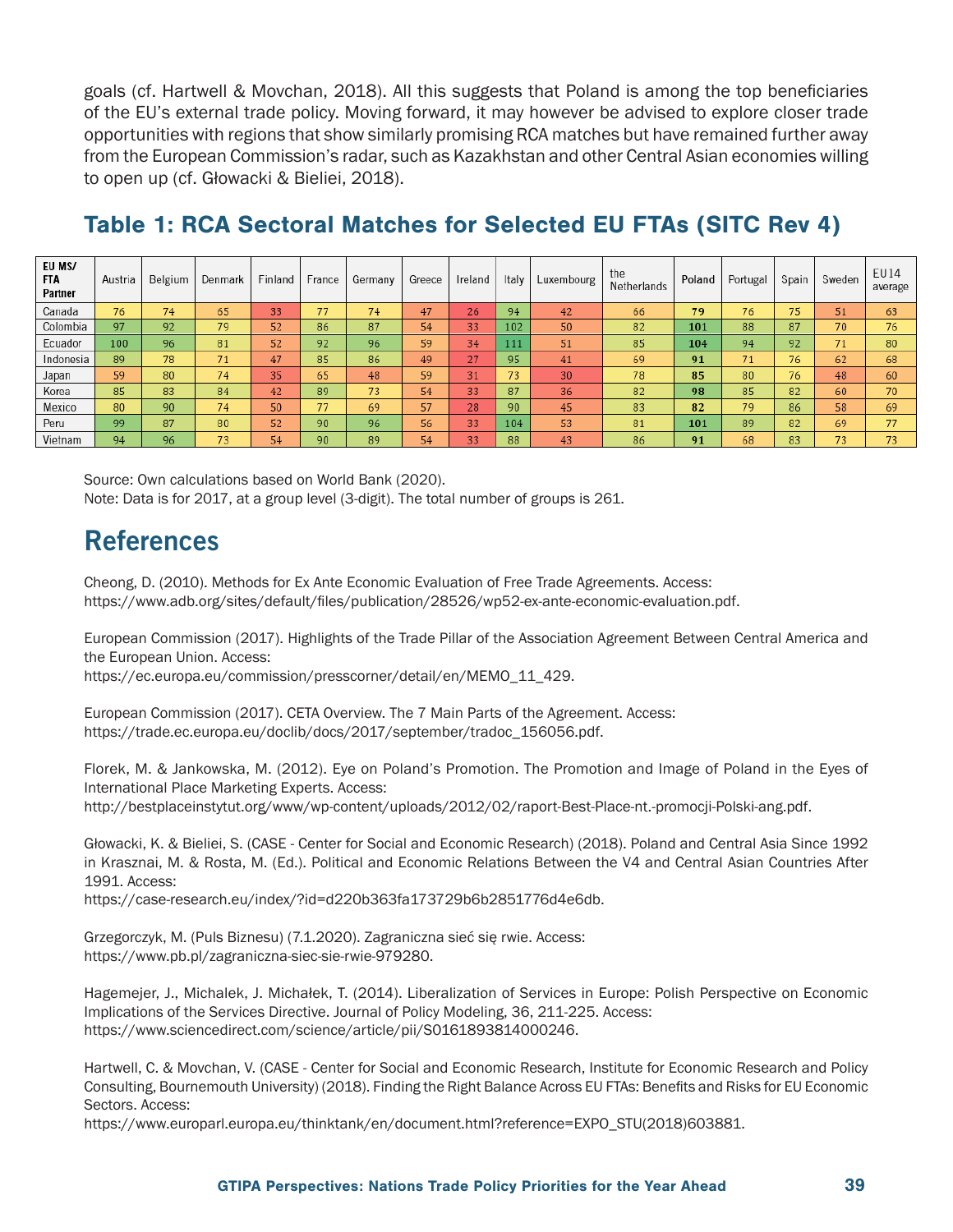International Trade Centre (2019). A Guide to Commercial Diplomacy. Access: http://www.intracen.org/uploadedFiles/intracenorg/Content/Publications/Commercial%20Diplomacy\_English\_WEB.pdf.

Kleppe, I., Iversen, N., & Stensaker, I. (2002) Country Images in Marketing Strategies: Conceptual Issues and an Empirical Asian Illustration. Journal of Brand Management, 10, 61-74.

Kowalski, P., Malinowska, A., McKenzie, M., & Głowacki, K. (CASE - Center for Social and Economic Research) (2019). Integration Within the European Single Market: Accounting, Computer, and Construction Services. Access: https://case-research.eu/en/report-integration-within-the-european-single-market-accounting-computer-and-constructionservices-100997.

Molendowski, E. (2017). Dyplomacja gospodarcza Polski: organizacja, główne zadania w okresie transformacji. Access: https://bg.uek.krakow.pl/e-zasoby/inne/2168319723.pdf.

Muller, P., Julius, J., Natraj, A., & Ho, K. (LE Europe) (2017). The EU Single Market: Impact on Member States. Access: http://www.amchameu.eu/sites/default/files/amcham\_eu\_single\_market\_web.pdf.

Pelkmans, J. (2019). Contribution to Growth: The Single Market for Services. Delivering Economic Benefits for Citizens and Businesses. Access:

https://www.europarl.europa.eu/RegData/etudes/STUD/2019/631054/IPOL\_STU(2019)631054\_EN.pdf.

Ptak-Iglewska, A. (Rp.pl) (16.2.2020). PAIH ukrywa swoje biura handlowe. Access: https://www.rp.pl/Handel/302169952-PAIH-ukrywa-swoje-biura-handlowe.html.

World Bank (2020). World Integrated Trade Solution. Access: https://wits.worldbank.org/WITS/WITS/Restricted/Login.aspx.

Villanueva Lop, G. (2017). Commercial Diplomacy in a Globalized World. Przegląd Strategiczny, 10.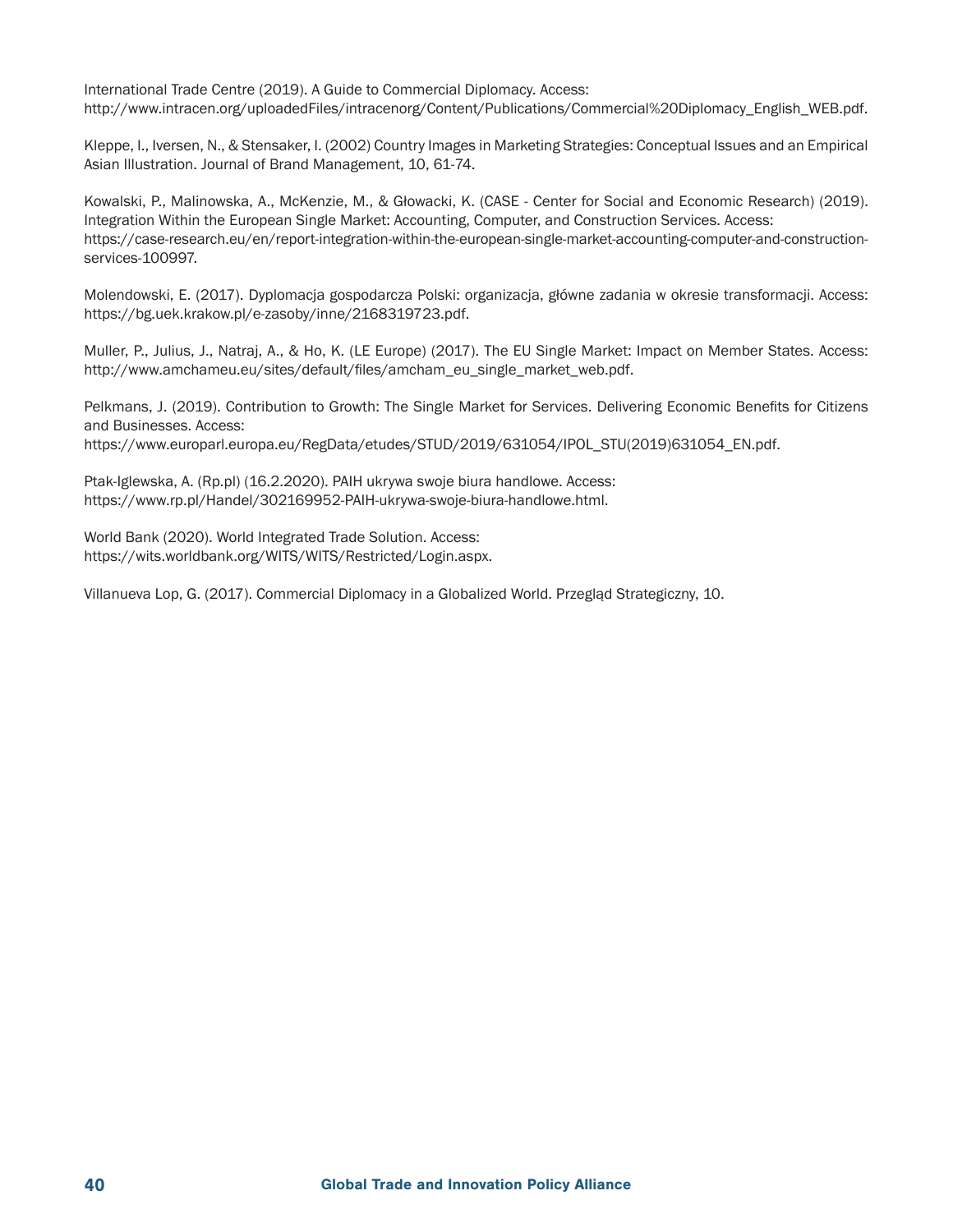#### **South Africa**  By: Chris Hattingh, Project Manager, Free Market Foundation

#### Introduction

South Africa, Africa's second-largest economy, and a founding member of the BRICS group of nations, plays a major role in trade on the continent. In 2018, South Africa exported and imported goods to and from the rest of Africa to the value of \$25 billion and \$11.5 billion, respectively.<sup>29</sup> While the country's trade performance has been commendable as compared with other African countries, there are definitive broad policy aspects where the country could make the right decisions and set in motion the kind of recovery, and more importantly growth, needed in a post-COVID-19 world.

Here is presented one step South Africa should take to advance a liberalized trade agenda, and two steps where the country should consign bad ideas to the trash can of history, never to be talked about again.

The first, the African Continental Free Trade Agreement (AfCFTA), is crucial both for liberalized trade in South Africa and most especially for improved trade across the African continent. The second step involves the damage being caused by the Protection of Investment Act, specifically to the property rights of foreign investors in South Africa. The third step regards the constitutional protection of property rights in South Africa. If the country is to play any significant role in trade in the coming years, the policy of expropriation [of property] without compensation (EWC) should be abandoned forever. Secure property rights are necessary both for a country's international trade potential, and for capital accumulation and investment inside the country itself. The following are the top-three trade policy recommendations for South Africa for the year ahead.

#### 1. Join AfCFTA

The AfCFTA stands out as one of the potentially greatest-ever developments in trade on the African continent. The AfCFTA was due to be implemented on July 1, 2020, but final discussions and implementation were delayed after COVID-19 arrived in Africa and governments subsequently locked down their economies.

When discussing trade, a lot of the focus tends to be on trade between countries on different continents; but intra-country trade on the same continent should also receive attention, particularly the barriers that inhibit such trade. The AfCFTA, if ratified and implement in good faith, will put Africa on the right and necessary path of more liberalized trade, and most importantly of greater economic freedom and growth.

In 2018, Alexander Hammond, policy advisor at the Institute of Economic Affairs in London, wrote,

If all 55 African Union [AU] nations ratified the proposed agreement, AfCFTA would create a trading area with 1.2 billion people and a cumulative GDP of \$2.5 trillion. It aims to improve trade within the continent by immediately removing tariffs on 90 percent of goods, with the remaining 10 percent of tariffs on "sensitive goods" phasing out over time.<sup>30</sup>

Once implemented, the AfCFTA will effectively be the largest free trade area in the world. According to CNBC, the AfCFTA will "unite 1.3 billion people in a \$3.4 trillion economic bloc."31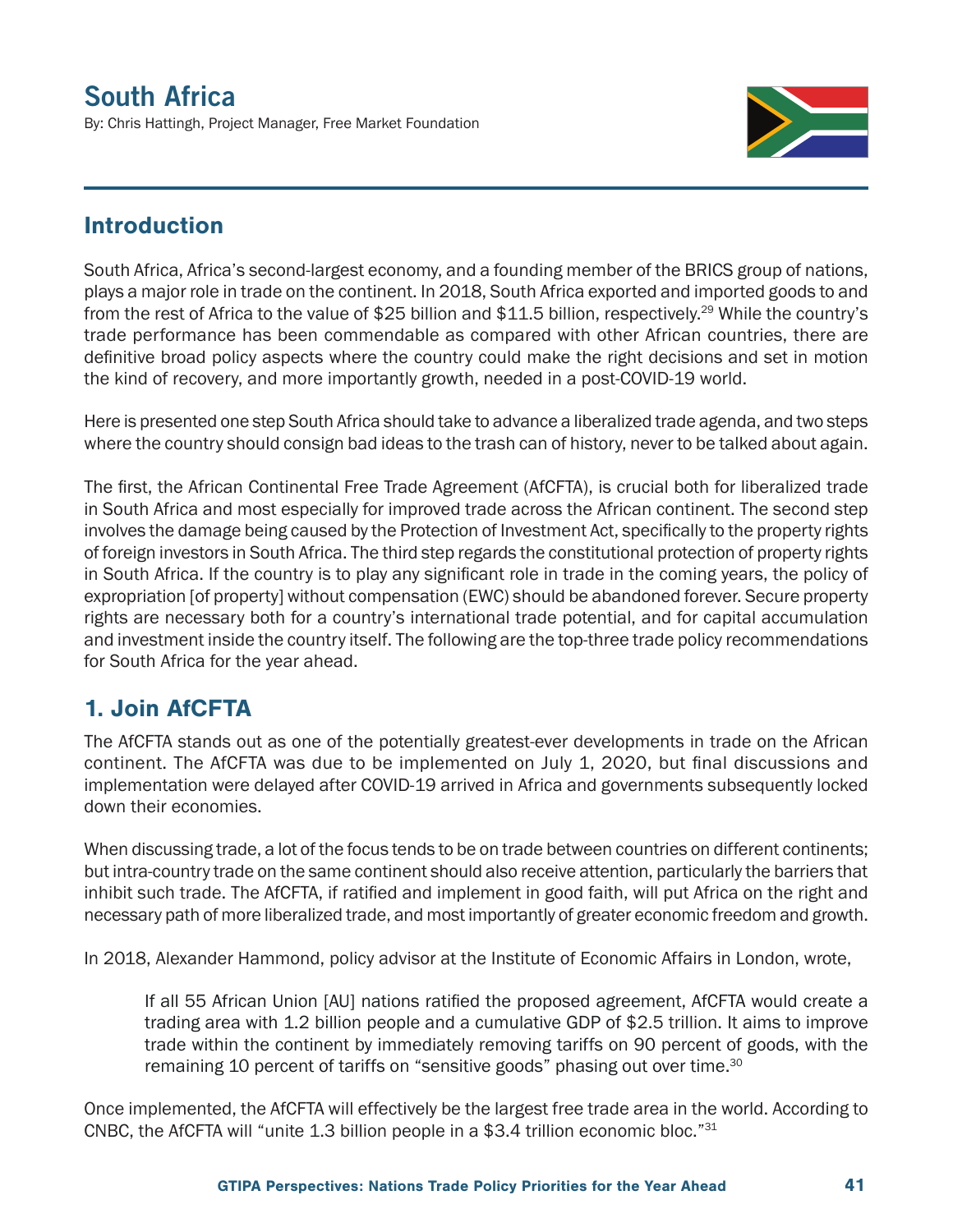Many governments around the world have displayed a desire to turn inward, to lessen their ties with the outside world and limit some of their trade connections and interactions. For continued economic prosperity, developing countries should not follow the isolationist route. Given its already massive trading potential, and the added fact that other countries are looking toward isolationism, Africa could truly stand out as an ideal trading partner. But only if the AfCFTA is implemented, and quickly. Given the myriad tariff and other trade differences and preferences between African countries, implementation itself will take a few years, but the right tone could be set now heading out of COVID-19.<sup>32</sup>

The president of South Africa, Cyril Ramaphosa, represents South Africa in the Chair of the African Union. With that position he holds much influence in terms of pushing the AU in certain policy directions. It was thus deeply gratifying that he, representing South Africa, handed over South Africa's instrument of ratification of the AfCFTA in February 2019.<sup>33</sup>

As the world emerges from the COVID-19 lockdowns, Ramaphosa, and South Africa as a nation, exerting massive influence on the African continent as a whole, must place the final ratification and implementation of the AfCFTA at the very top of the agenda. Increased trade between countries will be vital for economic growth after the devastation caused by harsh government lockdowns that brought to a standstill much trade all around the globe. Boosting trade across the African continent must be a matter of absolute urgency—the final ratification and implementation of the AfCFTA is needed now more than ever.

#### 2. Protection of Investment Act

In 2018, the South African government signed into law the 2015 Protection of Investment Act (PIA). Before the Act was brought into operation, foreign investments in South Africa were afforded special protections. But the Act only affords foreign investors those rights and protections afforded to South African companies and individuals, which are being watered down and weakened by the day. Tying in with the third recommendation below, the PIA further highlights potential dangers for property rights, for citizens and foreign investors, in South Africa. If section 25 of the South African Constitution is changed, as envisioned, it will ensure little to no foreign investment in the country—something South Africa needs more than before, for the purposes of capital formation, business growth, and job creation.

To encourage capital accumulation, infrastructure development, and the other tools necessary for adequate trade to take place, the South African government must re-examine, and consider appealing completely, the PIA. Its presence adds to the environment of concern over long-term building and investment in the country as a whole.

#### 3. Security of Property Rights

In December 2019, the South African Parliament published the draft Constitution Eighteenth Amendment Bill. This amendment proposes to change the Constitution to allow for "nil compensation" to be "paid" in certain undefined circumstances, which Parliament may itself define in legislation as it deems fit. If enacted, this amendment will undercut the very conception of individual property rights in the country. In such an environment, no one, whether a citizen or a foreign investor and trader, would want to risk their money and goods. For South Africa to remain a viable trading option for other countries, the government must abandon any talk of EWC.

According to the latest World Investment Report from the United Nations Conference on Trade and Development (UNCTAD), FDI inflows to South Africa decreased by 15 percent to \$4.6 billion in 2019.<sup>34</sup> The COVID-19 pandemic will no doubt restrict FDI further, as foreign investors narrow down their options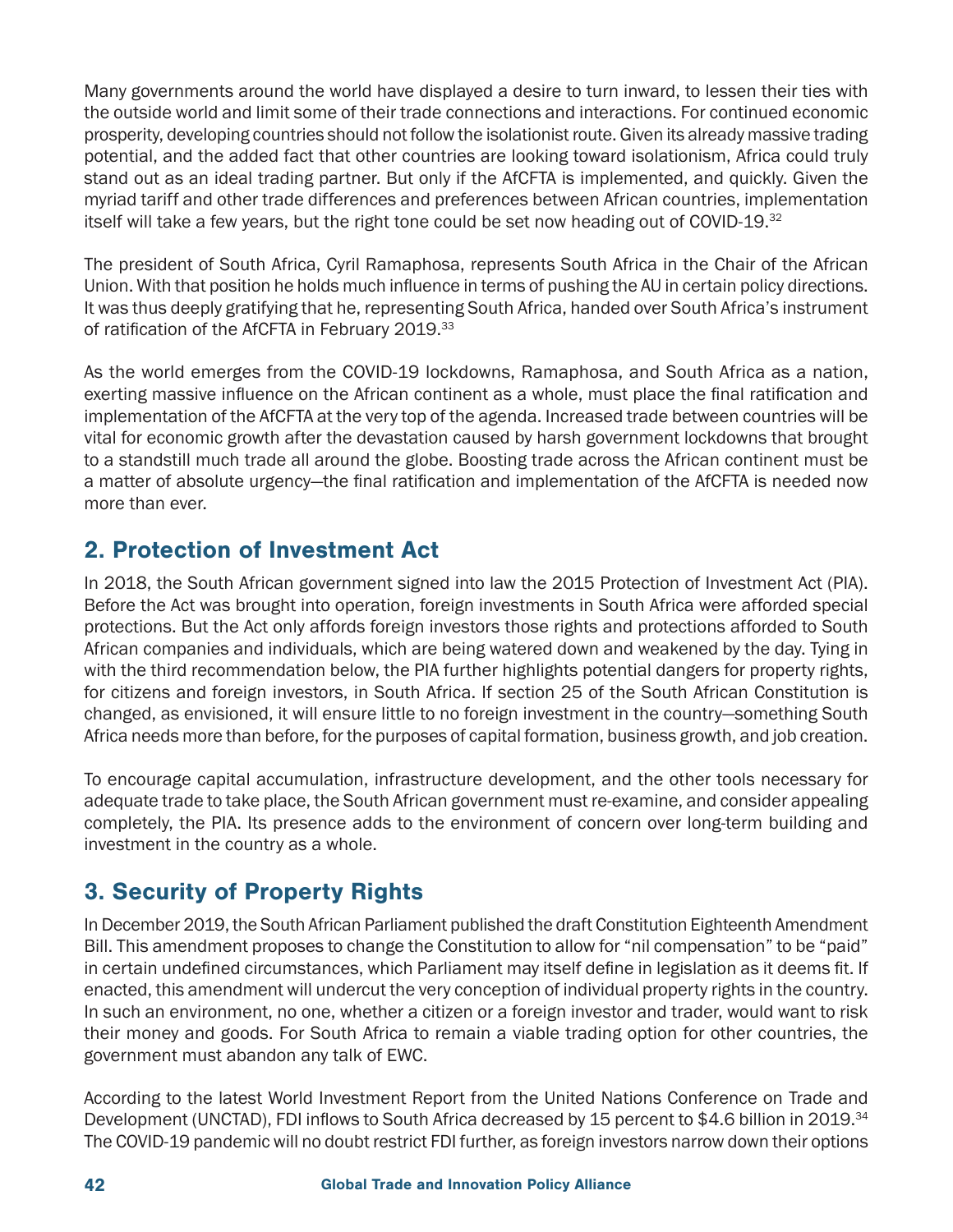for investment, and only pursue those countries they think are safer bets than others. EWC makes South Africa an exceedingly problematic destination for foreign investment.

Earlier this year, the Free Market Foundation's head of Legal, Martin van Staden, wrote for the Foundation for Economic Education:

Secure property rights are a necessary precondition for prosperity. Private property rights incentivize owners, who want to maximize their material welfare, to invest in and develop that property. This, in turn, leads to the economic activity that stimulates growth, job creation, and the satisfaction of consumer wants. To a developing economy like South Africa's, capital formation and investment are crucial.

South Africa currently has more than 10 million people unemployed as of June 23, 2020, the official unemployment rate for Q1 2020 stood at 30.1 percent.<sup>35</sup> South Africa needs serious, concentrated capital formation in the country, from as many sources as possible, if businesses are to grow and employment is to be created. Further, without FDI inflows and capital formation, the growth of small and medium enterprises here is a moot dream—and with that would go the customers and links in the chain necessary for robust trade relationships between companies and customers, and foreign trading entities and partners.

In summary, the biggest single step the South African government can take, to send the right signal to investors and traders, is that their property will be secure in the country. Further, the country has a leading role to play in pushing the final implementation of the AfCFTA, to the increased trade and benefit of the entire African continent.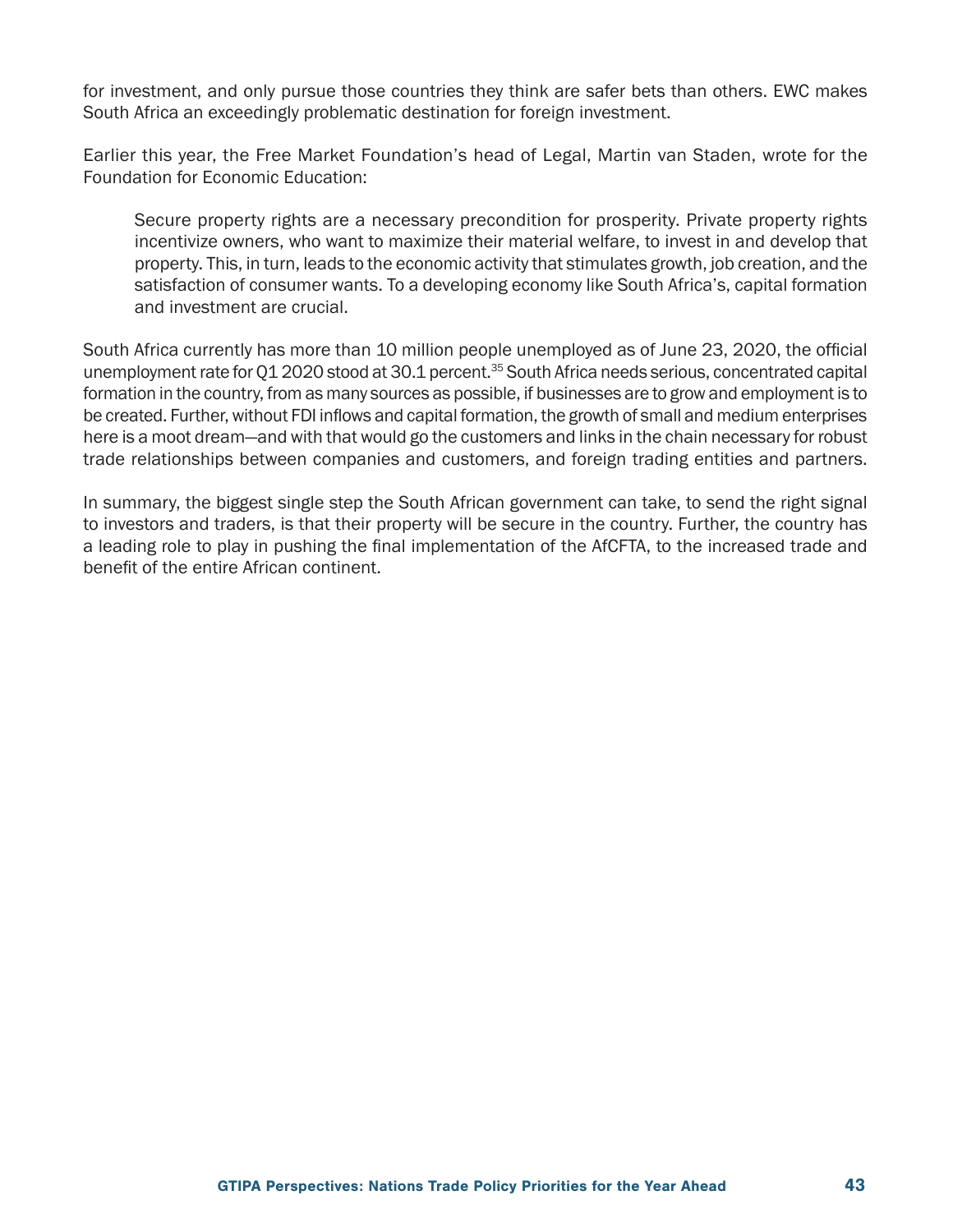# United Kingdom

By: Dan Dalton, Fellow at the Initiative for Free Trade, London and Former Member of the European Parliament for West Midlands, United Kingdom; and Philip Stevens, Executive Director of Geneva Network

#### Introduction

As the United Kingdom develops its trade policy outside of the EU, it would be a mistake to base its future approach on the one it inherits from the EU.

Rolling over existing EU deals with third countries may be fast and convenient; however, many of them don't fit the specific interests of the British economy. There are significant opportunities for Britain to forge a different approach. There are three areas where this approach could be particularly beneficial: adopting a unilateral tariff-liberalization approach—ideally eventually to all, but certainly immediately with the poorer countries in the world; using "concerted open plurilateralism" to forge trade alliances with groups of like-minded countries; and negotiating a free trade agreement with the world's largest market, the United States. This deal in particular would allow the United Kingdom to become a powerful driver of future trade liberalization and shaper of rules around important new areas such as data governance.

#### 1. Unilateral Tariff Liberalization

The EU's trade policy with developing countries is often portrayed as benevolent, as it offers significant tariff-free access to the EU market, yet on closer inspection it is also increasingly protectionist, with both developing countries and the EU itself suffering from the graduated barriers to trade included within it. These Generalized System of Preferences (GSP) schemes give developing countries preferential access, but the level of openness the EU grants is based on how poor the country is and how much it sells to the EU.

The poorest countries in the world benefit from the Everything But Arms (EBA) scheme, where they get unilateral tariff-free access to the EU for virtually all goods. Richer developing countries access the GSP or GSP+ scheme. At each level, the country has progressively less EU access. In addition, there are thresholds within the schemes governing how much a third country can export to the EU. A country risks losing some or all of its preferences if the thresholds are breached. As a result, the EU effectively offers tariff-free access only where a third country doesn't pose a competitive challenge to European products.

It is therefore far from unilateral tariff liberalization and offers some perverse incentives as countries that successfully use their preferential access will ultimately lose them as they get richer and increase their exports to the EU.

If the United Kingdom replicates the scheme, including the existing thresholds for the U.K. share of the market, it risks penalizing countries that currently sell mainly in the United Kingdom. Their exports could go well over a United Kingdom-only threshold carved out of the EU GSP. This would be bad not only for developing countries, but also for British consumers, as goods produced in these countries would become more expensive.

As well as simplifying the United Kingdom's most favored nation (MFN) tariff rates, and removing them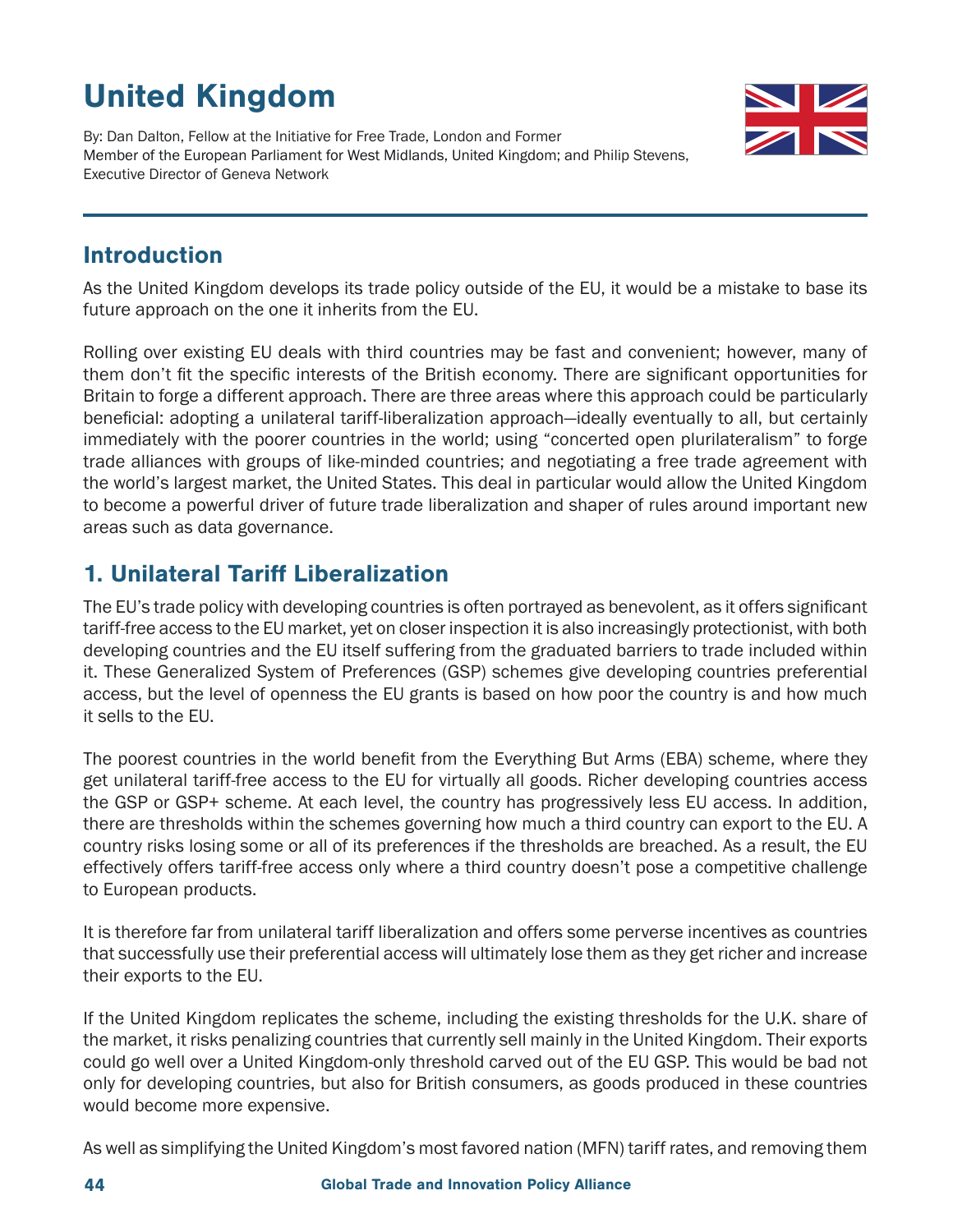across all sectors over time, there is also an opportunity to forge a more-open GSP scheme.36 It should offer EBA (duty-free, quota-free) access to all developing (GSP-eligible) countries. A new, more-open GSP scheme could also help the United Kingdom in its approach to the Commonwealth, given that Commonwealth members make up a large proportion of the developing world.

#### 2. Concerted Open Plurilateralism

The United Kingdom can also sharply diverge from the EU trade approach in digital trade. The United Kingdom is a services superpower and a key incubator for tech start-ups. With the advent of technologies such as artificial intelligence (AI) and 3D printing, and with the world lacking a framework to govern digital trade, the United Kingdom has a unique chance to shape the trade rules in these areas, which now account for 25 percent of global GDP.

In this context, the United Kingdom should work with smaller and middle-sized nations to create common rules and approaches in specific areas.<sup>37</sup> This "Concerted Open Plurilateralism" approach would allow nations to create partnerships and design them in such a way that other nations can join at a later stage. It is a bottom-up approach to building expandable trade alliances in an era when WTO hasn't been able to deliver a global deal. New Zealand has been exemplary in this regard and was involved in spearheading the recently completed Digital Economic Partnership Agreement (DEPA) covering digital trade as well as the Comprehensive and Progressive Trans-Pacific Partnership (CPTPP)—both of which the United Kingdom should seek to join.<sup>38</sup>

The United Kingdom should also take a proactive and strategic role in initiating plurilateral agreements. It could start with other advanced, English-speaking economies such as Australia, Canada, Israel, New Zealand, Singapore, and the United States—not forgetting the overseas territories. In 2018, the Initiative for Free Trade collaborated with the Cato Institute in drafting the legal text of an ideal U.S./U.K. FTA.39 This includes a regulatory coherence chapter facilitating mutual recognition of equivalence; free movement of workers (conditioned upon job offer); removal of tariffs; mutual recognition of professional qualifications; and more. The text was purposefully written such that other countries might join in the future.

#### 3. Bilateral Deals: Prioritize the United States

The United States is the single-largest country market for U.K. businesses, with the United Kingdom exporting a total of \$121.5 billion of goods and services to the United States in 2018. Despite repeated attempts over the years, the EU has not negotiated a free trade deal with America. As a result, many U.K. sectors have the potential to gain significantly from an agreement with the United States.

Although U.S. tariffs are generally low, some British industries such as ceramics face a 28 percent tariff, and the United States has recently increased tariffs on a variety of products in an apparent attempt to force partners to the negotiating table. A U.S./U.K. FTA could remove the vast majority of these new and existing tariffs. As U.K. tariffs are higher than U.S. ones, the United Kingdom will be expected to move to reduce its tariffs further; automobiles for example attract a 10 percent tariff in the United Kingdom and only 2.5 percent in the United States. However, a deal that removes the vast majority of tariffs for both sides is within reach and would significantly benefit consumers and companies on both sides of the Atlantic.

A bigger challenge is standards, as the EU and United States have followed different regulatory paths and neither side has been prepared to make the concessions needed to recognize those from the other side. As a result, many agricultural products are banned by both sides. Haggis, chicken, many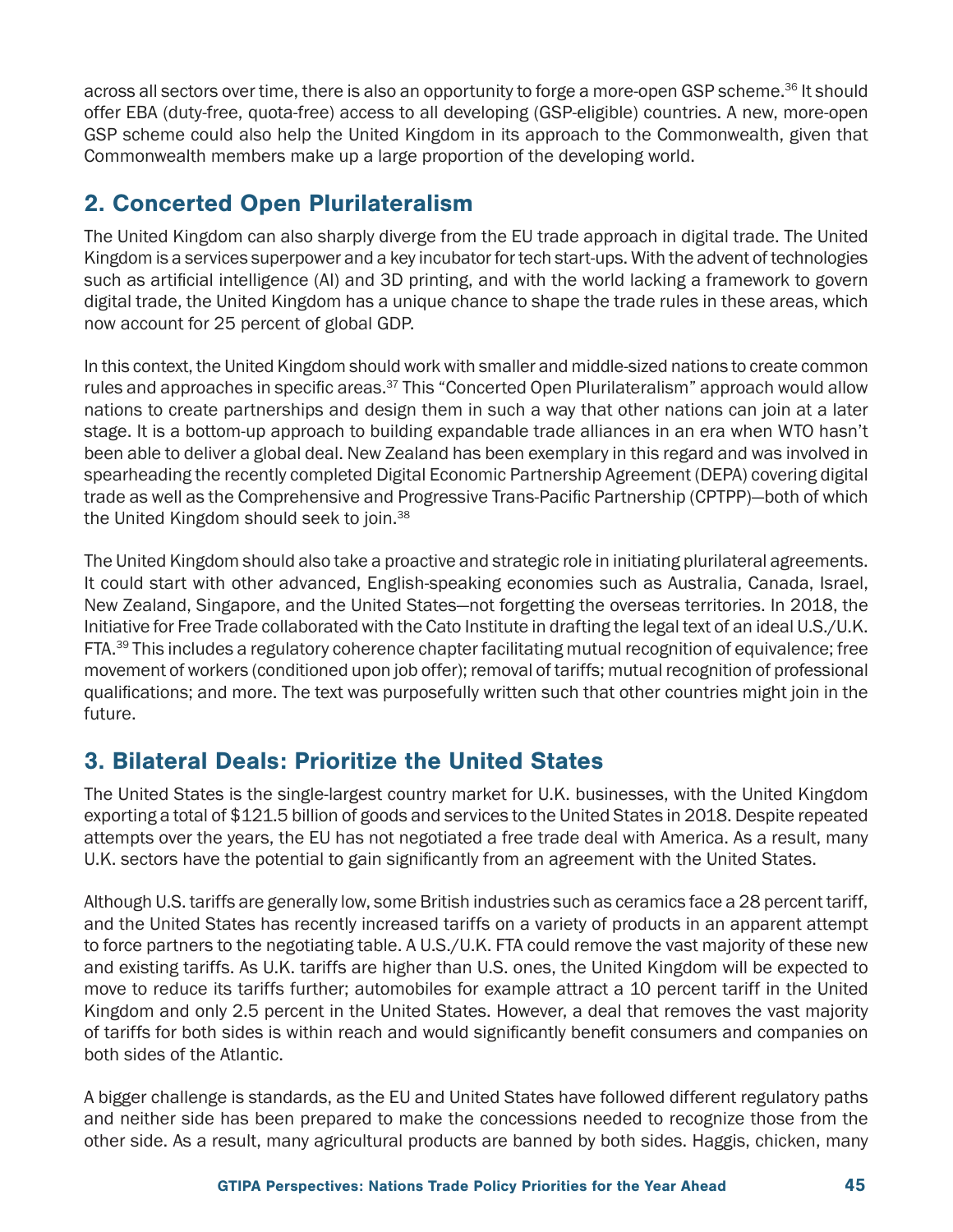cheeses, and until very recently British beef are not allowed into the United States because of its food regulations. In return, the United Kingdom bans American chicken and beef. The EU and United States have not been able to bridge these differences, despite numerous attempts and the fact that food is safe in both countries. A U.K./EU trade deal offers the opportunity for this impasse to be broken, with substantial benefits beyond food. Automobiles also face similar challenges, as the United Kingdom and America have different seatbelt, emissions, and fuel-efficiency standards, which means cars need two sets of testing, and manufacturers separate production lines.

A U.S./U.K. deal that streamlined these and other standards could bring substantial benefits to both sides. This is what T-TIP, the proposed U.S./EU FTA, tried but ultimately failed to do.

A tariff deal and some recognition of each other's standards would greatly increase the transatlantic market in goods, with many industries benefitting, including automotive, ceramics, and agriculture. However, the greatest potential benefit from a U.S./U.K. trade deal is that it would solidify the trade element of the transatlantic relationship, opening the door for further trade liberalization in the future. This would be particularly beneficial in services, as both the United Kingdom and the EU are services superpowers and have the potential to shape the future global trade system in this area. With both the United States and United Kingdom unlikely to retain their existing data adequacy agreements with the EU, a comprehensive digital agreement which includes the ability to transfer data across the Atlantic will greatly strengthen British digital industries and will put the United Kingdom in a position to shape the global approach to data transfers.

# **Conclusion**

The United States is the single-largest country market for U.K. businesses, with the United Kingdom exporting a total of \$121.5 billion of goods and services to the United States in 2018. Despite repeated attempts over the years, the EU has not negotiated a free trade deal with America. As a result, many U.K. sectors have the potential to gain significantly from an agreement with the United States.

Although U.S. tariffs are generally low, some British industries like ceramics face a 28 percent tariff and the United States has recently increased tariffs on a variety of products in an apparent attempt to force partners to the negotiating table. A U.S./U.K. FTA could remove the vast majority of these new and existing tariffs. As U.K. tariffs are higher than U.S. ones, the United Kingdom will be expected to move to reduce its tariffs further; automobiles for example attract a 10 percent tariff in the United Kingdom and only 2.5 percent in the United States. However, a deal which removes the vast majority of tariffs for both sides is within reach and would significantly benefit consumers and companies on both sides of the Atlantic.

A bigger challenge is standards, as the EU and United States have followed different regulatory paths and neither side has been prepared to make the concessions needed to recognize those from the other side. As a result, many agricultural products are banned by both sides. Haggis, chicken, many cheeses and until very recently British beef are not allowed into the United States because of its food regulations. In return, the United Kingdom bans American chicken and beef. The EU and United States have not been able to bridge these differences, despite numerous attempts and despite the fact that food is safe in both countries. A U.K./EU trade deal offers the opportunity for this impasse to be broken, with substantial benefits beyond food. Automobiles also face similar challenges, as the United Kingdom and America have different seatbelt, emissions, and fuel efficiency standards which means cars need two sets of testing and manufacturers separate production lines.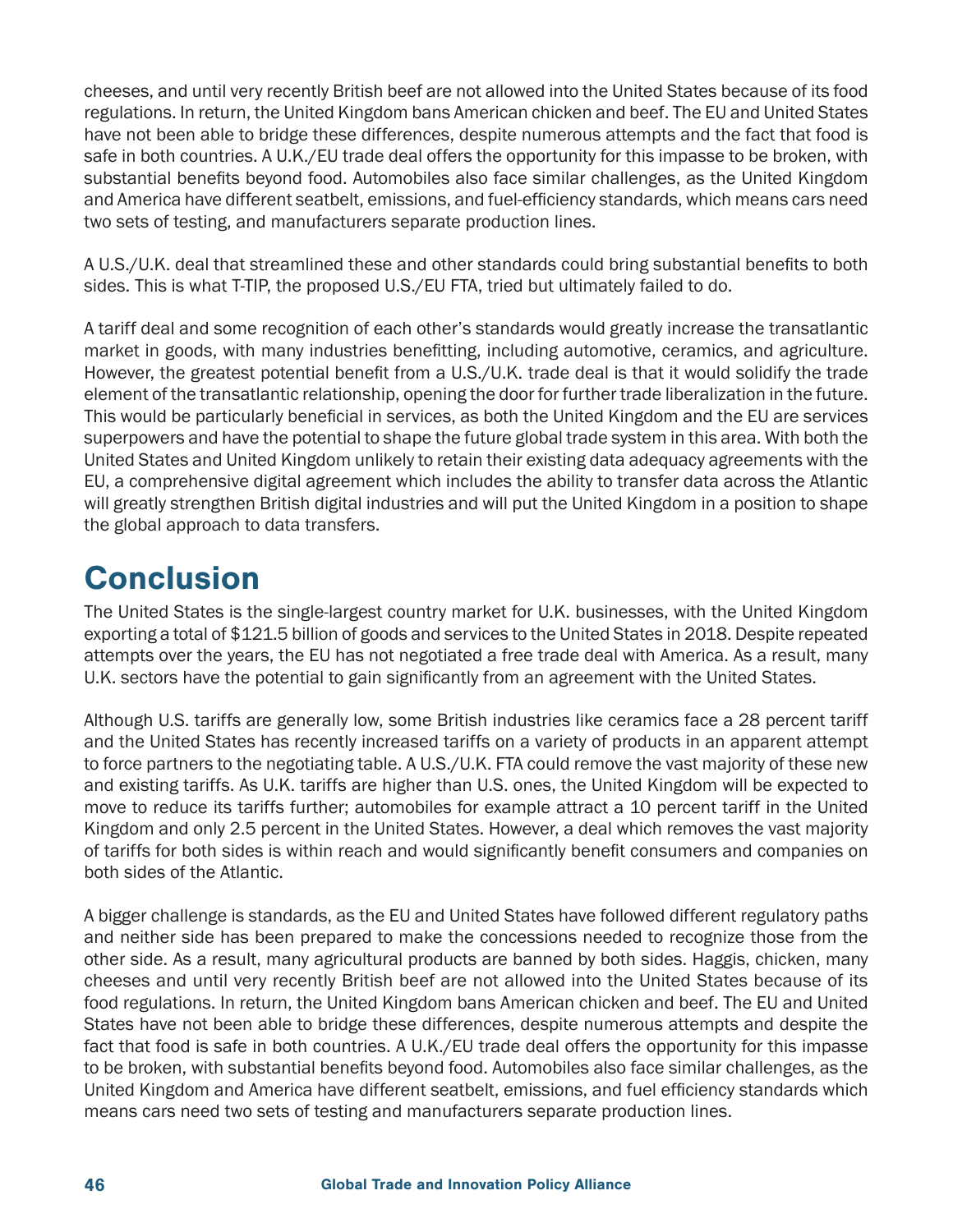A U.S./U.K. deal which streamlined these, and other, standards could bring substantial benefits to both sides. This is what T-TIP, the proposed U.S./EU FTA, tried but ultimately failed to do.

A tariff deal and some recognition of each other's standards would greatly increase the transatlantic market in goods, with many industries benefitting, including automotive, ceramics, and agriculture. However, the greatest potential benefit from a U.S./U.K. trade deal is that it would solidify the trade element of the transatlantic relationship, opening the door for further trade liberalization in the future. This would be particularly beneficial in services, as both the United Kingdom and the EU are services superpowers and have the potential to shape the future global trade system in this area. With both the United States and United Kingdom unlikely to retain their existing data adequacy agreements with the EU, a comprehensive digital agreement that includes the ability to transfer data across the Atlantic will greatly strengthen British digital industries, and put the United Kingdom in a position to shape the global approach to data transfers.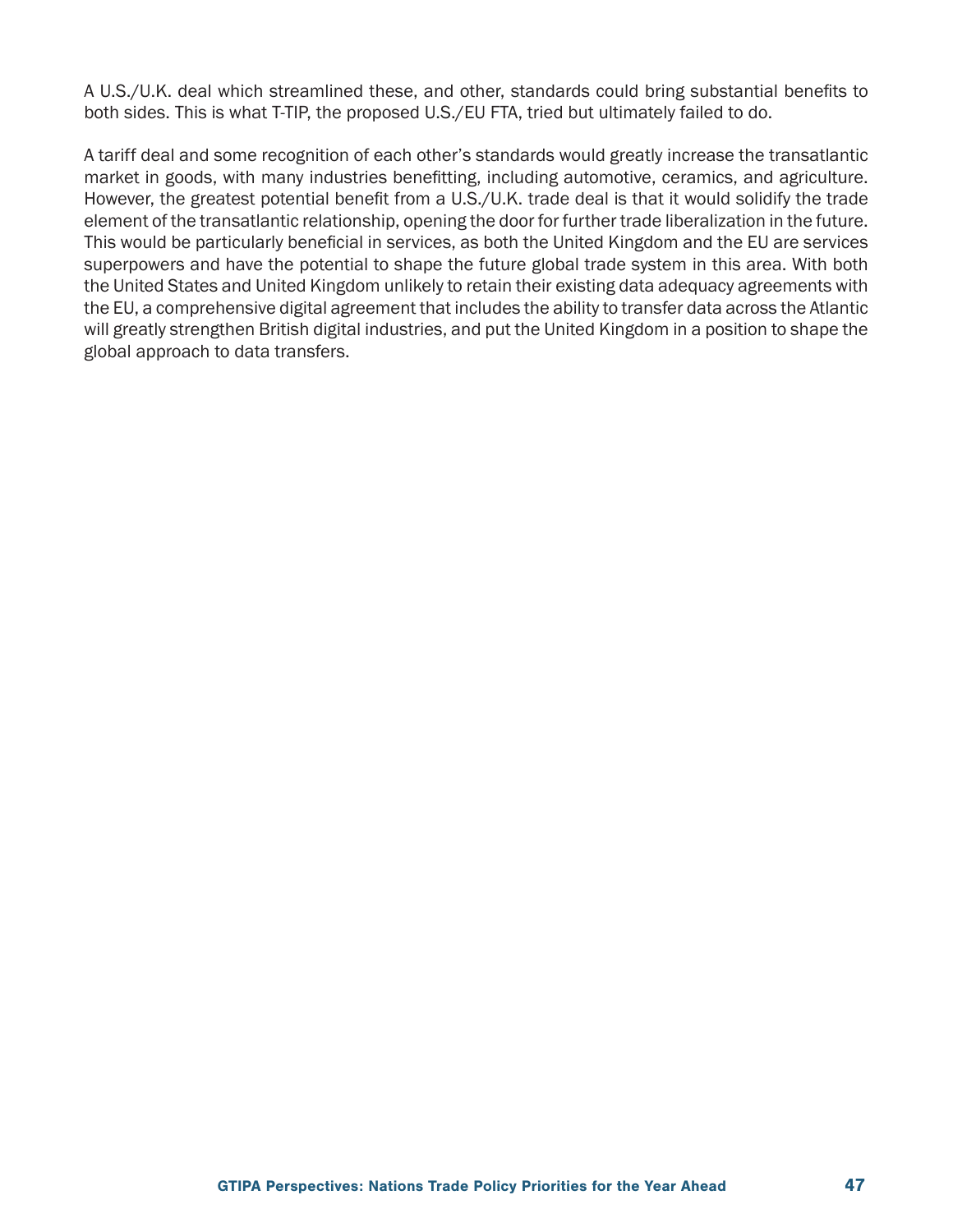# **United States**

By: Nigel Cory, Associate Director, Trade Policy, Information Technology and Innovation Foundation; and Sean Randolph, Senior Director, Bay Area Economic Council Institute



#### 1. Reform Strategic Trade Engagement at WTO and With Like-Minded Trade Partners

U.S. President Donald Trump and U.S. Trade Representative Robert Lighthizer should be credited for recognizing and pushing for overdue changes to global trade, but with the tools and strategy they've followed thus far—bilateral, tariff-focused, ad hoc, and targeting friend and foe alike—has not and will not lead to the strategic changes that create a growing economy and well-paying jobs for Americans.<sup>40</sup> The United States cannot address strategic trade challenges—whether it's foreign innovation mercantilism or reforming WTO—on its own; doing so effectively requires partners.

But first, the United States needs to remove key barriers that stand in the way of closer cooperation on these two strategic trade policy goals. The United States should remove the tariffs it has enacted and stop trade-dispute cases against its like-minded trading partners as they relate to steel, automotive, and other issues, especially with regard to ongoing efforts to link these sectors to national security concerns. Likewise, the EU should commit to dropping retaliatory tariffs and associated trade disputes if the United States indicates it will reverse course.

A trilateral framework for closer trade policy cooperation between the European Union, Japan, and the United States is the clearest mechanism to pursue shared strategic trade policy outcomes. A broader agenda would expand beyond trade ministers and their respective portfolios to include ministers and officials involved in foreign investment screening, export controls, data governance, and setting standards for new and emerging technologies.<sup>41</sup> The trilateral framework has shown promising signs of progress that point toward its potential value as the venue for broader discussions. For example, the three parties are working toward new rules they'd each use in their own trade agreements that would strengthen prohibitions on forced technology transfers and market-distorting subsidies.<sup>42</sup> Such cooperation largely nullifies the ability of China to divide and conquer on a bilateral basis and water down multilateral reforms. Any trilateral outcomes would essentially represent new global norms and rules on issues that would constrain mercantilist economic models and trade practices.<sup>43</sup> Likeminded partners such as Australia, Canada, Singapore, and South Korea could also be brought in on parts of the agenda.

The European Union, Japan, and the United States could use the trilateral framework to engage in a constructive discussion about how to reform WTO. The fact that modern trade policy is not dependent on WTO, but based on the variable geometry of bilateral, regional, and plurilateral deals, reflects the lamentable state of affairs at WTO. While the expanded trilateral agenda overlaps considerably with areas of reform at WTO, thus meaning the initiatives are mutually supportive, they're both needed, as success at WTO is far from assured given it involves China and other countries that oppose genuine reform. Key WTO-specific issues that need to be resolved include the dispute settlement body and how to deal with differential obligations for developing countries. Therefore, the goal should be to use the trilateral framework as an alternate vehicle to push for the type of rules that the broader WTO membership would ideally also agree to in terms of rebuilding a transparent, innovative, enforceable, and market-driven global trading system that reflects the modern nature of global trade.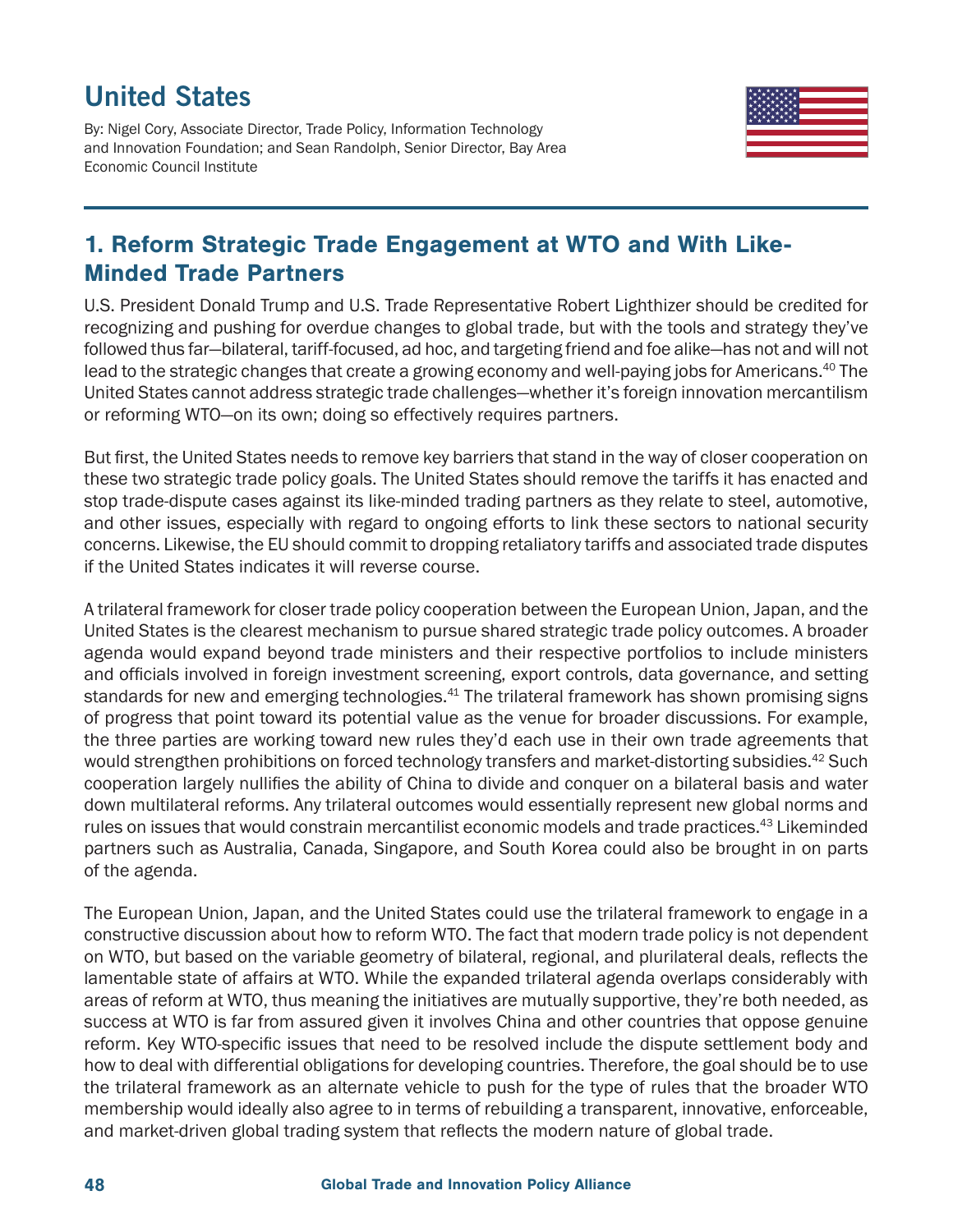#### 2. Join and Encourage an Expanded CPTPP

The United States should join the Comprehensive and Progressive Trans-Pacific Partnership (CPTPP) and work with partners to encourage other like-minded partners to do the same, with the goal to build it out as a world-class framework for open, rules-based, and modern trade and investment.

The United States has a vested interest in rejoining an initiative it played a large role in building. The United States led the (then-called) Trans-Pacific Partnership (TPP) negotiations, achieving important advances ranging from economic reforms in Vietnam to the opening of agricultural markets in Japan (in addition to the following). The U.S. withdrawal in January 2017 delivered on a campaign pledge by then-presidential candidate Donald Trump, but left the initiative and the other 11 Asia-Pacific countries in the lurch. Thankfully, the remaining parties chose to capitalize on the considerable time and effort that had gone into the agreement and decided to proceed with it, rebranding it as the CPTPP. The 11 members are Australia, Brunei, Canada, Chile, Japan, Malaysia, Mexico, New Zealand, Peru, Singapore, and Vietnam. The agreement entered into force on December 30, 2018. While a number of signatories have yet to ratify the agreement, several new countries (including Indonesia, Taiwan, and Thailand) have expressed an interest in joining the agreement.

The CPTPP incorporates the vast majority of the TPP's key obligations (rules and market access outcomes) that the United States had agreed to as part of the original TPP agreement, except for some whose application was suspended due to U.S. withdrawal. In addition to eliminating tariffs on most products, the CPTPP advances open-market principles and U.S. interests in a number of key areas:

- Technical Barriers to Trade: The CPTPP encourages the use of internationally recognized standards as well as regulatory alignment to reduce the use of standards as barriers to trade. To increase regulatory transparency and predictability, disciplines are included for seven specific sectors.
- Investment: CPTPP prohibits trade-distorting "performance requirements" such as forced technology transfer or requirements to buy local products. It also prevents conditions from being placed on covered investments that would favor domestic industries.
- Service Trade: Core WTO obligations are affirmed, with all sectors open except those specified on "negative lists."
- Data and E-Commerce: The parties commit not to apply duties to products transmitted electronically. The free flow of data across borders is protected, and data localization requirements are barred subject only to compelling national interests. The agreement also prohibits governments from demanding access to enterprises' proprietary software source code as a condition of market access.
- Subsidies and State-Owned Enterprises: Rules seek to ensure that state-owned enterprises and designated monopolies don't secure advantages that unduly impact the free flow of trade.

These measures reflect the values and interests of the United States and other partners that are committed to open markets for modern trade and investment. By not being a member of CPTPP, the United States has forfeited opportunities on at least two levels. Competitively, U.S. companies are at a disadvantage to firms in CPTPP member countries. More broadly, the CPTPP reflects an agreement among its parties on goals and standards that advance free markets and minimize the impact of policies—such as data localization, forced technology transfer, and the misuse of subsidies—that would harmfully restrict them. Joining the CPTPP provides the United States with an opportunity to reassert its commitment to work with key partners to establish advanced trade and investment standards based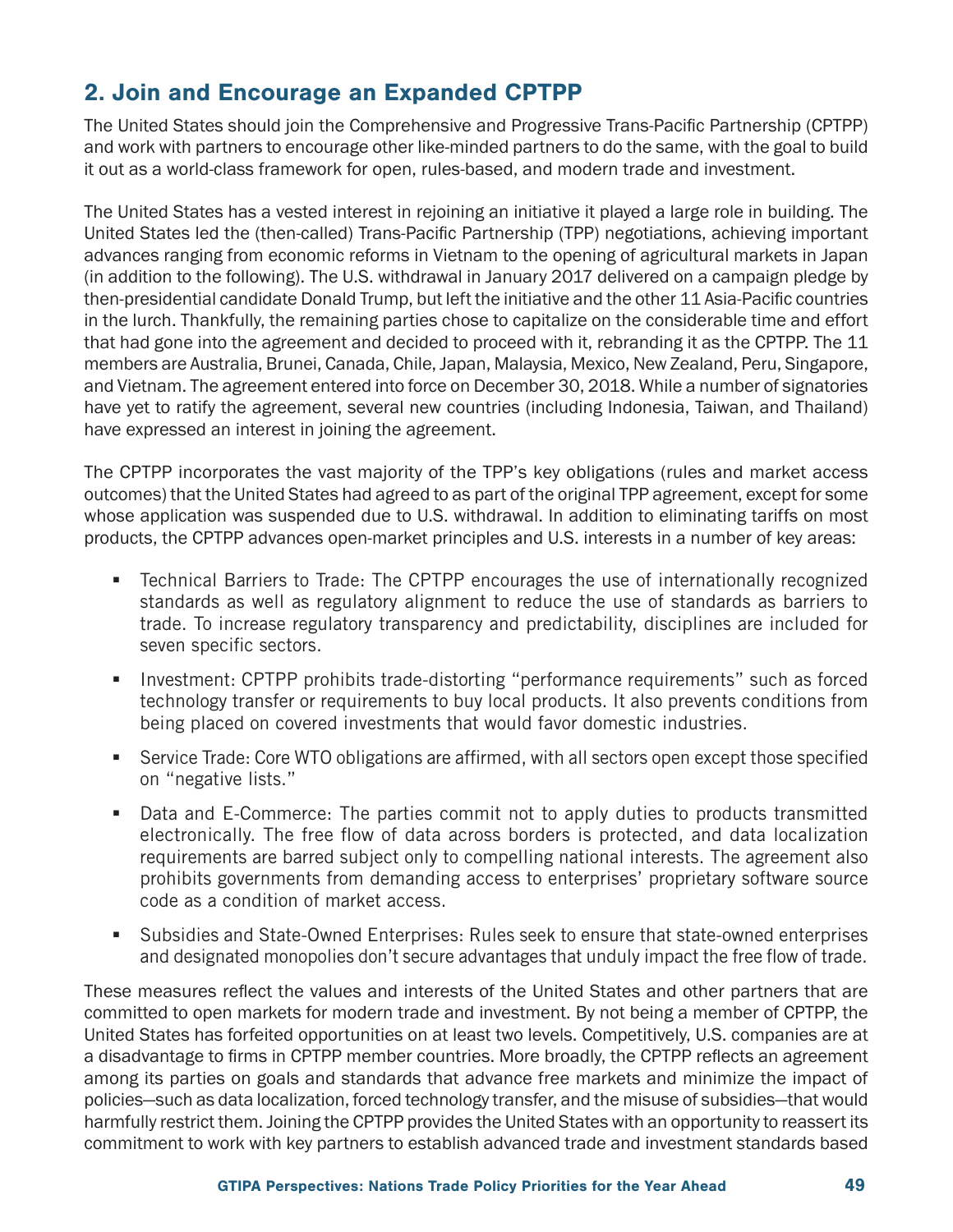on market principles. This would help U.S. companies in Asia-Pacific markets. Rejoining the agreement and supporting its expansion would also help establish the CPTPP as the leading model for trade in the Asia-Pacific region and beyond.

#### 3. Build U.S. Global Digital Trade Through New Policies and Agreements

The United States set a new "gold standard" in terms of new and stronger digital trade rules in the United States-Mexico-Canada Trade agreement (USMCA), which has formed the basis for subsequent trade negotiations with the United Kingdom and at WTO.<sup>44</sup> New digital trade rules are needed to prohibit and roll back the growing range of barriers to digital trade, yet these alone are insufficient on their own to support greater digital trade and data-driven innovation.<sup>45</sup> The United States should complement new trade rules with collaborative agreements between policymakers and regulatory agencies in its most ambitious trading partners to proactively build interoperability between new data-related laws and regulations—thus preventing polices from becoming inadvertent barriers to digital trade—much as Australia, Singapore, and others have already done. Doing so would help firms engage in seamless digital trade and data-driven innovation across borders, even as technology and regulations change.

Whether it's data privacy, data security, AI, financial regulations, or some other digitally related issue, the United States and many of its trading partners are all dealing with the challenge of adapting laws and regulations to technological innovation, while also seeking to maximize their use in trade.46 This is why U.S. digital trade policy needs to expand beyond its focus on new rules to include memorandums of understandings (MOUs) or other legal text and meeting agreements to bring its key policymaking officials and domestic regulatory agencies together with counterparts in key, similarly ambitious trading partners. This would ensure that officials work together on shared data-related concerns during the early stages of policy development. Proactive engagement between countries to build interoperability is preferable to the alternative in terms of engaging after the fact to retrospectively revise policies that become a well-established (and thus difficult-to-remove) barrier to digital trade.

Australia, Chile, New Zealand, and Singapore are showing how this can be done through digital economy agreements that often don't include new binding trade rules, but instead include various MOUs and agreements to cooperate on data innovation, AI, e-invoicing, e-certification, trade facilitation, data privacy, and digital identity issues.<sup>47</sup> These countries are using digital economy agreements and MOUs to build a better understanding about respective approaches to new issues, to provide confidence and clarity around current arrangements, and to forge connections between regulators as rules and technology evolve. The end goal is to ensure their respective approaches are interoperable—thus ensuring firms are able to work as seamlessly as possible across borders in conducting digital trade.

Singapore is an example of one country leading the way in how its central bank (the Monetary Authority of Singapore (MAS)) is pursuing agency-to-agency fintech MOUs with key counterparts in Australia, the United Kingdom, and the United States in order to support cross-border data flows, innovation, and digital trade in the sector. At the heart of these MOUs is the important recognition that however fintech evolves, the free flow of data and regulatory access to it will remain critically important to trade and innovation. Singapore sees a future wherein these types of "data connectivity agreements" among countries become as important as today's FTAs.<sup>48</sup> The U.S. Department of Treasury is already heading in a similar direction in agreeing to the MOU with MAS and flagging its interest in the issue more broadly.49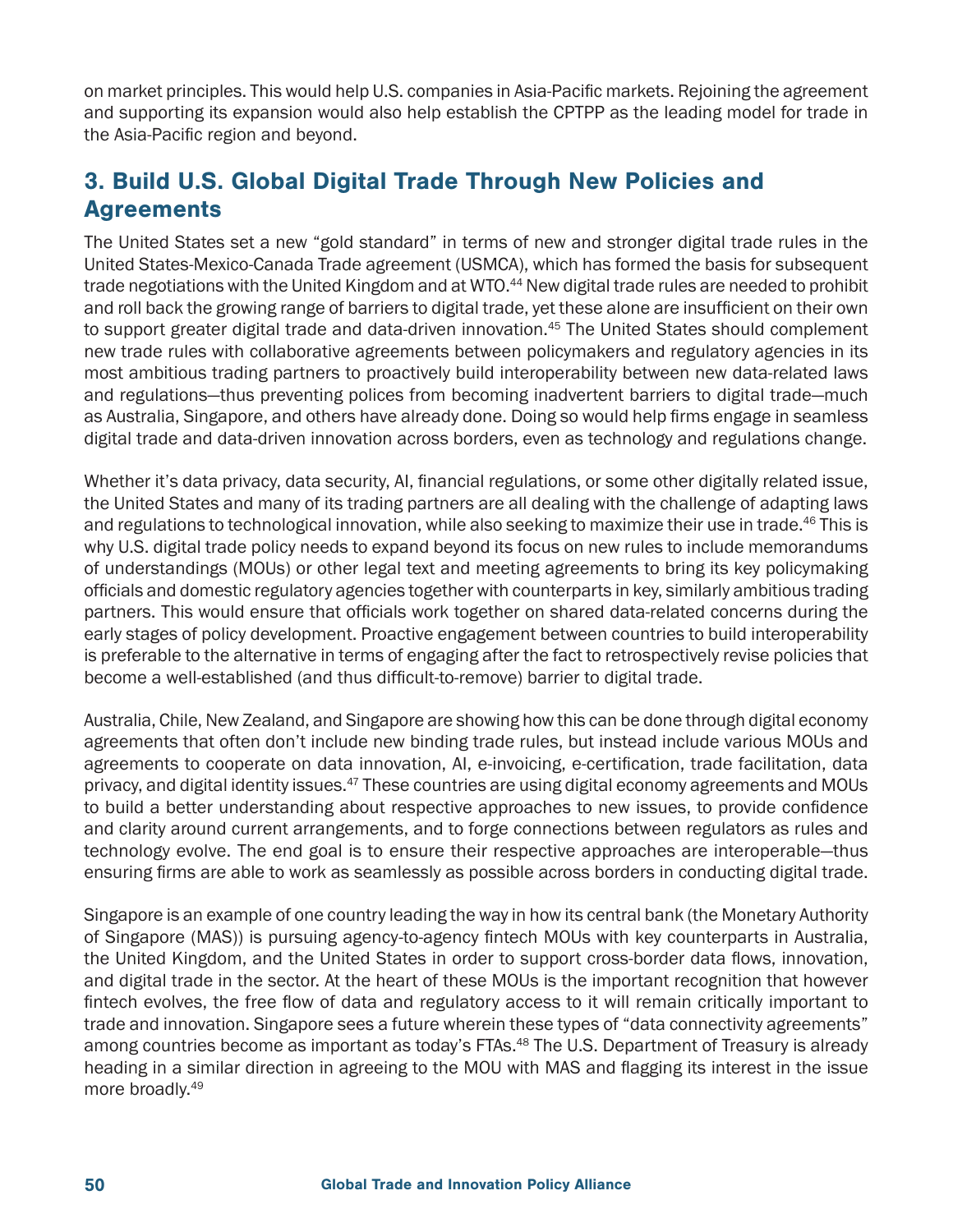However, the United States should develop and pursue a broader whole-of-government strategy to support global digital trade and data-driven innovation. The United States Trade Representative, the Department of Commerce, the National Institute of Standards and Technology, the Federal Trade Commission, and other agencies need to come together to develop a comprehensive approach to building better connections with trading partners on key data and digital trade-related issues. This cooperation would complement the United States' ongoing pursuit of new legally binding outcomes on digital trade in creating a better, more responsive rules-based global digital economy.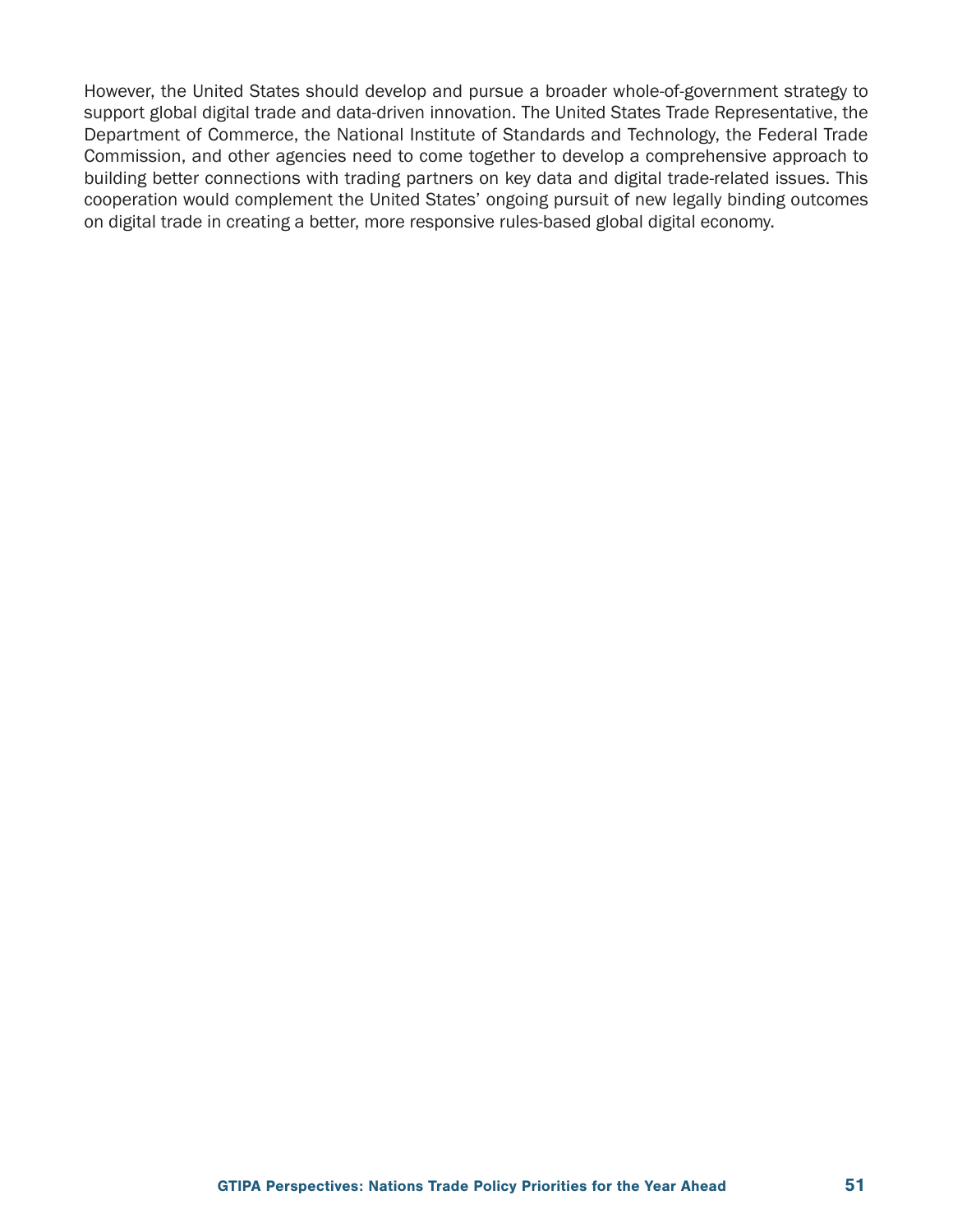#### **Conclusion**

Over the past several decades, economic globalization has increased the level of trade and economic integration across nations. Cross-border trade, globalized supply chains, and ever-expanding digital trade and e-commerce activity today constitute the backbone of the world economy. The arrival of the COVID-19 pandemic tectonically disrupted the global economy and world trade, but at the same time it has reiterated the importance of advancing cross-border interactions. In this context, this report, by highlighting trade policy priorities for a variety of nations in the year ahead, paints a path to sustain a positive vision of trade and globalization, and their potential to improve livelihoods for all the world's citizens.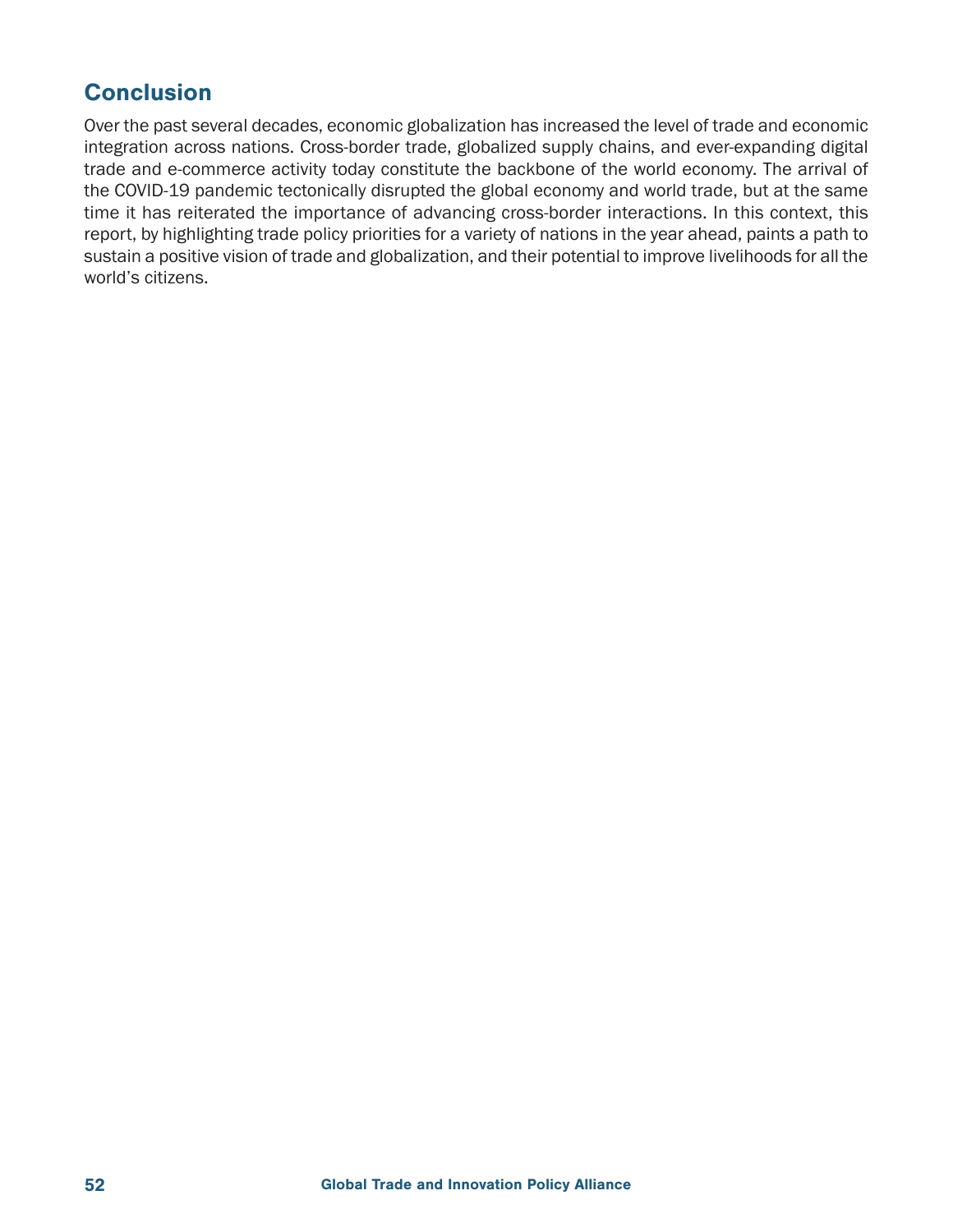# **Endnotes**

- 1. Datos Macro, "Argentina, el PIB cae respecto al trimestre anterior," December 2019, https://datosmacro.expansion. com/pib/argentina.
- 2. Alicia Bárcena, "Dealing with the growing effects of COVID-19 for a reactivation with equality: new projections," Economic Commission for Latin America and the Caribbean (ECLAC, July 2020), https://www.cepal.org/sites/ default/files/presentation/files/final\_200714\_version\_revisada\_ab-ppt\_informe\_covid\_5\_15\_julio.pdf.\
- 3. Fernando Meaños, "The consulting firms that the Central Bank relies on reduced their inflation forecast to 37.8 percent for this year," Infobae, September 4, 2020, https://www.infobae.com/economia/2020/09/04/inflacion-2020-los-analistas-economicos-reducen-su-pronostico-al-378/#:~:text=Para percent202021 percent2C percent20la percent20inflaci percentC3 percentB3n percent20prevista,Banco percent20Central percent20correspondiente percent20a percent20agosto.
- 4. Argentina´s National Government, "MERCOSUR European Union (EU) 2019," https://www.argentina.gob.ar/ produccion/acuerdos-internacionales/conoce/tlc/suscritos/ue.
- 5. European Commission, "In Focus: EU Mercosur," https://ec.europa.eu/trade/policy/in-focus/eu-mercosur-as.
- 6. Argentina´s National Government, "Strategic Partnership Agreement Mercosur EU" (July 2019), https://www. cancilleria.gob.ar/userfiles/prensa/resumen\_acuerdo\_mcs-ue\_elaborado\_por\_gobierno\_argentino.pdf.
- 7. Ibid.
- 8. Argentina´s National Government, "MERCOSUR European Union (EU) 2019."
- 9. Iván Alejandro Trujillo Acosta, "Sobre las ventajas de la Alianza del Pacífico para Colombia," Revista Prolegómenos, Derechos y Valores Vol. 17, Issue 33 (June 2014): 159–172, http://www.scielo.org.co/pdf/prole/v17n33/v17n33a11. pdf.
- 10. Datos Macro, "Argentina Merchandise Exports" (2019), https://datosmacro.expansion.com/comercio/exportaciones/ argentina; National Institute of Statistics and Census (NIOSC), "Argentine commercial exchange" (2019), https:// www.indec.gob.ar/uploads/informesdeprensa/ica\_02\_19.pdf.
- 11. Argentina´s National Government, "MERCOSUR European Union (EU) 2019."
- 12. Organization for Economic Cooperation and Development (OECD), "Data on Colombia" (accessed June 14, 2020), https://data.oecd.org/colombia.htm.
- 13. World Economic Forum, The Global Competitiveness Report 2019, "Geneva: World Economic Forum, 2019," http://www3.weforum.org/docs/WEF\_TheGlobalCompetitivenessReport2019.pdf.
- 14. Rosario Córdoba, "Internacionalización vs. proteccionismo," Portafolio, July 13, 2020, https://www.portafolio. co/internacionalizacion-vs-proteccionismo-opinion-rosario-cordoba-garces-542672.
- 15. Jorge García, Enrique Montes-Uribe, and Iader Giraldo-Salazar, "Comercio exterior en Colombia: política, instituciones, costos y resultados," Banco de la República (July-December 2019), https://ideas.repec.org/b/bdr/ bdrlib/2019-isbn9789586644068.html.
- 16. Asociación Nacional de Comercio Exterior, "Informe de Comercio Exterior Colombiano enero-diciembre 2019.2020."
- 17. Mauricio Santamaría and Carlos Felipe Prada, "Retos y reflexiones sobre el comercio exterior en Colombia," La República, March 10, 2020, https://www.larepublica.co/analisis/mauricio-santa-maria---anif-2941063/retos-yreflexiones-sobre-el-comercio-exterior-en-colombia-2975068.
- 18. Source: Italian Trade Agency, 2020.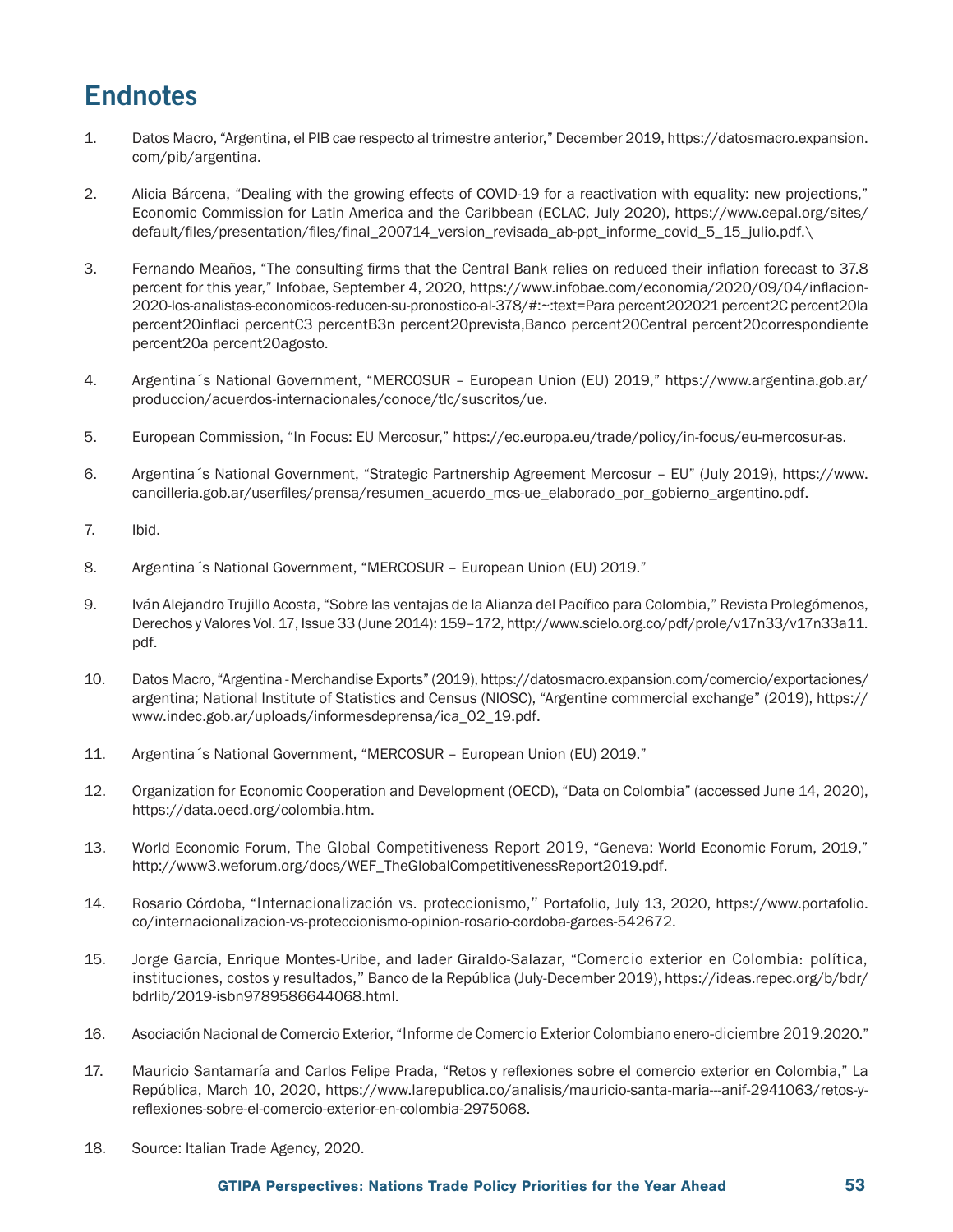- 19. SFDoodle.com, "What is the Italian Sounding Phenomenon," http://www.sfoodle.com/what-is-the-italian-soundingphenomenon/.
- 20. World Trade Organization, "Trade set to plunge as COVID-19 pandemic upends global economy," April 8, 2020, https://www.wto.org/english/news\_e/pres20\_e/pr855\_e.htm.
- 21. CBS News, "WHO makes grim prediction of no widespread vaccine until mid-2021," September 6, 2020, https:// www.cbsnews.com/video/who-makes-grim-prediction-of-no-widespread-vaccine-until-mid-2021/.
- 22. Superseding RA 11469 is the Republic Act 11494 or the "Bayanihan to Recover as One Act" which continues to provide tariff exemption on essential goods provided that these are not available domestically.
- 23. South African Inter-agency Task Force Technical Working Group, "We Recover As One" (202), http://www.neda.gov. ph/wp-content/uploads/2020/05/We-Recover-As-One.pdf.
- 24. This ranges from missing contact details on all of the Foreign Trade Bureaus to instances of unclear flows found in the PAIH's financial statements.
- 25. While the report was published eight years ago, at least two out of the four logos analyzed there are still used in Poland's promotional activities.
- 26. Yet another, slightly more dated study estimated a GDP effect of up to 0.4 percent for Poland in case of abolishment of all barriers to services trade within the EU (Hagemejer et. al. 2014).
- 27. I.e. such that joined the EU in 1995 at the latest (and excluding the UK): Austria, Belgium, Germany, Denmark, Finland, France, Greece, Ireland, Italy, Luxembourg, the Netherlands, Portugal, Spain, Sweden.
- 28. I.e., Canada, Colombia, Ecuador, Indonesia, Japan, Korea, Mexico, Peru, Vietnam.
- 29. Tralac Center, "South Africa: Intra-Africa trade and tariff profile" (June 2018), https://www.tralac.org/resources/ our-resources/13142-south-africa-intra-africa-trade-and-tariff-profile.html.
- 30. Alexander Hammond, "Africa's revolutionary new free trade area could lift millions out of poverty," CapX, July 6, 2018, https://capx.co/africas-revolutionary-new-free-trade-area-could-lift-millions-out-of-poverty/.
- 31. Elliot Smith, "Africa's free trade area is delayed by the coronavirus, but experts say it's vital to recovery," CNBC, May 26, 2020, https://www.cnbc.com/2020/05/26/afcfta-is-delayed-by-the-coronavirus-experts-say-its-vital-torecovery.html.
- 32. Asmita Parshotam, "A 2017 WTO deal aimed to improve trade in Africa but there's still much work to do," World Economic Forum, October 9, 2019, https://www.weforum.org/agenda/2019/10/how-to-facilitate-trade-inafrica; Dr. Mukhisa Kituyi, "Africa has phenomenal potential for intra-continental trade," Africa Renewal, August 27, 2018, https://www.un.org/africarenewal/magazine/august-november-2018/africa-has-phenomenal-potentialintra-continental-trade.
- 33. Tralac Center, "President Ramaphosa deposits SA's AfCFTA instrument of ratification," February 12, 2019, https://www.tralac.org/news/article/13899-president-ramaphosa-deposits-sa-s-afcfta-instrument-of-ratification. html.
- 34. Terence Creamer, "After fall in FDI flows to South Africa in 2019, report warns of big pandemic-induced slump," Creamer Media's Engineering News, June 16, 2020, https://www.engineeringnews.co.za/article/after-fall-in-fdiflows-to-south-africa-in-2019-report-warns-of-big-pandemic-induced-slump-2020-06-16.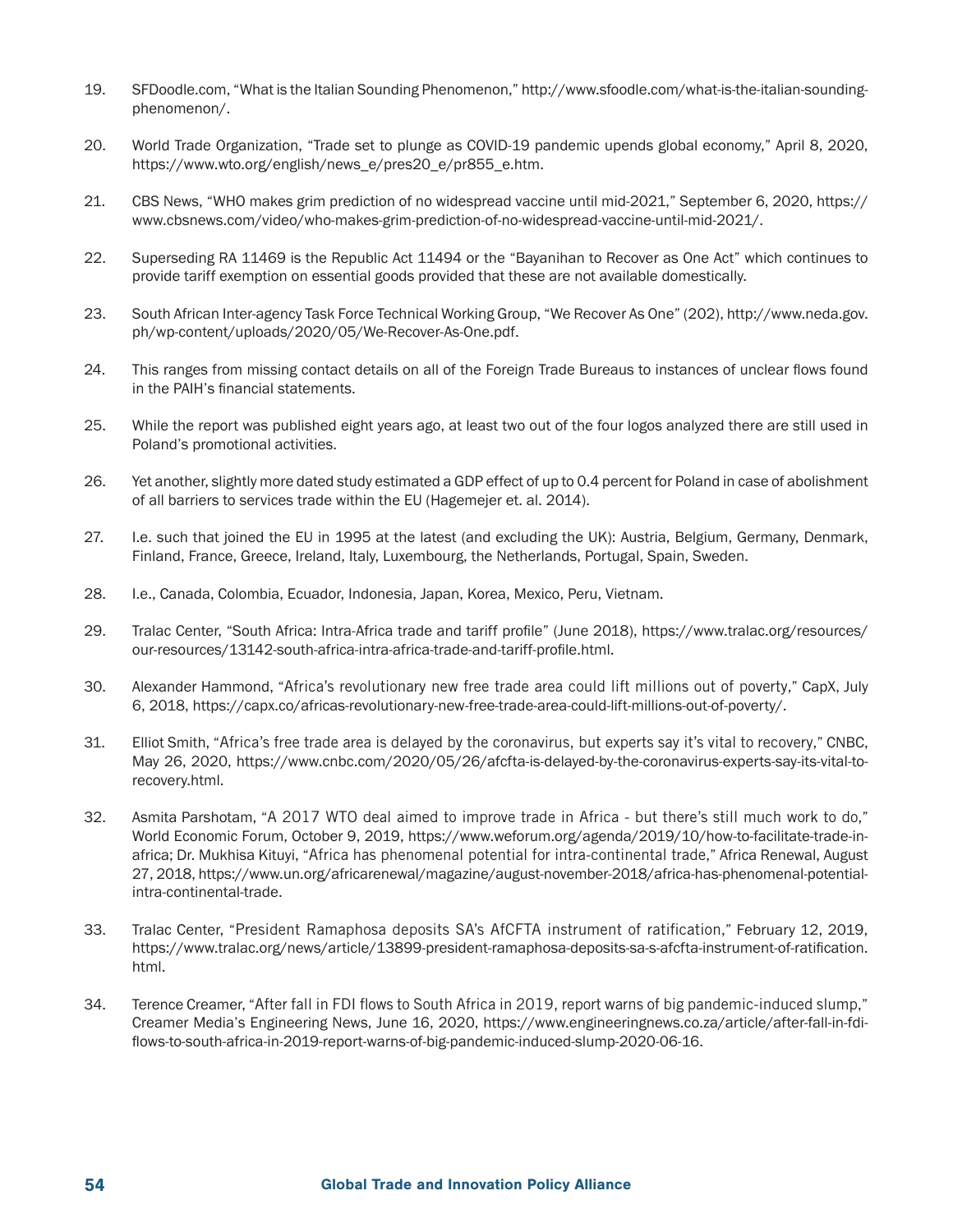- 35. BusinessTech, "South Africa's unemployment rate climbs to 30.1%," June 23, 2020, https://businesstech.co.za/ news/government/409897/south-africas-unemployment-rate-climbs-to-30-1/.
- 36. Initiative for Free Trade, "Future UK Global Tariff Policy," http://ifreetrade.org/pdfs/Tariff\_Consultation\_FINAL1. pdf.